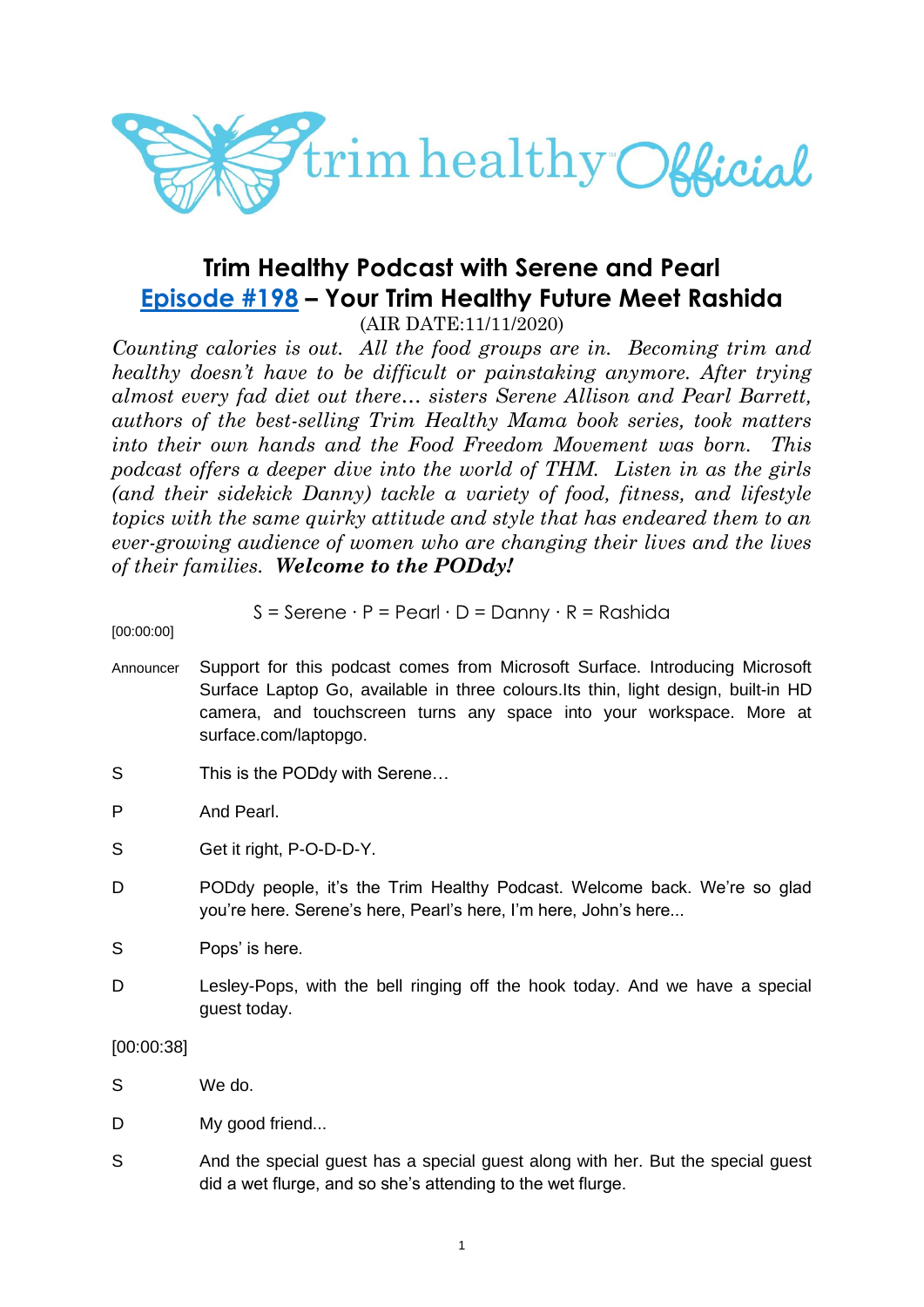| D          | Yes, my good friend and the gals' relative, Rashida.                                                                                                                                                        |
|------------|-------------------------------------------------------------------------------------------------------------------------------------------------------------------------------------------------------------|
| S          | Pearl just spilled her coffee.                                                                                                                                                                              |
| P          | Yes, my coffee on                                                                                                                                                                                           |
| D          | It's chaos. I'm trying to introduce the podcast. Come on.                                                                                                                                                   |
| S          | You're doing good, Mimer. Look, Danny's sitting here.                                                                                                                                                       |
| P          | With the maybe.                                                                                                                                                                                             |
| S          | He said to his daughters What, how old are your daughters?                                                                                                                                                  |
| D          | Gosh, I don't know                                                                                                                                                                                          |
| S          | Make it good. Just go lower.                                                                                                                                                                                |
| [00:01:08] |                                                                                                                                                                                                             |
| D          | They're between six and ten, collectively.                                                                                                                                                                  |
| S          | So he said to them, whatever you pick out for me from my wardrobe today, I'm<br>wearing it. And he obeyed. He's wearing a necklace, it's long and hangy, with<br>little-girl beads. They obviously made it. |
| D          | Baby blue and pink. Yes, they made it.                                                                                                                                                                      |
| P          | Yes, they made the beads for you.                                                                                                                                                                           |
| S          | And then he's got these linen, white pants with his white miming shirt, and<br>Converse What are those mimes called that do those mimes? They climb up                                                      |
| D          | They're called mimes.                                                                                                                                                                                       |
| P          | No, there's a name.                                                                                                                                                                                         |
| D          | They're called mimes, Serene.                                                                                                                                                                               |
| S          | No, there is a name for the mimers.                                                                                                                                                                         |
| P          | But, listen, can I stop you guys on the rabbit-trails already? We're doing a<br>podcast with a purpose today.                                                                                               |
| [00:01:42] |                                                                                                                                                                                                             |
| S          | Excuse me, she was changing a wet flurge. I was helping out.                                                                                                                                                |
| P          | Oh. Oh. Ouch.                                                                                                                                                                                               |
| D          | The Wet Bandit struck again.                                                                                                                                                                                |
| P          | Hey, do we have here? Our niece, Rashida, the author of Do drumroll.                                                                                                                                        |

D You asked for this once before.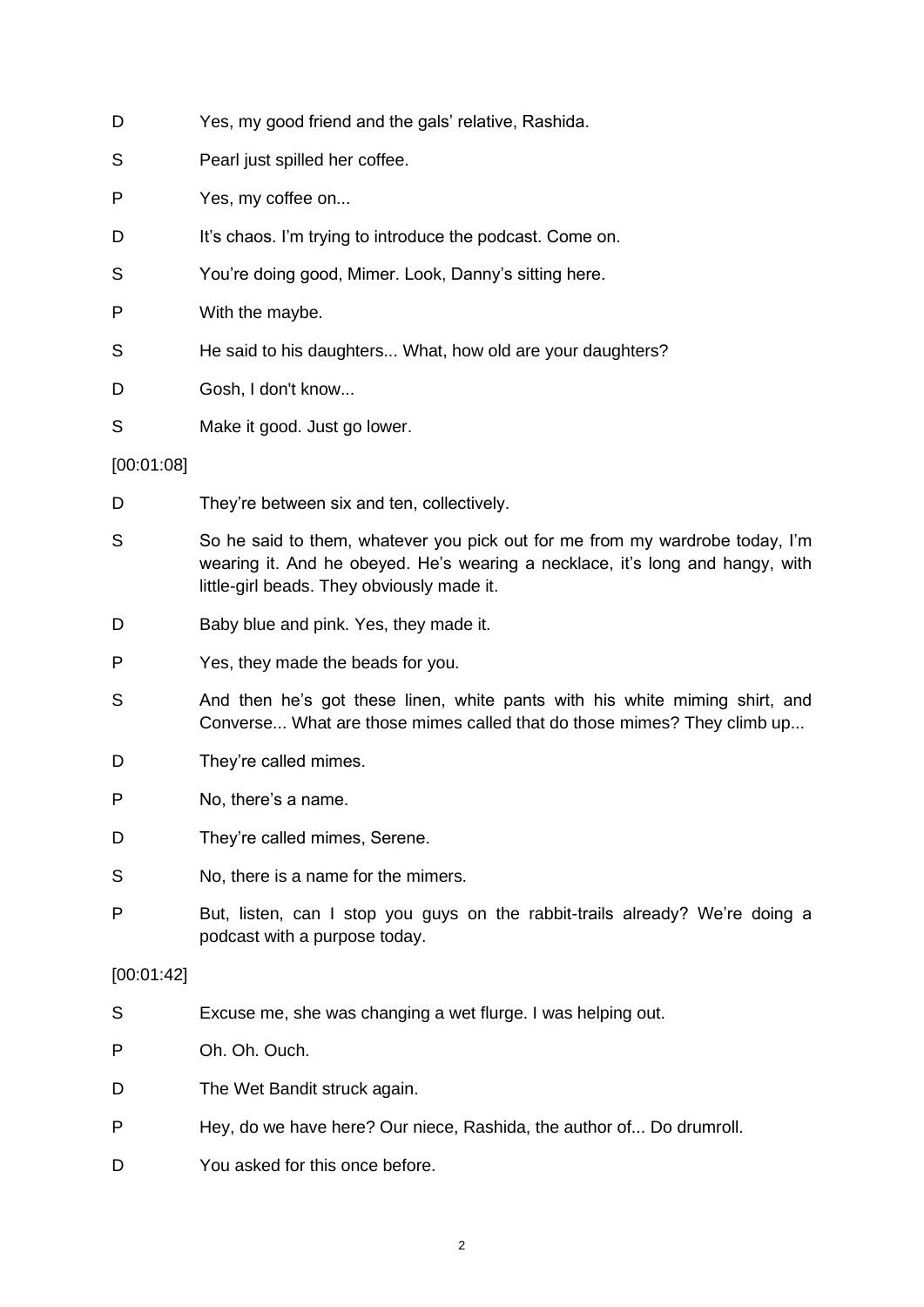| S          | I know, and you failed.                                                                                                                                |
|------------|--------------------------------------------------------------------------------------------------------------------------------------------------------|
| P          | I want a drumroll.                                                                                                                                     |
| D          | And I'm not                                                                                                                                            |
| P          | You should've been practicing.                                                                                                                         |
| D          | Capable You want me to roll my tongue, and that's not a drumroll sound.                                                                                |
| P          | Do a special drumroll. Come on now. What do we pay you for?                                                                                            |
| S          | Every man born on this earth can do a machine-gun and a drumroll. They're just<br>born with it. And if you're not, I'm worried about your masculinity. |
| P          | She's already worried about your masculinity, so now she's going to be double-<br>worried.                                                             |
| [00:02:15] |                                                                                                                                                        |
| D          | I'll give you a minor chord, which is way better than a drumroll.                                                                                      |
| P          | So Rashida, our niece, the author of                                                                                                                   |
| S          | He's so Mexican.                                                                                                                                       |
| P          | Yes.                                                                                                                                                   |
| S          | Like the cheriachi band, mariachi band.                                                                                                                |
| P          | Trim Healthy Future.                                                                                                                                   |
| S          | Trim Healthy Future, people, if you didn't understand Pearl.                                                                                           |
| D          | Now, this is her new book, right?                                                                                                                      |
| P          | Yes.                                                                                                                                                   |
| D          | It's called Trim Healthy Future.                                                                                                                       |
| P          | It is the book of Trim Healthy Mama. It's not just Rashida's new book. It is the<br>official. We haven't had a Trim Healthy Mama book out in years.    |
| [00:02:43] |                                                                                                                                                        |
| S          | No, this is it, people.                                                                                                                                |
| D          | Let's go.                                                                                                                                              |
| S          | This is not just like we're publishing some other people now. No, this is the Trim<br>Healthy book.                                                    |
| D          | Yes.                                                                                                                                                   |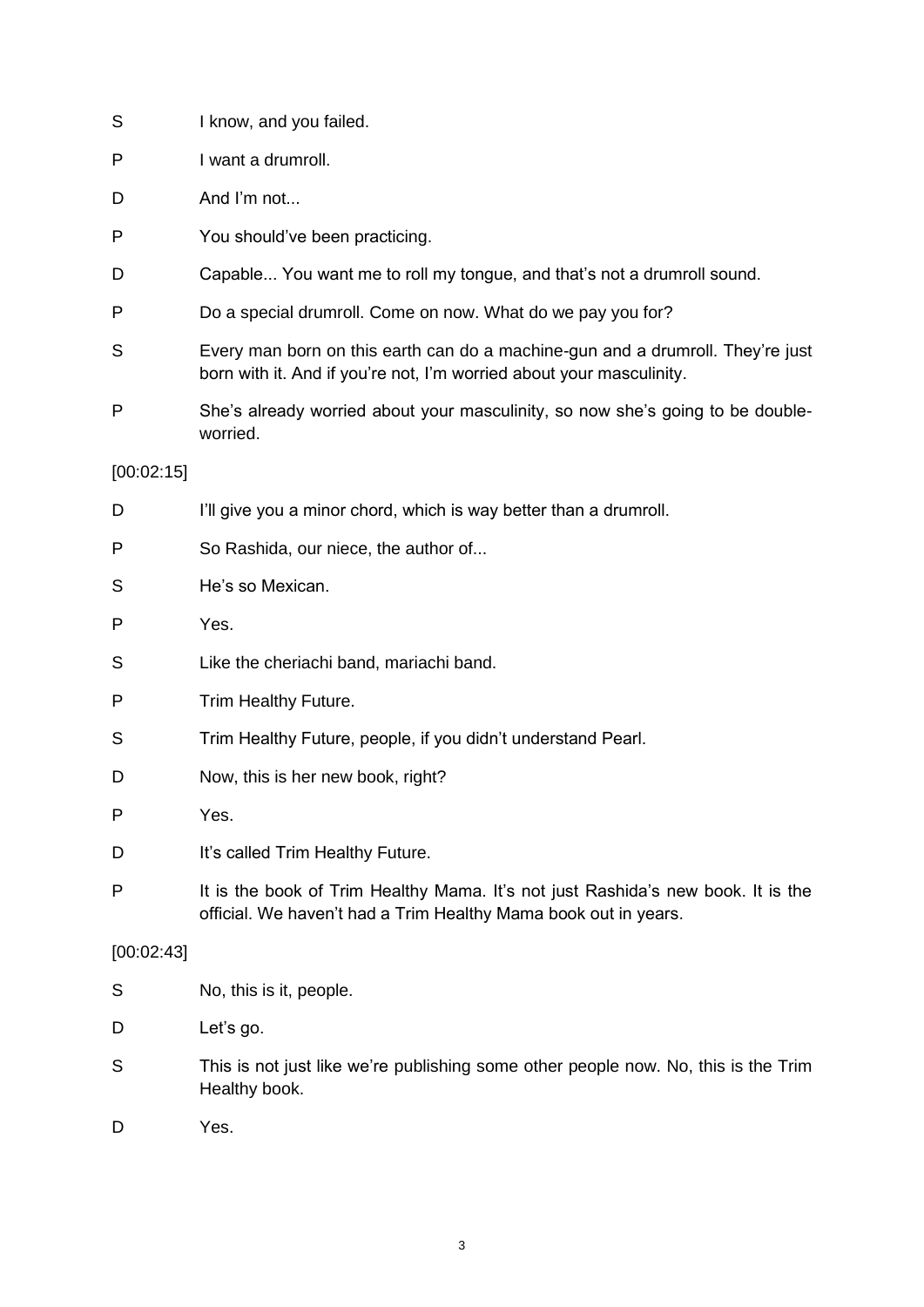- P And, oh, my goodness, would you like to at least say hello, Rashida, now that you...
- S And can she explain about this, she's got a special quest too, so they understand the wet flurge, so I'm not just some psychopath?
- P How old is your baby, Rashida?
- R 4 Months.
- D Oh, we can't hear you, Sheeds. You're going to have to come up.
- P No, you've got to get your face in the mike.
- R Four months today.
- S Pull your microphone closer. This is the future.
- R Okay, there we go.

#### [00:03:12]

- S Yes.
- R Okay.
- P And this is Roland and he's so rolling with fat rolls, his name suits him.
- S And as soon as she arrived here, she changed his diaper, like a good mum, not a Hilltopper. And then we went to press Play on record, and the wet flurge came, so that's why I was doing my best, Pearl, helping out the team.
- P Oh, good girl, Serenie.
- D Hey, Serene, for about five years, whenever our baby's diaper got so full that they pendulum swung it around down there, we called it an Allison diaper.
- P Yes, that's because Serene's babies...
- S Exactly, that's how you make them last, and that's how you budget.
- D And we learned from you, because we were going poor on diapers. And we learned you don't change them until they fall off.

#### [00:03:56]

- S Hey, it's a quarter a diaper. It's 25 cents, people.
- D You know, you know.
- P And that's what we're talking about today, the future of things. Future gets brighter. Look, Rashida is our niece. She changes straightaway, and so does my daughter, Meadow, so they're better mothers.
- S I'm mad when the diapers come with a special turn-green or turn-blue wet signal.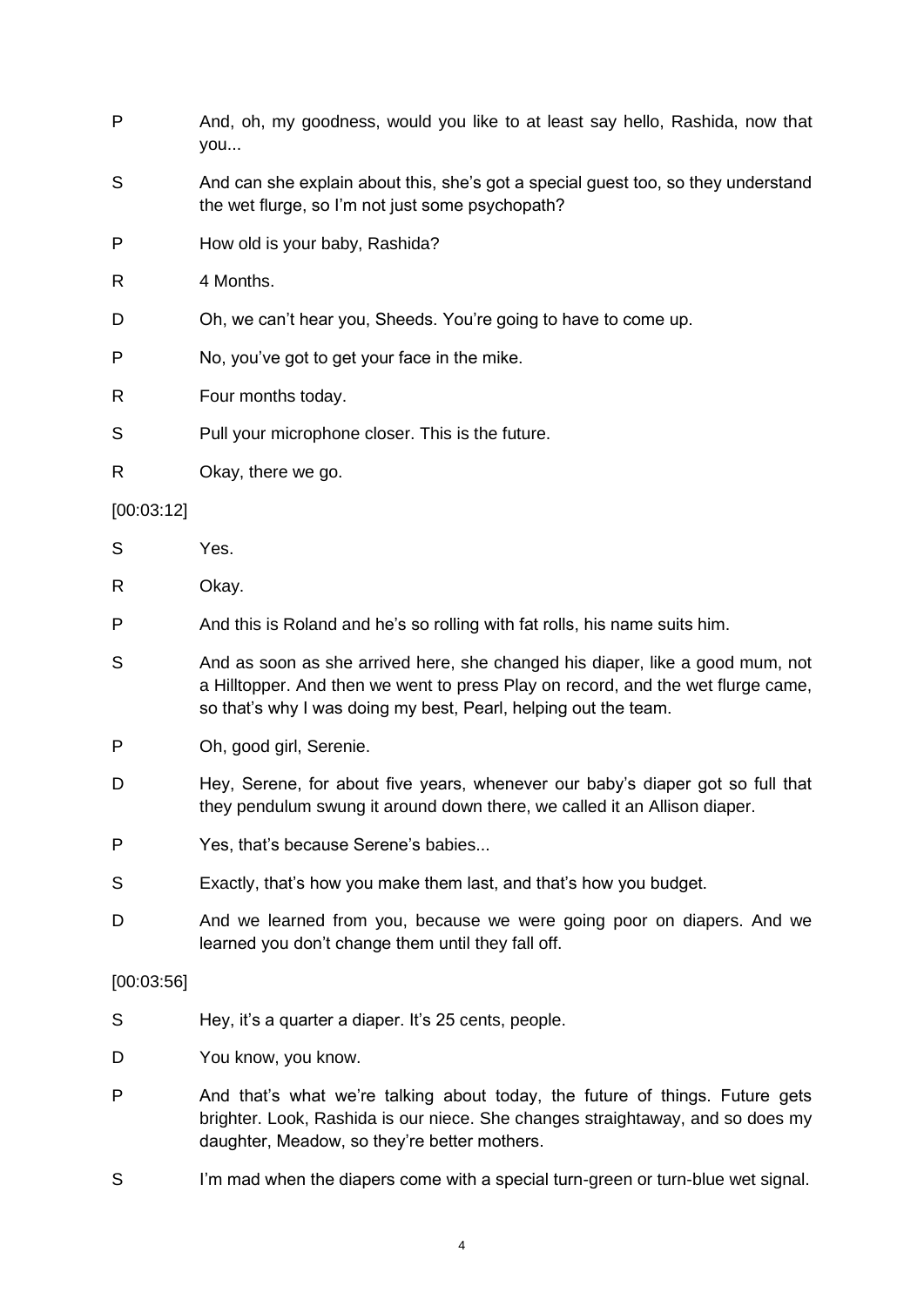| P          | You ignore it.                                                                                                                                                       |
|------------|----------------------------------------------------------------------------------------------------------------------------------------------------------------------|
| D          | Uh-uh, don't tell me.                                                                                                                                                |
| S          | Don't let me know. I want to just decide when it's fully pendulum-swinging. Now,<br>poops I will change immediately, but pees, you've got to let the pendulum swing. |
| D          | Yes, you let it swing off.                                                                                                                                           |
| P          | All right, so let's get back to topic.                                                                                                                               |
| D          | No, I want to hear about this book now.                                                                                                                              |
| P          | Now, you go back with Rashida, so when she was a little baby girl, don't you,<br>Dan-Dan?                                                                            |
| D          | Yes, we've been friends since she was a baby, and she didn't really say much.<br>She just looked at me, like there's an older person in my house.                    |
| [00:04:41] |                                                                                                                                                                      |

- S Now, be honest, Danny. She didn't say much, but she did something else. She cooked a lot and didn't say much.
- D She cooked a lot, and she was one of my favorite young people of all time, because she was so sweet, and she actually liked me and she laughed at my jokes.
- P All right. So today we actually want to get you all... Because it's happened, by the time you're hearing this podcast, the pre-release is happening right now. This book is about to go live, we hope, November... No...
- D You going to give a date?
- $S$ th .
- J Physical book.
- P Physical book, December 15<sup>th</sup>.
- S Oh, in time for the Chrissy?
- P In time for Chrissy. And I just want to say, because I worked on this with Rashida for like a year and a half now, and, Serene, you've done your part too...

# [00:05:29]

- S I've done my part.
- P Not as much as my part.
- S But I'm telling you, I didn't get the migraine headaches, like Pearl. She's Mrs Organized.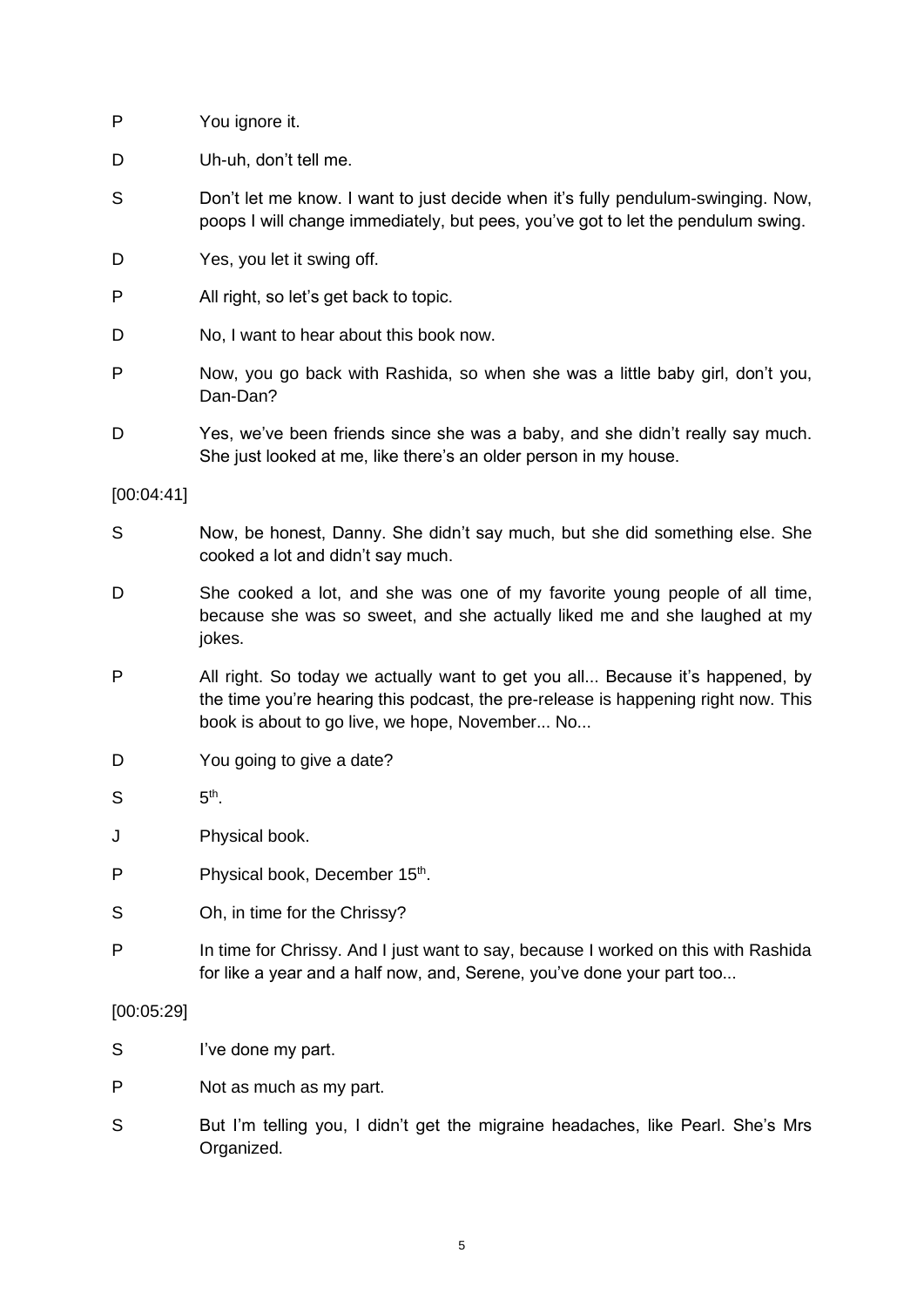- P No, there was a lot of... Right, so you...
- S I was watching my pendulum swings. I was making sure.
- P Rashida has poured her life into this book, and I am so proud of it. I am so excited for you guys to get your hands on this thing. It's going to make your Trim Healthy Future so brilliant. And I promise you that we're going to actually have Rashida talk too and shut our mouths soon. But, Rasheeds, you did this mostly while pregnant the whole time. When did you first start on the book? And get your mike right in there.
- R Well, right before I started, like a few months before I started...
- S Closer.
- R Closer? Okay.
- S I sound like your Mum, closer. Shoulders back.

#### [00:06:18]

- R I was talking to Aunty Pearl. I was like, what if I wrote a Trim Healthy Mama Cookbook, recipe book? And she was like, oh, I'll talk to the others. I think that'd be so cool. And I was like...
- P And I was lying, though, because Serene and I years before had told you, you'd better write a Trim Healthy Cookbook for us, and you were like, oh, yes, but you didn't, and then one day, you...
- R Yes, it wasn't my time.
- P Yes.
- R So I was like, it'll probably take me five or six years to do, because I was thinking they took that on their first book. It's just like, no, give yourself a year, and then it'll be a year and a half to two years. And she was right. And so I gave myself a year, and it's been a year and a half, almost two years now. Because I got the whole recipe part done within a year, and then we had to add more in, a little more in.
- P Isn't it amazing? I see cookbooks on the shelves, right, and now every time I see a cookbook, I think differently about that cookbook. Nobody knows what goes into a cookbook unless you've done one, right?

#### [00:07:16]

- S And I want to say too, people who have written cookbooks may not be literary, like Shakespearians, right, but I'm telling you, we think of every word that we're going to put in there. And I believe it should still be classed as literature.
- P Literature, and, also, when you're making a cookbook that doesn't involve gluten, pretty much, most of the time, for the baked goods, doesn't involve sugar, it doesn't involve soy, it doesn't involve all these normal things, it means you make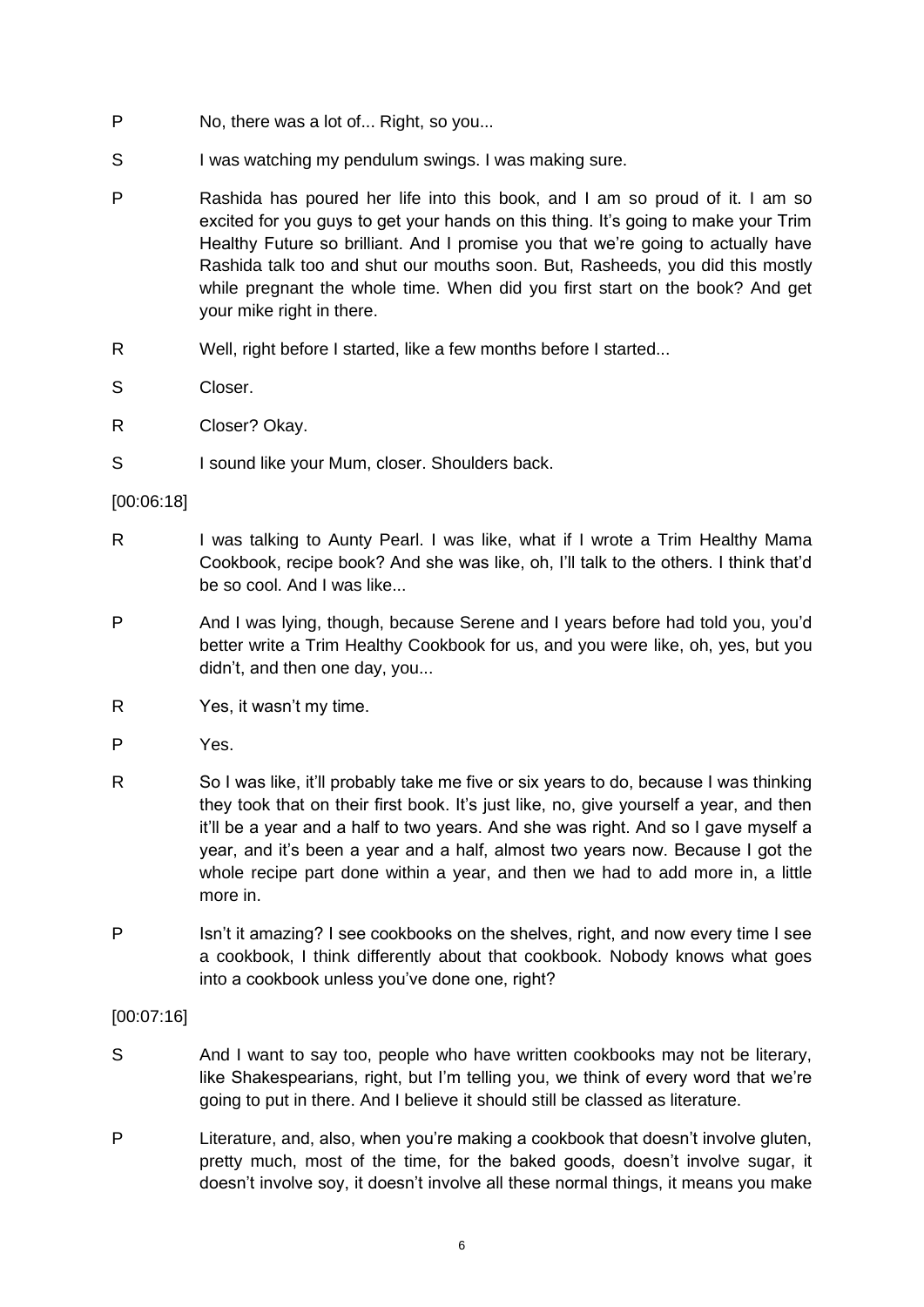that recipe probably at least ten times, sometimes up to 25 times, because it's all different. And so I just put my hat off to you, Rashida, because you were pregnant a lot of the time. You have two little girls already, and they are wildcats.

- S They're basically like twins.
- R Yes.
- S Yes, how many months apart are they?
- R 15.
- P Rashida would go to the gym not just to go to the gym, she would put them in the little childcare thing just so she could write in a recipe or something.
- S So she's sitting sedentary in a corner, writing, while the rest of the people are on the treadmills, just to get the childcare.
- D Oh, you used the childcare at the gym...

#### [00:08:17]

- R Yes, at the YMCA.
- D Which comes with the membership?
- R Yes.
- D That's so brilliant.
- R I would get my two hours in every single time.
- P And the other thing you did was, I was always like, so where are we on this recipe and that recipe? And she's like, okay, soon I'll be able to tell you, because I'm getting in the car and put the girls to sleep in their car seats, so they can be contained. And I've got my computer with me, and I'll do it from there. And she'll be parked on the side of the road, working.
- D Ladies, are you paying attention? New mothers, just take notes on this. This is Masterclass Mom stuff right here.
- R Oh, yes, I take them on drives, get them to sleep, and then I could actually focus on typing out things. Because otherwise it would just be hectic, and...

#### [00:08:54]

P Yes, because creating recipes, and we'll talk about it soon, why you, why are you the main author in this book, Serene and I had some recipes too, we'll talk about the why soon, but the cooking, for you, that's your nature, it came natural. You can go create in a kitchen. But that's just Step 1 of a thousand steps to get it to print.Because you make a recipe, it tastes good, but then it's writing it out. And when you're a wing-it cook, like you are, Serene and I, we don't do exact measures...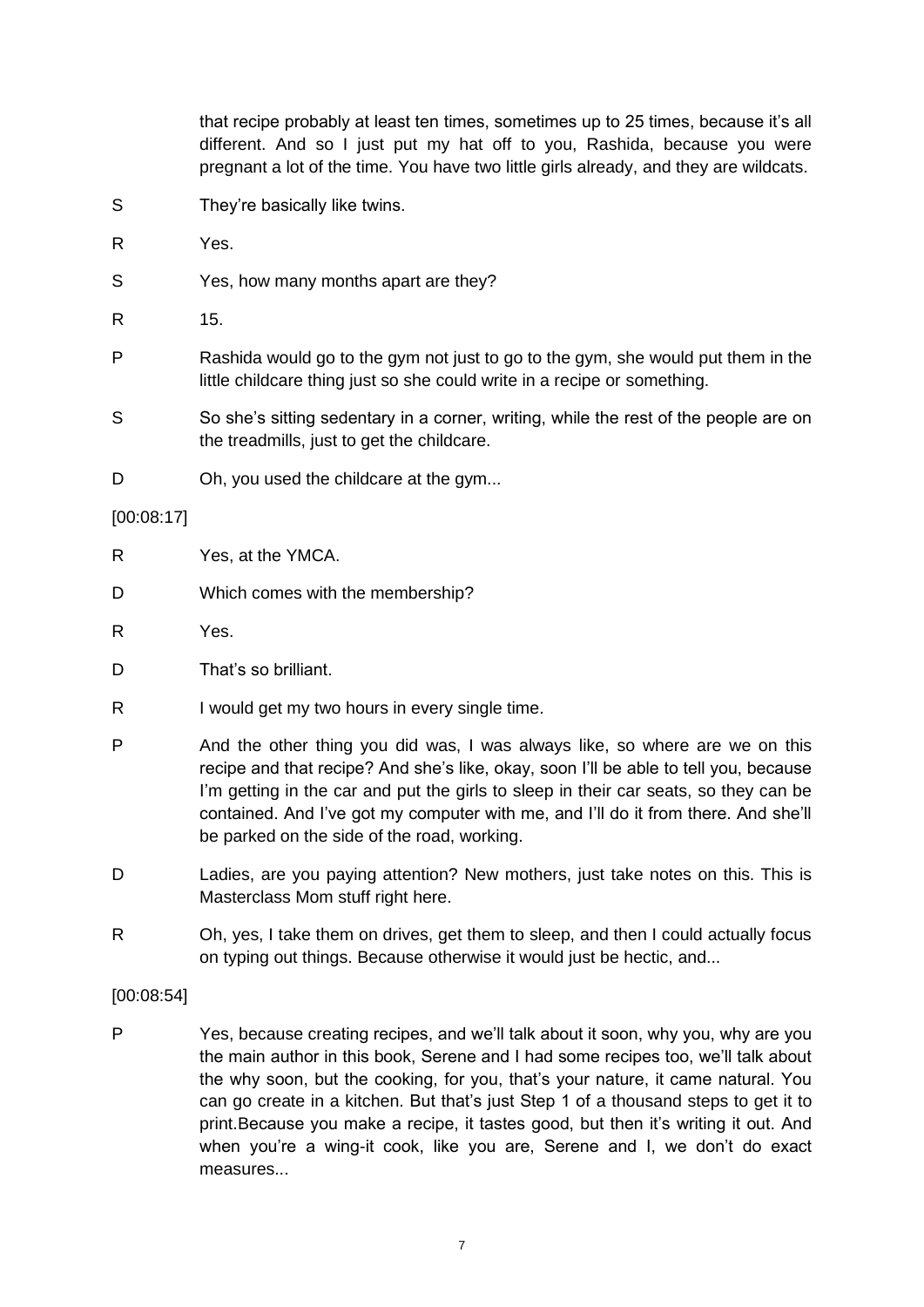- S Oh, no exact measure, us. Oh, my goodness.
- P So then you had to learn, and then you'd send it to me, and I'm like, no one knows what you mean, Rashida, what you mean by that. Can you please tell me what you mean, because everyone's going to have a thousand questions?
- R Oh, yes, that was definitely one of the hardest parts, was writing everything down. I would make a recipe. It turned out great a thousand times. And then I'd write it down, and it would be a complete flop, so I'd have to do it multiple times.
- S Because the magic got taken out of it, right, when you had to be straitjacketed.
- R Yes.
- D That's such a good point. Any time you try to make something repeatable for someone else to do, you've got to get out of your artist head. Because you actually do your recipe, you don't even realize the little micro-changes you make as you're doing it.

## [00:10:05]

S Yes.

- D You forget to put that down. Because you know when you say a quarter-cup, you just mean around a quarter, and you add a little more, a little less. And then it completely... especially with this type of baking...
- S Exactly.
- D It changes everything.
- P Every little teaspoon of this or that counts and changes things.
- S Can we get a little history about Rashida?
- P We can, and I just wanted to say, though, for people that are busy, they're on their way to work and listening to the PODdy right now, I wanted to get in what this cookbook's about, and then we're going to talk about the history of Rashida. What it is is Rashida wrote actually about 175 to 180 of the recipes. They're, in my opinion... I'll let you describe them, Rashida.

[00:10:40]

- P Rashida is a cross between you and I, Serene, where she's all about the purism and the hiding the veggies and doing all your crazy stuff, but she's so about quick, like me. And she has a very busy lifestyle. So she's between you and me. She's got a new millennial spin...
- S She's the bridge.
- P She's the bridge. And they're very home style, they're very doable. I think when you open these pages, you're going to think, oh, I can do that. Oh, why didn't I think of that?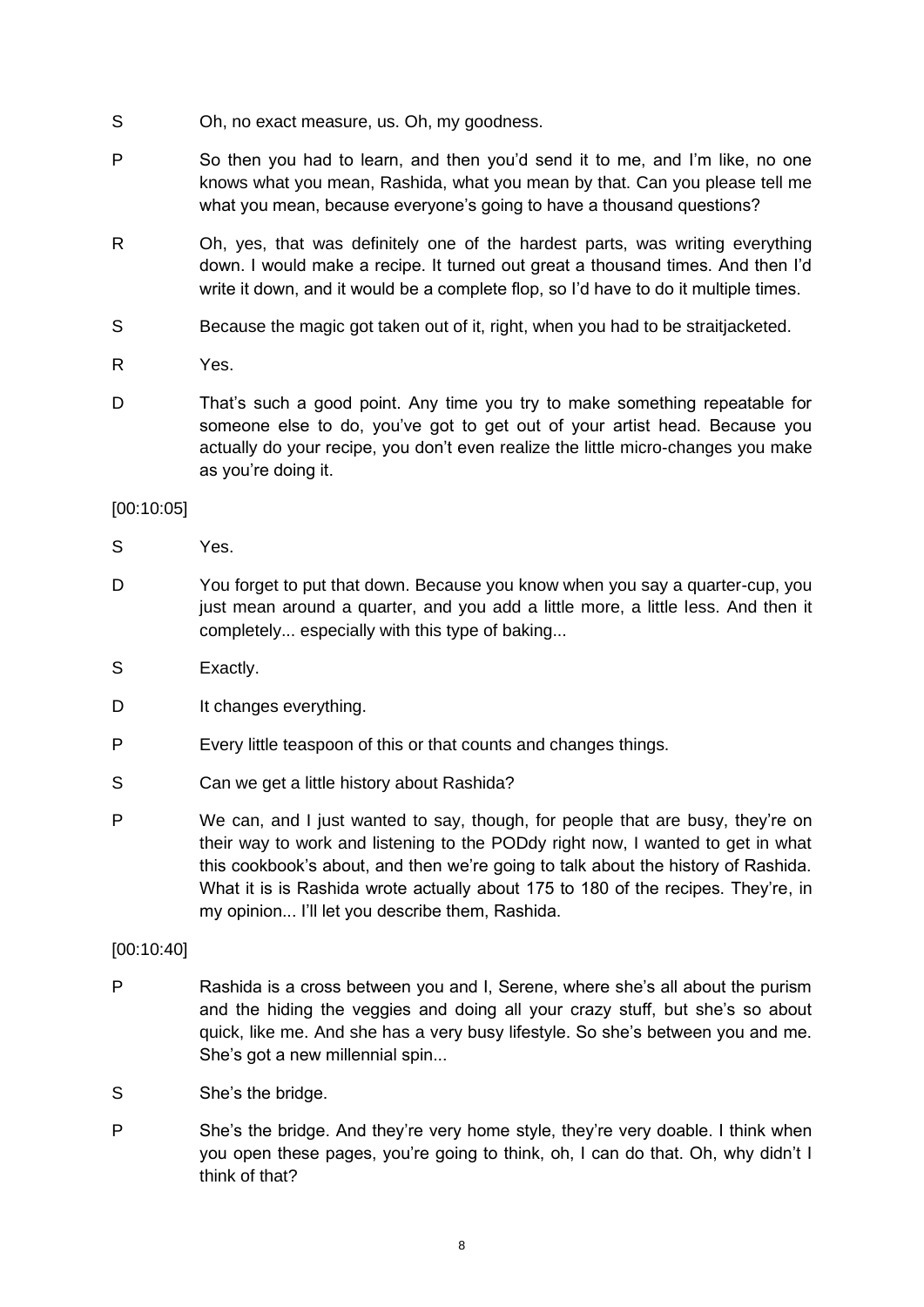- S Well, she just has this practicality about her that whenever she comes to the kitchen she makes it easy. It looks easy, but she can actually make it easy for other people too because she's just... I don't know, it's just an anointing on her life. It's amazing. But I just...
- P Yes, and so then, Serene, you and I have 12 of our latest recipes in it too, each, so I wanted to say that.
- S Yes, we shoved those in.
- R Which are so good, I have to add.
- S We shoved those in, because we can't help but shove ourselves into everything.
- P And you'll notice Rashida's recipes, her intros are so short. Well, you're lucky that there's any intros there. She'd do one sentence, or she wouldn't do any intro, and I would send them back, no, Rashida, sell it, sell the recipe, write an intro. She'd send it back to me, three sentences. I was like, no, more.

[00:11:51]

- S And then Pearl told me, okay, you've got 12 recipes in this book. She told me like a week before they were printing it. And so I'm just shoving it out in my brain. And I wrote like thesis before each recipe just to bless your hearts.
- P Serene and I wrote ours so long, because we're doing teaching lessons. Because we've only got 12, we made the most of them. But you'll love Rashida's. They're short, they're doable. You'll feel like such a nice break from Serene and I.
- S And I'm going to shut up so Rashida can talk. And then Danny, good old Dan, can punch in with his wonderful statements. But I want to say this, you've received a couple of cookbooks from us... Yes, that was Rolly talking. But you're probably sick of our seasonings and our style. Well, this is Trim Healthy Mama at its freshest, because it's a new creativity to the original foundation. You know that our stamp of approval is on every single one of her recipes. This is not knock-offs. This is not just something you found on Pinterest. This is real triedand-true authority from the Trim Healthy stamp, but it's fresh, because it's new. It's from a new angle and from a young angle.

#### [00:12:58]

- P And what would you...
- S I sold these in my sleep.
- P Before we talk about your history and why you, why Rashida, how would you describe this book, Rasheedies?
- R I don't know.
- S Oh, good way to sell it. More!!.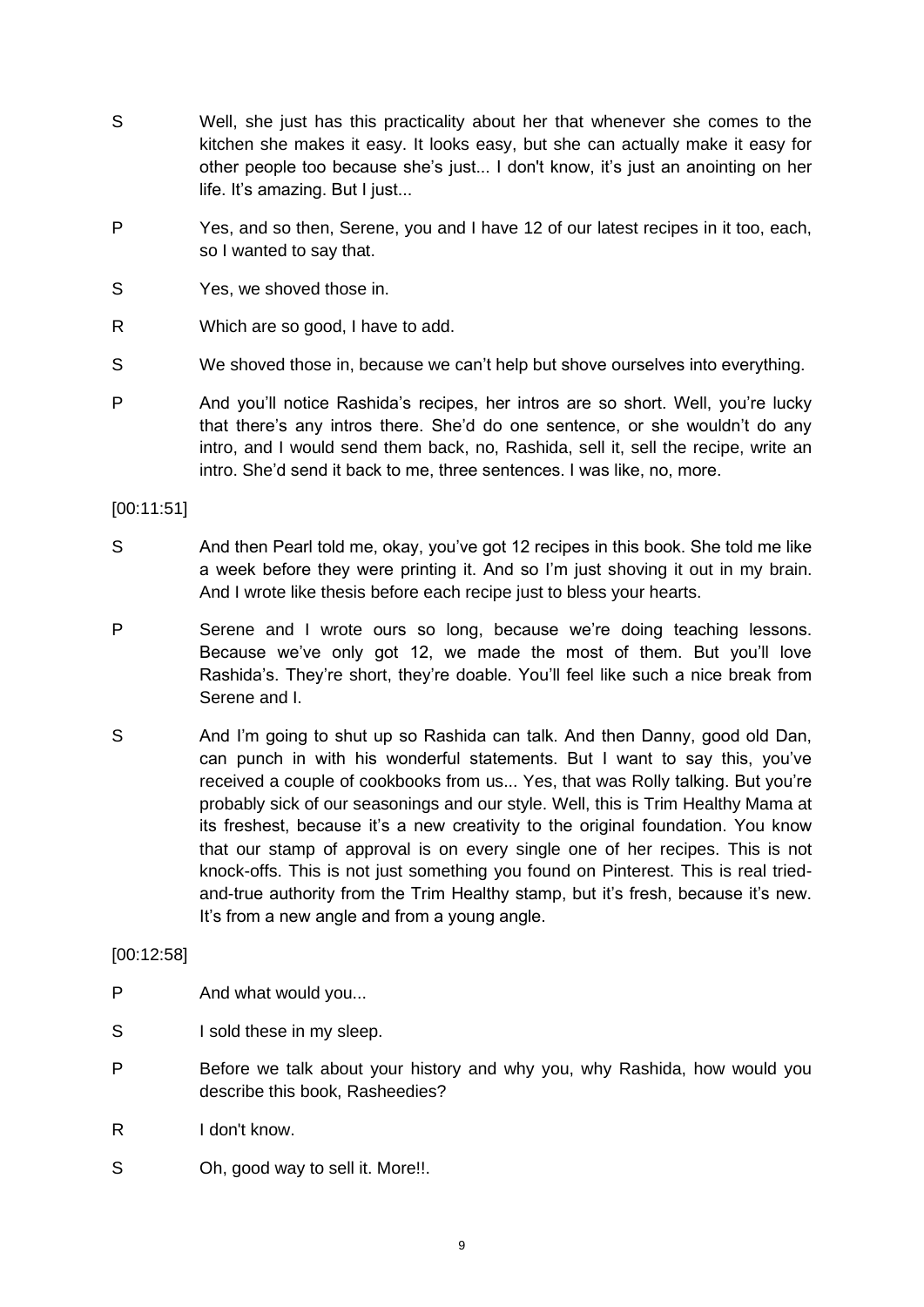| P            | Sell it.                                                                                                                                             |
|--------------|------------------------------------------------------------------------------------------------------------------------------------------------------|
| D            | This is a power author interview right now.                                                                                                          |
| R            | They told me not to come prepared, so                                                                                                                |
| P            | I said don't                                                                                                                                         |
| R            | She said, three times, do not come prepared.                                                                                                         |
| D            | Actually, could I ask that same question differently, though?                                                                                        |
| P            | Yes.                                                                                                                                                 |
| [00:13:25]   |                                                                                                                                                      |
| S            | Danny's an interviewer.                                                                                                                              |
| D            | Because I've been sitting on my question Well, I professionally interview                                                                            |
| S            | That's what he does.                                                                                                                                 |
| D            | Celebrities, no big deal. I'm curious, is that what we mean by Future, though?<br>What is the Future part? What does that mean, Trim Healthy Future? |
| S            | I don't know.                                                                                                                                        |
| R            | Honestly, I didn't come up with the name. I thought it was a great name. And,<br>hopefully, this gets deleted. But                                   |
| S            | No, no deletes.                                                                                                                                      |
| P            | Nothing is getting deleted.                                                                                                                          |
| D            | No.                                                                                                                                                  |
| $\mathsf{R}$ | Yes, well, I can delete whatever I want.                                                                                                             |
| P            | We don't No, this is tricky.                                                                                                                         |
| D            | She's holding it to you now.                                                                                                                         |
| [00:13:54]   |                                                                                                                                                      |
| P            | I might've said that. I didn't necessarily mean it.                                                                                                  |
| D            | Just because I said it                                                                                                                               |
| P            | John's laughing at that.                                                                                                                             |
| D            | Don't mean I meant it.                                                                                                                               |
| P            | Because of history.                                                                                                                                  |
| R            | Okay, I will say about the recipe book                                                                                                               |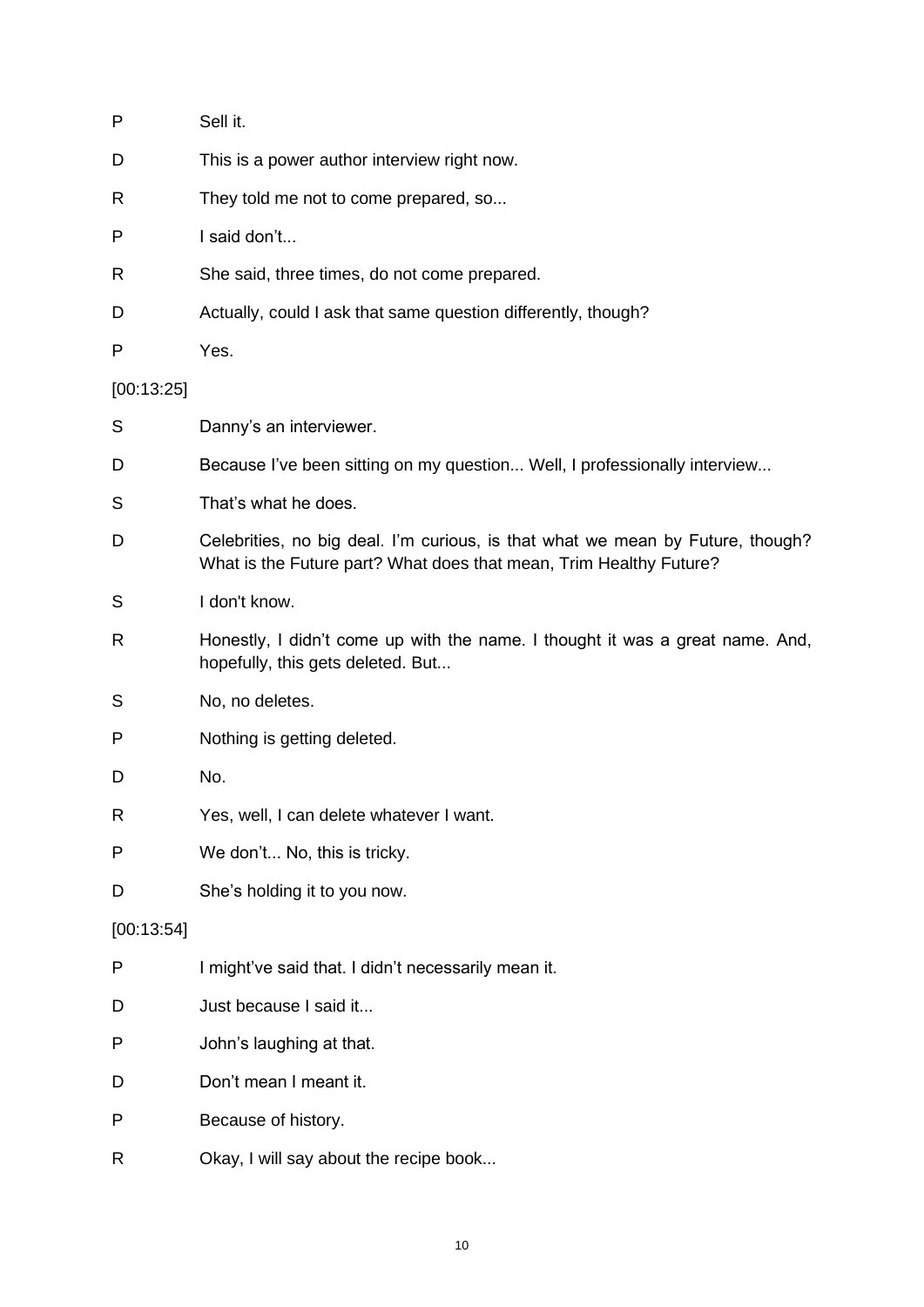| D          | I'll tell you what it means, based on what I'm hearing.                                                                                                                                                                                                                                                                                                              |
|------------|----------------------------------------------------------------------------------------------------------------------------------------------------------------------------------------------------------------------------------------------------------------------------------------------------------------------------------------------------------------------|
| P          | Yes, but, okay, let Rashida, and then you tell us what you think.                                                                                                                                                                                                                                                                                                    |
| D          | Okay.                                                                                                                                                                                                                                                                                                                                                                |
| R          | I would say this book is simple, delicious recipes. There you go.                                                                                                                                                                                                                                                                                                    |
| P          | But what's the future got to do with that?                                                                                                                                                                                                                                                                                                                           |
| R          | The future? Well                                                                                                                                                                                                                                                                                                                                                     |
| S          | Look, she's wearing cool boots and cool jeans. That's what it's about.                                                                                                                                                                                                                                                                                               |
| [00:14:23] |                                                                                                                                                                                                                                                                                                                                                                      |
| D          | She's very fashionable.                                                                                                                                                                                                                                                                                                                                              |
| S          | This is like you're going to the hipness of Trim Healthy Mama.                                                                                                                                                                                                                                                                                                       |
| R          | Well, okay, it was going to be called Trim Healthy Legacy?                                                                                                                                                                                                                                                                                                           |
| P          | Legacy, yes.                                                                                                                                                                                                                                                                                                                                                         |
| R          | And that sounds old-fashioned. So I had                                                                                                                                                                                                                                                                                                                              |
| S          | Yes, it sounds like Trim Healthy Fallopian Tube or something.                                                                                                                                                                                                                                                                                                        |
| D          | Wow.                                                                                                                                                                                                                                                                                                                                                                 |
| P          | I had lots of names                                                                                                                                                                                                                                                                                                                                                  |
| S          | It just sounds wrong.                                                                                                                                                                                                                                                                                                                                                |
| P          | And Rashida just dissed them all. She's like, no, that's that, that's that. And then<br>when I said Trim Healthy Future, she's like that Because there is a reason,<br>yes, Rashida.                                                                                                                                                                                 |
| R          | Well, what was your reason?                                                                                                                                                                                                                                                                                                                                          |
| [00:14:51] |                                                                                                                                                                                                                                                                                                                                                                      |
| P          | Oh, major reason. You're the future. Serene and I, we'll always be here, right?                                                                                                                                                                                                                                                                                      |
| S          | We're your aunties.                                                                                                                                                                                                                                                                                                                                                  |
| P          | But this is generational. Trim Healthy Mama now is starting new generations of<br>health. It is birthing into babies and into families who are going to take that and<br>pass it along. And so we wanted to look at that like you're the next generation<br>passing this along, like Meadow is, and our other daughters, but you have a bent<br>for writing recipes. |

P And then the next thing is people coming to this book who've had histories and their own generations of maybe obesity or maybe just health issues, their future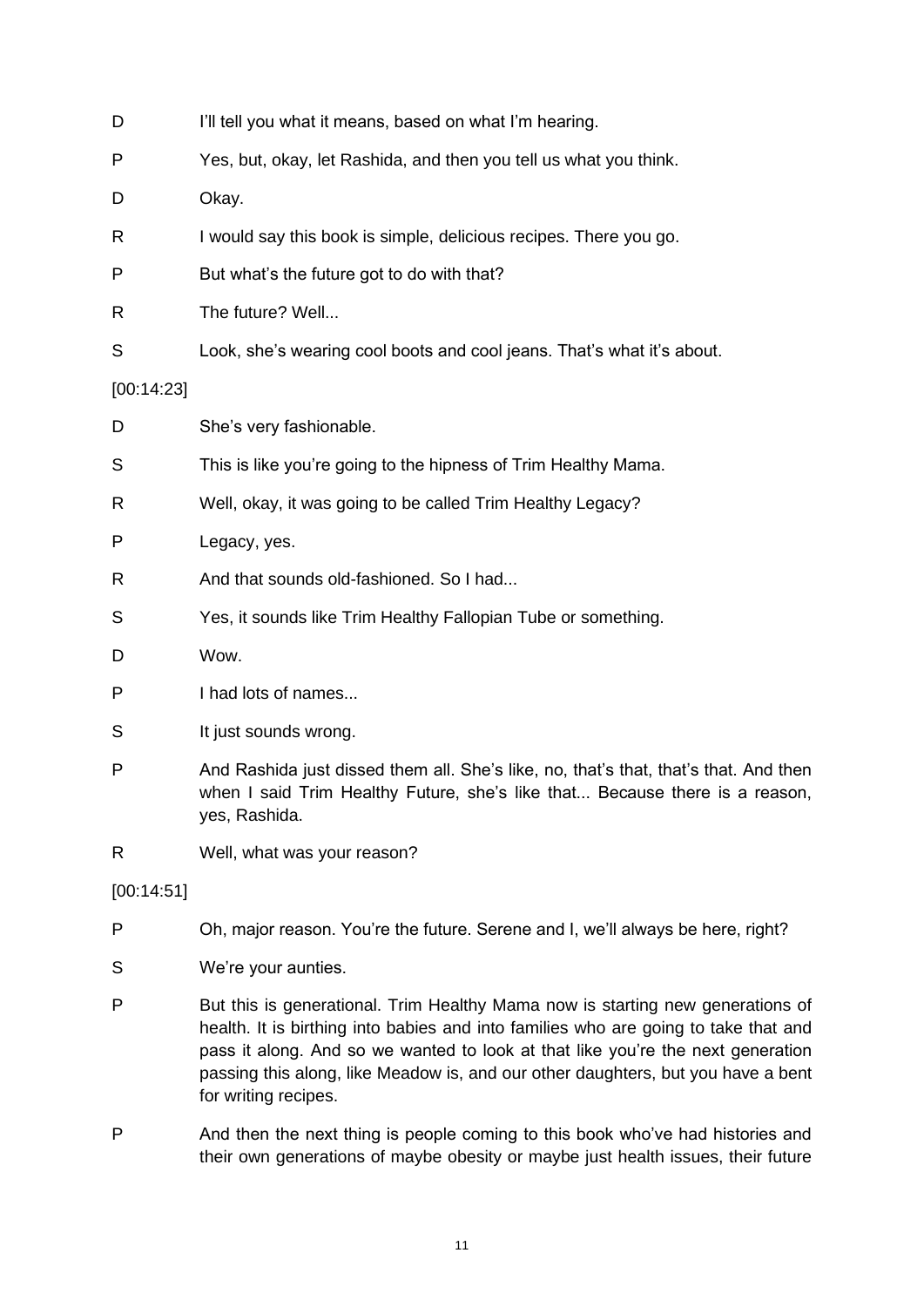can be trim and healthy. And these are the recipes that are going to get them there.

- R Yes.
- S So when you open these pages, you know, aha, this is my future. I don't have to fall back on all the things that were my pitfalls before. So this is something that's looking ahead. We're not looking back. With this book, you're looking ahead. And it's not just that we are passing the baton.

Many of you have incorporated this Trim Healthy Table. You started incorporating it with your families. But now this is going generationally for you too. You're going to be passing this down the generations. And that's exciting.

[00:16:00]

- R Yes. And even for people around my age, that even haven't had health issues in the past, can start their future being healthy and eating well for their...
- P Exactly. Young Mums, yes.
- R Kids and families.
- S Rashida did Trim Healthy Mama through all of her pregnancies. She looks like a health goddess.
- P She does. She does look like a health goddess. We'll try not to hold it against her. Hey, you're listening to the PODdy with Serene and Pearl. And I'm Pearl. And who are you?
- S I'm Serene.
- P Buffy makes bedding that is earth-friendly and cruelty-free. Their products are made using only sustainable and recycled materials, which makes them as soft on the planet as they are on your bed. And let me tell you, Buffy is soft. It's a special kind of soft, Serene.
- S Oh, my goodness, Buffy is like a cloud. Actually, that is the name of one of the Boofies, is Cloud Boofie.

[00:16:53]

- P Yes, we call it Boofie, because that's what our Lesley-Pops calls them.
- S Yes, I tell you, I own two Boofies, because I can't do with just one. I have to have one in my little TV, not that I do TV, but little movie room.
- P You never do TV.
- S And one on my bed.
- P Yes. And have you got the Breeze, their latest comforter?
- S No, because I just love the Cloud.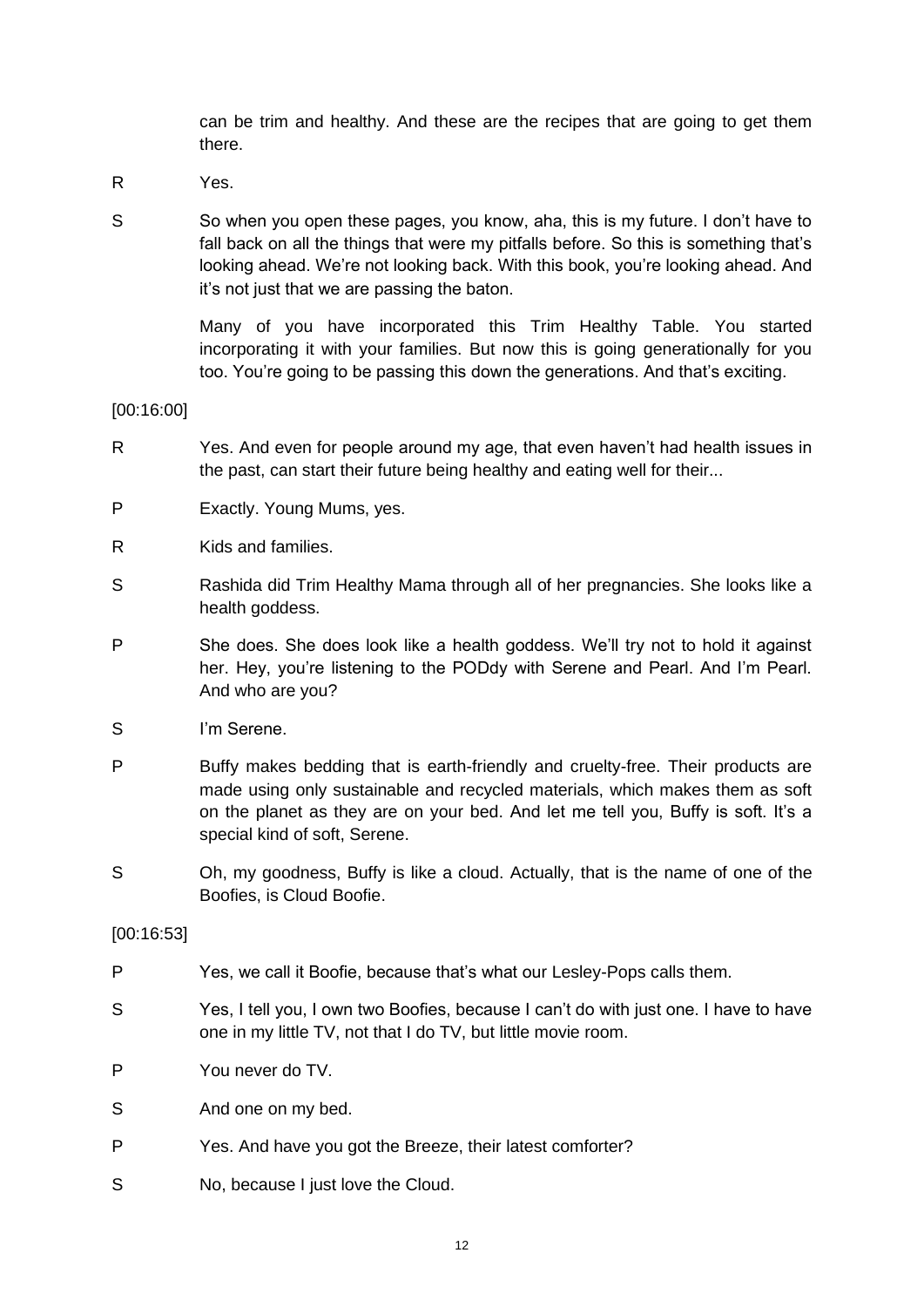- P I bought the Breeze.
- S I'm a Cloud follower. That's just my...
- P Oh, okay, you're a purist.
- S Yes.
- P It is a comforter made entirely from 100% eucalyptus fibre to regulate the temperature and keep your cool and comfortable all night long. You see, my husband hates to be hot when he sleeps.
- S The other thing about eucalyptus, Pearl, it uses ten times less water than cotton to grow. And its fibre is produced using recyclable, earth-friendly solvents. So I'm telling you, it's the purest of the pure. And I love it. It's really made my bed this... I love the Cloud, but you like the Breeze.

[00:17:44]

- P Well, back to the Breeze, the Breeze regulates temperature. That's good for any woman who has night sweats.
- S But my Cloud feels regulated.
- P No, I think it is. I think the Cloud is, but I think they did extra with the Breeze.
- S Well, it's made my bed a nest. I feel like it's a nest.
- P Yes. It's hypoallergenic. Serene, did you talk about that...
- S Yes, I did.
- P How it's high thread count shuts out dust, mould, mites, for healthy sleeping?
- S Yes, it's amazing if you have allergies or asthma.
- P Yes. So why not choose the 100% plant-based bedding that's better for you and the earth. Buffy offers a free trial.

[00:18:14]

- S That's what I wanted to talk about, and I'm glad you mentioned it. A free trial, for goodness' sake. You can try the comforter on your own bed for free. If you don't love it, just return it, at no cost. Wow.
- P You're going to love it.
- S Yes.
- P For \$20 off your Buffy comforter, visit Buffy.co, B U F F Y, or call it Boofie if you want, and enter trimhealthy. That's \$20 off your Buffy...
- S Boofie.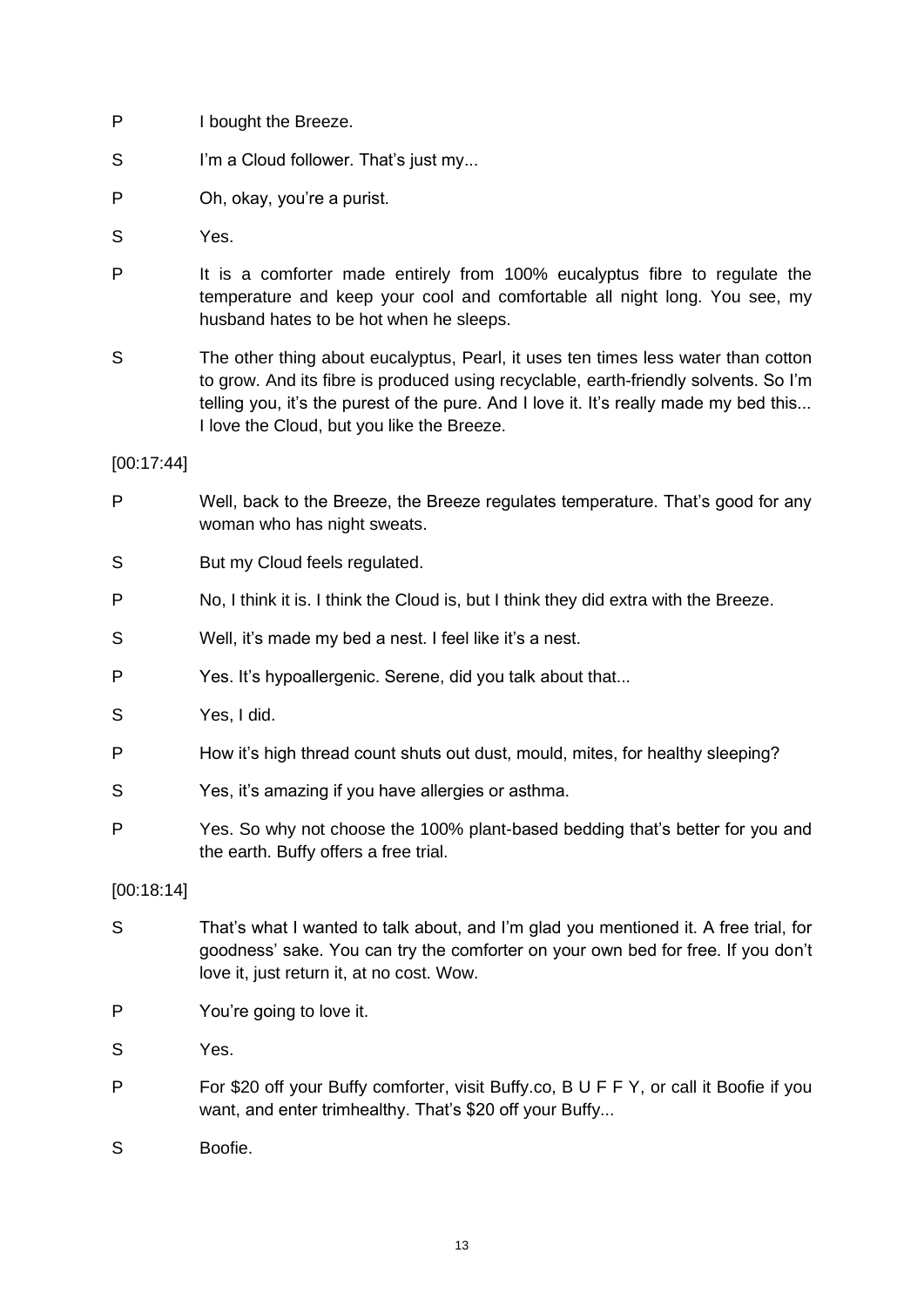- P Your Buffy/Boofie, and enter trimhealthy.
- S This is the PODdy with Serene...
- P And Pearl.
- S Get it right, it's P- O- D- D-Y.
- P What were you going to say when you heard the name Trim Healthy Future?
- D Well, you were talking about how she's like a bridge between you and Serene. And I thought about how many, like me, I'm so not... In my heart, I'm a purist. I want it, but I need a purist cook, because I'm not doing it. You know what I mean? I'm not cauliflower and nothing.

[00:19:17]

- S You ain't no purist, then.
- D Yes. No.
- S I'm just teasing.
- D I value purism. If I had it my way, every meal in front of me would be utterly pure. Absolutely everything is from the earth.
- S Like our mother Pure.
- D Pure, very pure.
- P Pure.
- D And so in reality, in practice, I'm a Drive-through...
- S Sue.
- P Due, Drive-through Due.
- D Due. I was thinking of a male version. Yes, and so I feel like there are so many people that...

#### [00:19:47]

- S Drive-through Stu.
- D Stu, that's a man's name, yes. I feel like there are so many people that are that bridge, if you will, type of personality that needs it. So that's what I heard when I thought about the future, the future...
- P And I think you did, actually, pretty well, Danny.
- S Well, just think, for long periods of time, in different places, you have a certain place, and then there's another place. But in the future, they bridge it. You can get to another place.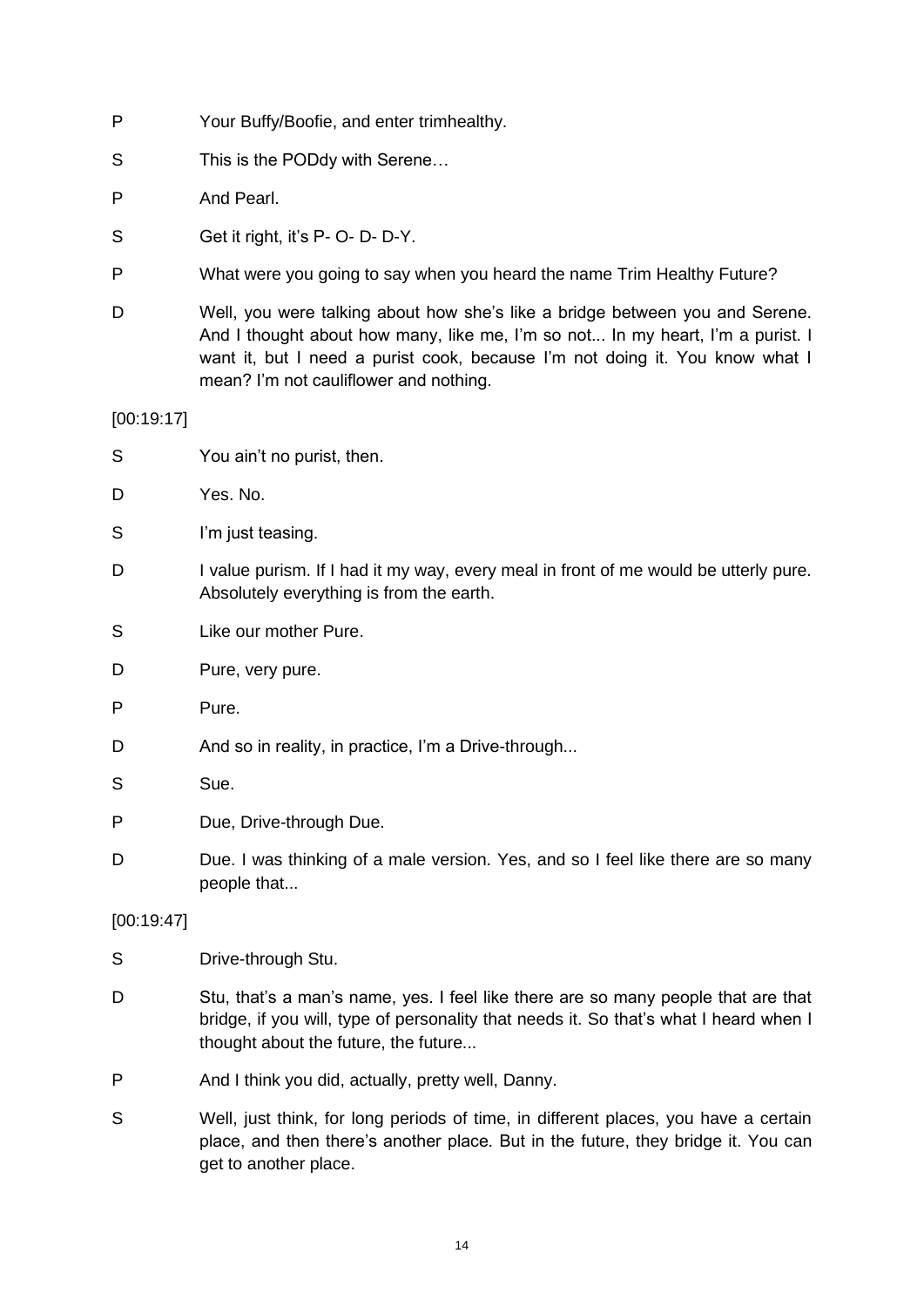| P          | Place?                                                                                                                                                                                                                                                                                                                                                  |
|------------|---------------------------------------------------------------------------------------------------------------------------------------------------------------------------------------------------------------------------------------------------------------------------------------------------------------------------------------------------------|
| S          | Listen, what I'm trying to say is                                                                                                                                                                                                                                                                                                                       |
| P          | Place?                                                                                                                                                                                                                                                                                                                                                  |
| S          | Some people who aren't                                                                                                                                                                                                                                                                                                                                  |
| P          | You're usually so poignant.                                                                                                                                                                                                                                                                                                                             |
| S          | Okay, listen, I am so poignant, yes.                                                                                                                                                                                                                                                                                                                    |
| [00:20:31] |                                                                                                                                                                                                                                                                                                                                                         |
| P          | Look at you.                                                                                                                                                                                                                                                                                                                                            |
| S          | You know what I'm trying to say? See, there's an island, right, and it has its own<br>kind of flora and fauna and its own kind of feel. And there's another island. And<br>the future is the fact that these are bridged now. Pearl, you don't have to be a<br>me, you don't have to fit into a category. Now there is a bridge that combines it<br>all |
| P          | That's going to for you.                                                                                                                                                                                                                                                                                                                                |
| S          | And makes it easy to traverse between the two. How deep can you get?                                                                                                                                                                                                                                                                                    |
| R          | That's good.                                                                                                                                                                                                                                                                                                                                            |
| P          | Yes, she's like, okay, that's good, Aunty, now.                                                                                                                                                                                                                                                                                                         |
| S          | Simple, delicious recipes. That's what Rashida was just like                                                                                                                                                                                                                                                                                            |
| P          | It's so different between us. But one thing I have to say Look at Lesley-Pops.                                                                                                                                                                                                                                                                          |
| P          | She said, stop, Daniel. What's Daniel's second name?                                                                                                                                                                                                                                                                                                    |
| [00:21:14] |                                                                                                                                                                                                                                                                                                                                                         |
| D          | I feel like it goes really well with the                                                                                                                                                                                                                                                                                                                |
| S          | Naturo, isn't it?                                                                                                                                                                                                                                                                                                                                       |
| D          | Taco.                                                                                                                                                                                                                                                                                                                                                   |
| P          | Dan, you're Naturo.                                                                                                                                                                                                                                                                                                                                     |
| S          | It's not Naturo. What is your middle name, Dan?                                                                                                                                                                                                                                                                                                         |
| L          | Arturo.                                                                                                                                                                                                                                                                                                                                                 |
| P          | Arturo                                                                                                                                                                                                                                                                                                                                                  |
| D          | This has been a secret.                                                                                                                                                                                                                                                                                                                                 |
|            | No, it's not.                                                                                                                                                                                                                                                                                                                                           |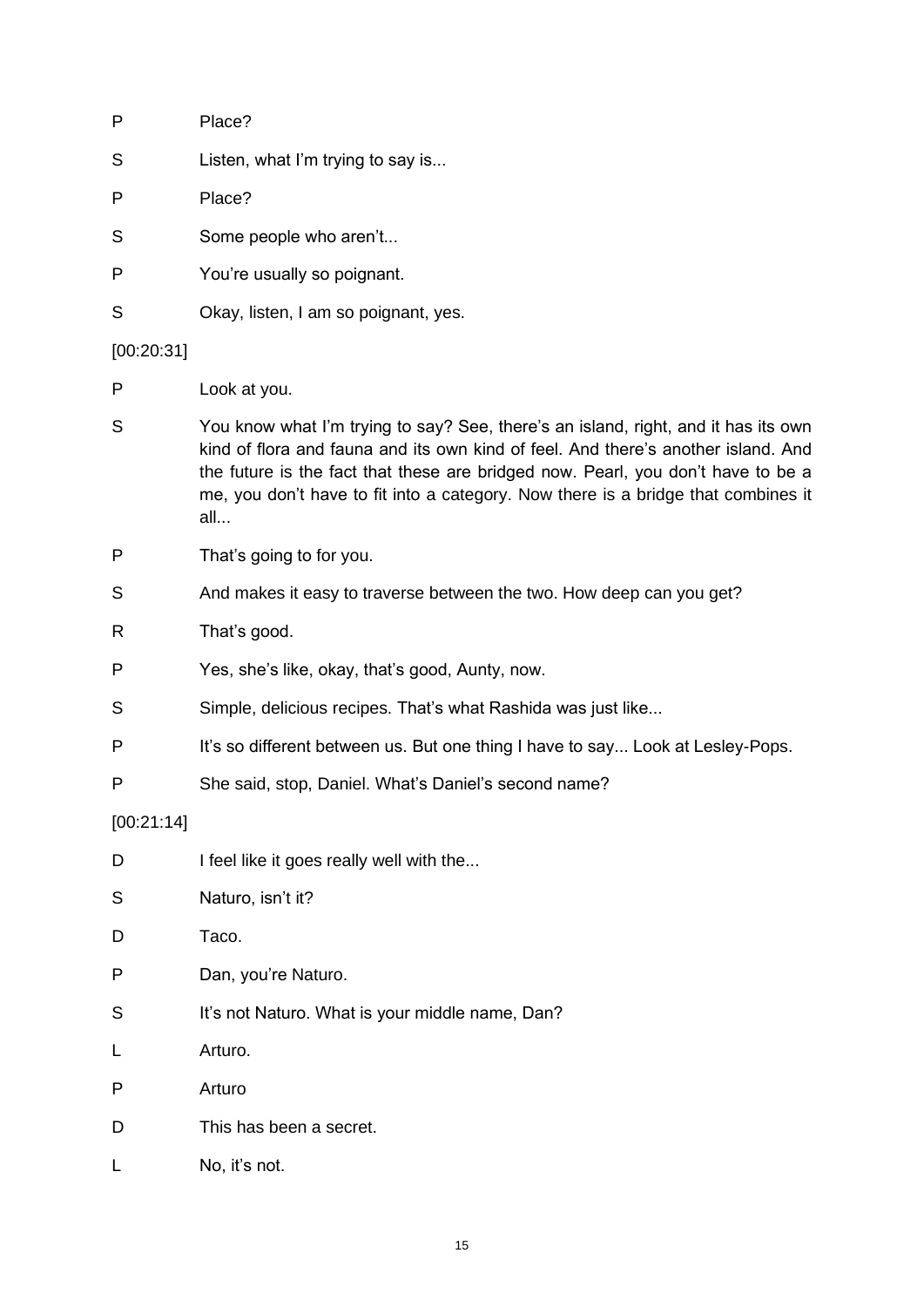- S She called you Venturo!!
- P Dan, you're Arturo.
- D This is a secret. It's like a woman's age. A Spanish person's middle name is a secret.
- P Okay, but since the PODdy's not about you today, let's get back to Rashida.

[00:21:37]

- S Can I talk more about Rashida?
- P Yes, we're going to tell the history.
- S I want to tell everybody who she is.
- P Why Rashida.
- S She's our wild, long, redhaired kayak three miles out into the ocean and spearfish sharks.
- D Like her mother.
- S Our sister, Vange.
- D She's Vange's offspring.
- S Who's an incredible cook and who eats super-super-super healthy, but she can't write recipes, because she's off catching dinosaurs.
- R Yes.
- D Constantly.
- P She is.

#### [00:22:03]

- S She gave birth to this food virtuoso. And, literally, we think that her umbilical cord was a wooden spoon, and she was mixing up concoctions even in the womb. She came out, and, literally, she started, as a two-year-old making, mud feasts that were all gorgeous artwork and everything. Literally, she was at my house...
- P We tell this story in the intro. If you got your books so far, those of you that got the... I think some of you are getting a nice pressie with the pre-release, and you're going to get the e-version too, all for freesies.
- D Nice.
- P If you're in the pre-release, and if you read our intro, we talk about that too. Serene, sorry to interrupt you, but I had to set the scene.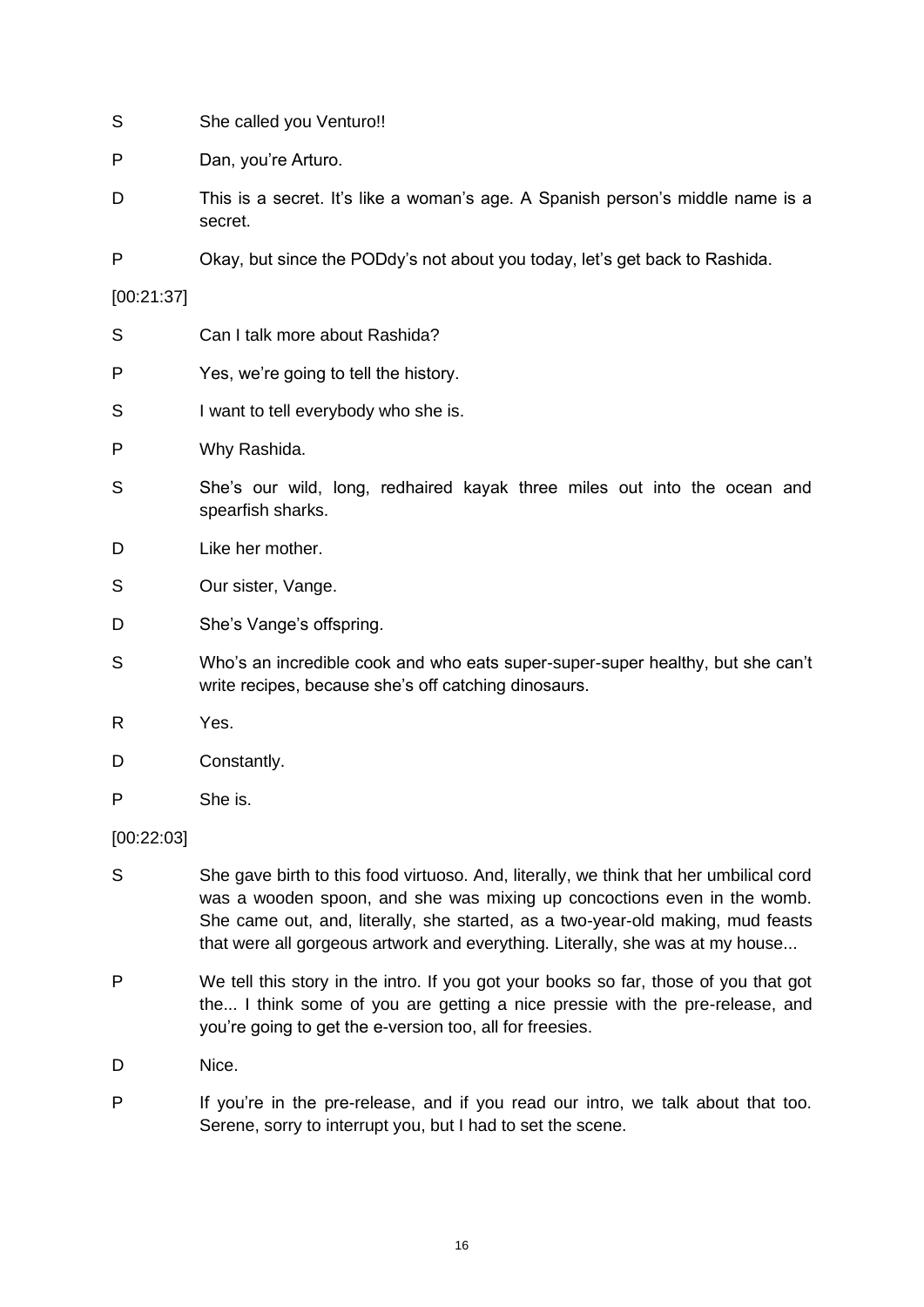S No, I was just saying she's not just like, oh, she's a good cook and she's grown into this since being some kind of young woman. No, this was her from birth. It was like her purpose from life, besides her other wonderful purposes. But it was just she, from a little, tiny girl, she'd have to get a stepladder to reach up to the counter. And her parents, for Christmas, would buy her Japanese special knives and special cooking... I believe your fourth birthday, you got a kettle and all these different barista tools and everything like that. She's just been cooking for forever. But I remember, Pearl, I want to stop taking the show, so, Pearl, do you want to talk about when our Granddad Bowen came from New Zealand?

## [00:23:20]

- P Well, yes. This wasn't forced on her. This was so her. She just couldn't stop cooking as a little child. So we would have these big hilltop birthday parties for all the children, and she would bring these beautifully decorated, with real icing, cakes...
- P I know, but I'm setting up your story with this one. She would bring these cakes. She was four. And they looked like amazing cakes, little cupcakes. So her cousins would grab one and bite into it, and they were mud. She had gotten real icing and put it on mud, just because she was so desperate to cook. So Vange was like, okay, enough with this mud, let's let her have real ingredients. And it all started from there.
- S She became the cook of the household. Vange said, I love to cook, but I'm going to sacrifice this, because I need to give her the full leash. So she became...
- D No, Vange will outsource to her children.

#### [00:24:11]

- S Yes, and now, though, the children, since Rashida married, are just scrambling to survive, because Rashida has left them bereft!!
- P So, Rashida, you're one of ten kids, right?
- R Yes.
- P So in the intro of the book, we say that your mum gave the kitchen completely over to you to cook all meals by the time you were six. And you said we were wrong. It was by the time you were about eight, seven or eight.
- S No, it was six.
- P But we remember differently.
- S We are the aunties. We have our facts, right.
- P What's true?
- R There might be some exaggeration in your timing.
- P It's been six and eight, then.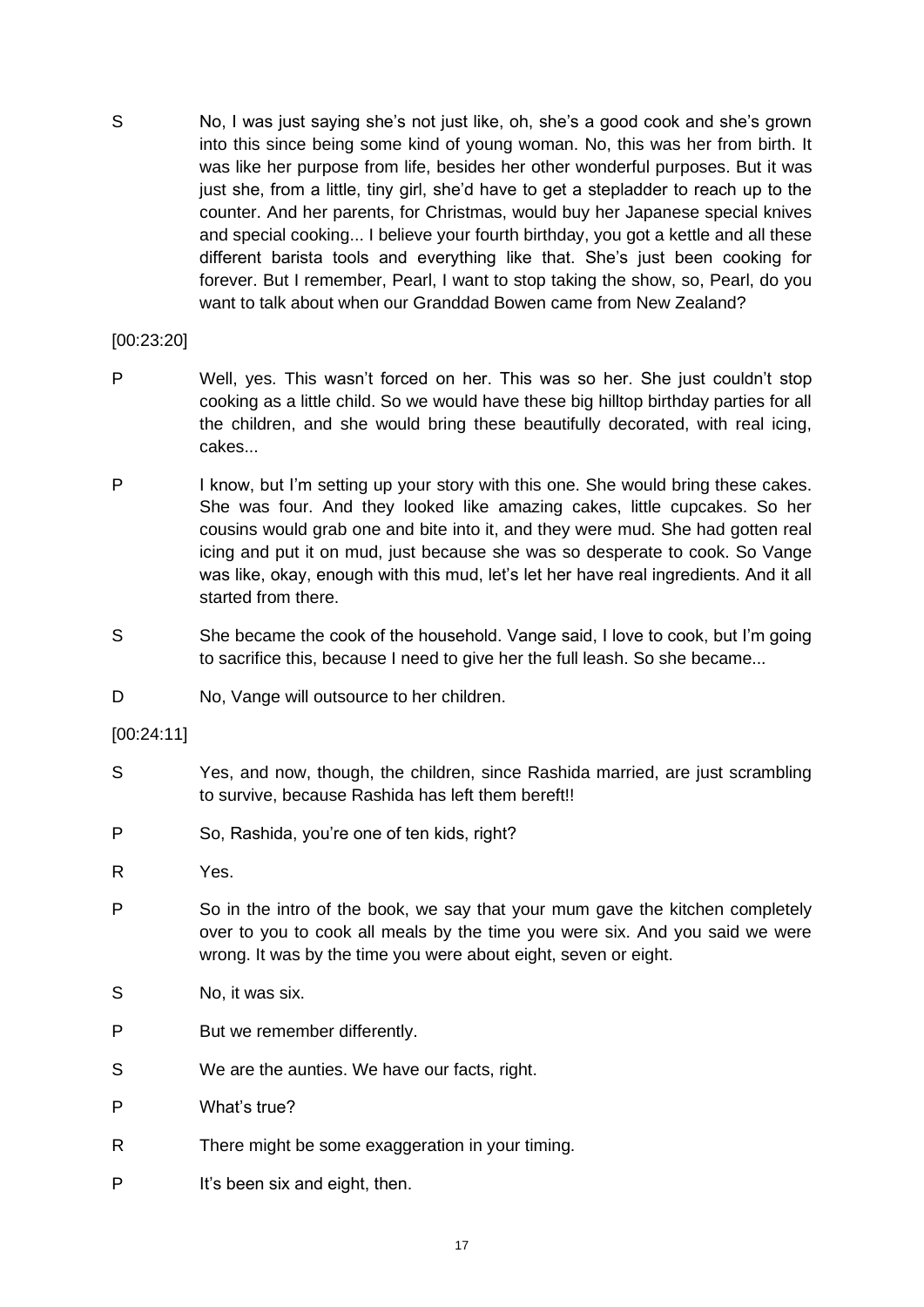- R Somewhere in-between there.
- P Now, why would a mother do that? It feels like slave labor, right. But it wasn't slave... You couldn't stop it. You were like Mum of the kitchen, and you just started creating all these meals.

[00:25:01]

| R | Yes. I love to cook. That's one of my passions, is cooking.                                         |
|---|-----------------------------------------------------------------------------------------------------|
| P | It's just a love language for you, though, Rashida.                                                 |
| S | Can I tell the story?                                                                               |
| P | Yes, the other day                                                                                  |
| S | But let me just go back to the story I wanted you to share.                                         |
| P | Oh, sorry, Love.                                                                                    |
| S | Our grandfather came over from New Zealand. He was probably 90 at the time.<br>And Rashida was like |
| P | 80-something.                                                                                       |
| S | I'm going to put on a feast for this amazing patriarch of ours.                                     |
| P | She was seven or six.                                                                               |
|   |                                                                                                     |

- [00:25:25]
- S I can't remember the exact meal. I'll just describe what I think it was. But I remember my Mum always gets mad, and she's like, no, it was this. And then I had to have all the exact... But let me tell you what I think it was. I think she roasted a lamb with mint sauce, and she made these pilafs with currants and dates, and she made baklava. Do you remember the meal you gave to Granddad Bowen?
- R Yes.
- S Okay, you describe it.
- R But I did have all my siblings helping me for that one.
- P No, that was slave labor. You told them what to do.
- S They didn't know how to cook.
- R Yes.
- P You told them what to do.
- R I told them what to do.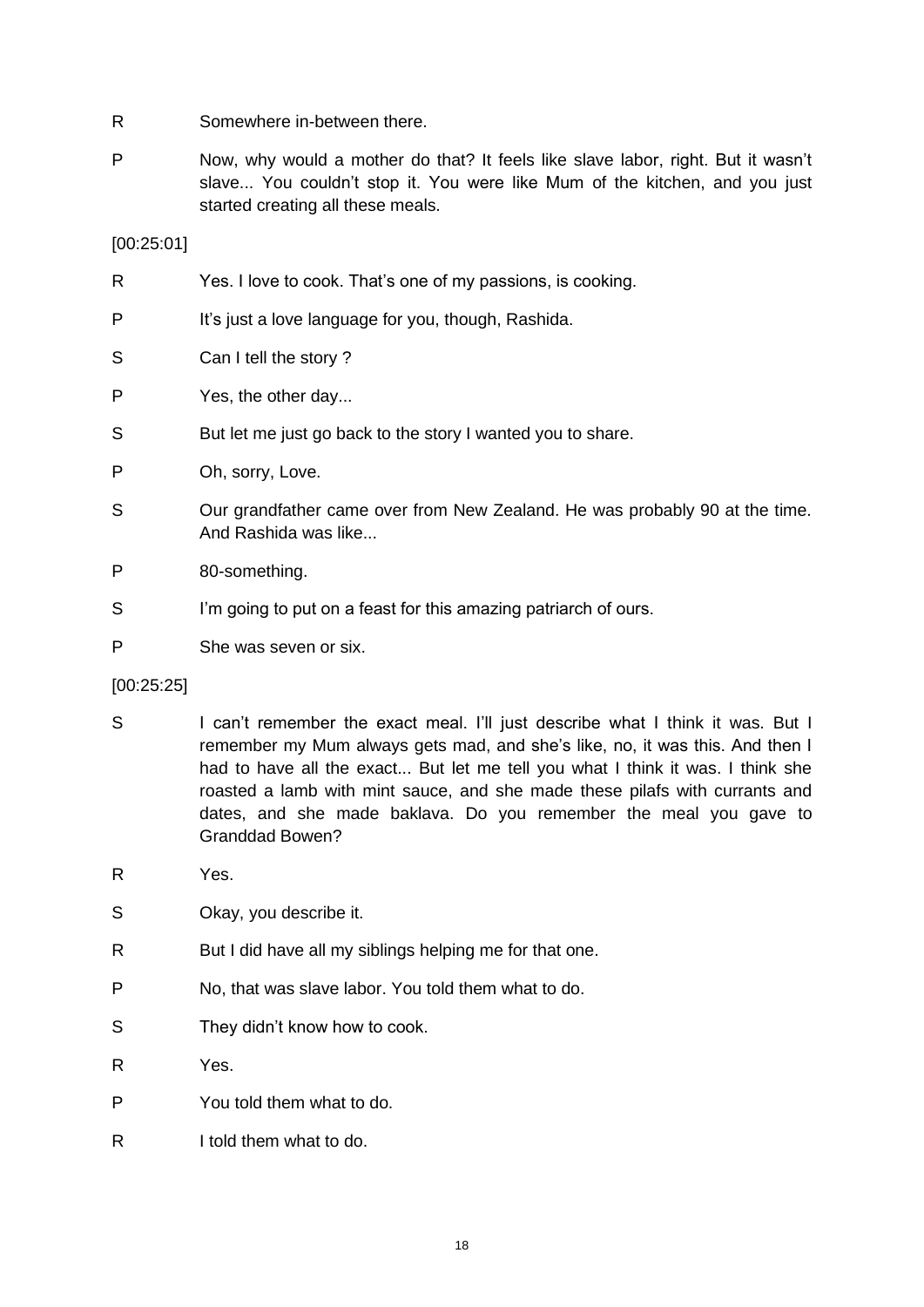- P And you had all the cousins going and picking wild herbs and the wild onions and stuff.
- R Yes. My cousins and siblings all helped me. But I was in charge.
- P And she sounds so sweet, but she knows how to be in charge.

# [00:26:03]

- R I am very bossy. I do photography too, so I'm very bossy.
- S Every single... Pearl, you'd say that.
- P Every single picture of the food Rashida took. But when you start cooking, you turn... Everyone's hearing you so sweet. You really turn into Mrs In-Charge, don't you? Yes.
- R Yes.
- S But I want to say something. She does it with an air of grace, because I love to cook, and I love to be creative too, but if I have a meal that I'm putting on for a lot of people, and there's a time crunch, fruits of the Spirit go out the window, and I'm doing a little bit of a... And I'm doing the sharp exhales. And the shoulders are starting to round and get stiff. Well, Rashida, she's just so cool, calm and collected. She could be just putting on a whole big baby shower or something, and there's 70 people coming, and she just looks like nothing is happening at all. The other day... Do you want me to share that?
- P Yes.
- S And then I'm going to shut up for good.

[00:26:55]

- P No, you're not.
- S The other day, this is coming after the PODdy that I shared about the miscarriage, correctos?
- P Yes.
- S Well, Rashida called up, and she says, oh, I'm going to bring you something. I said, no, you're not. And she goes, yes, I am. I said, I'm not being part of this crime, not being accomplice to this crime. You've got three little children under four, basically, and you're all this new cookbook work that's got to do at the last minute. I said, you're not. And she says, I am. Anyway, she came over, she brought me roses, dark chocolate... She made me this whole big container of green fat balls to make me fat. I know that Pearl put her to it.
- P Oh, because you lost weight.
- S But they're incredible, delicious, decadent little cheesecakey balls with all the health stuff that she knows I love. She made three different meals. She made me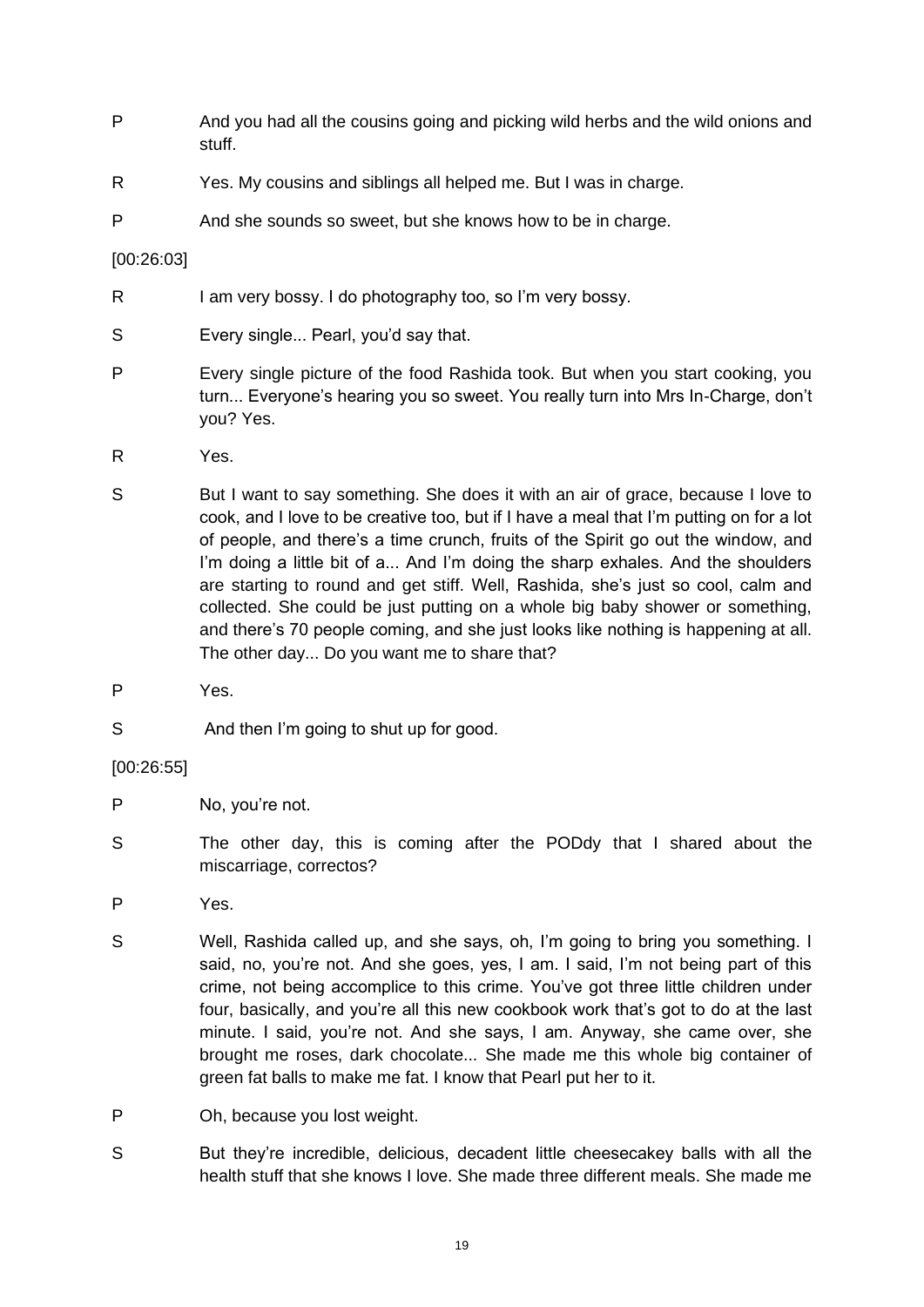a curry, two curries, and a side dish. And I could have the options of brown rice or cabbage. And she'd made it all. It was like five different dishes just for me. She made a shepherd's pie crossover for all of our children.

[00:27:49]

- P That's the one in the book, right?
- S Huge. There's ten children living in my home. And then she's like, I know Uncle Sam's not doing exactly what you do, so she made him an E meal, these huge, four humongous quesadillas with these... There's cheese that Pearl has designed. Oh.
- P She used my Instant Cheese Sauce from the book.
- R Yes, and he didn't even know that it was not cheese sauce. It tasted legit.
- S Yes, it did. And I told her mum, I said, look, I feel so bad. Just if you hear about this, I didn't put her up to it. I know she's so busy, and I promise you I didn't have her serve me like this. And she goes, well, you know what happened, Serene? I came down with the flu, don't worry, it wasn't the C, and she came down with the flu, and she was a bit sick. And Rashida knew about it. Rashida, after leaving my house, went over to her mother's house and did the same thing for them.
- P Yes, it's her love language.
- S And she probably fed her husband and children before she left on this extravaganza.

#### [00:28:37]

- D Hey, what was it, if not cheese? You said no one knew it wasn't cheese.
- P Oh, that's my recipe in the book. It's called Instant Cheese Sauce.
- D But what is it?
- P And it's not dairy. It's a proper secret. Get the book, Danny.
- R It's so good.
- P Oh, my goodness, it's going to rock your world. It's going to rock your world. Actually, I say my, my friend, Karen, online friend, Karen. Yes, her name is Karen, and she's not like the Karen that you hear about on the social media, like Karen...
- S What's up with the Karen? Is there a bad Karen on social media?
- P Yes, there's a bad Karen on... Like Karen...
- D For sure. Karen is the poster child for I Need to Speak to the Manager, fussy...
- P Yes. Karen's the opposite, real-life Karen.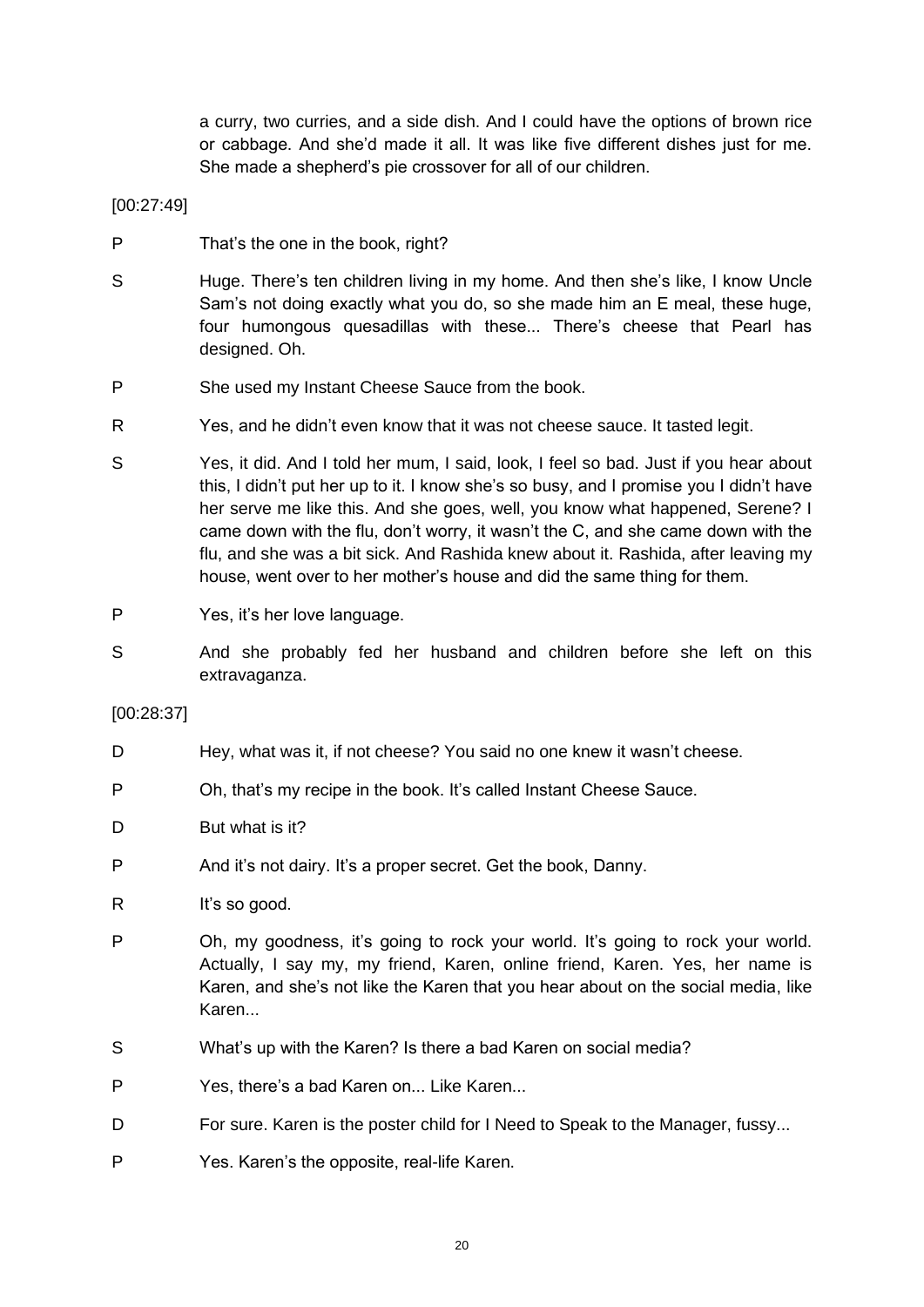- D The complainer, yes.
- P She's a breast cancer survivor.

[00:29:17]

- S I should get out and about.
- P She's an amazing woman. I'm just inspired by her. But she helped me develop this cheese sauce, because she has...
- D A non-dairy cheese sauce?
- P Oh, it's so good, and it's instant.
- D That's exciting.
- P It's instant.
- S Rolly did another splurge.
- P Oh, Rolly pooped his diaper again?
- D Is he going to just sit in there, or are you going togo change it?
- R I'm going to go change him, if you guys...?
- D Well, appreciate you all tuning in to the Trim Healthy Podcast.
- S Hey, we're only 26 minutes in. Come on.

[00:29:42]

- P No, I've got lots to say about the book. I want to get practical and talk about some of the recipes. Hey, you're listening to the PODdy with Serene and Pearl. And I'm Pearl. And who are you?
- S I'm Serene.
- P Hey, the stress of daily life can actually affect your muscles greatly, especially if you sit at a computer or lot, or looking down at your phone a lot. That is not necessarily stress of daily life, but it's stress on your neck and your head.
- S And some people are professional, they train a lot. Even if they're not professional athletes, they do a lot of exercise. And that's daily stress that adds up.
- P And that's why I use Theragun. Serene, I know you're...
- S Because you're a professional athlete, Pearl?
- P No, it's because I'm always at my computer, writing for books or content, or just doing stuff for Trim Healthy Mama. And I get tension in my neck and shoulders. And I am using that Theragun every day, because it relieves it, it truly does.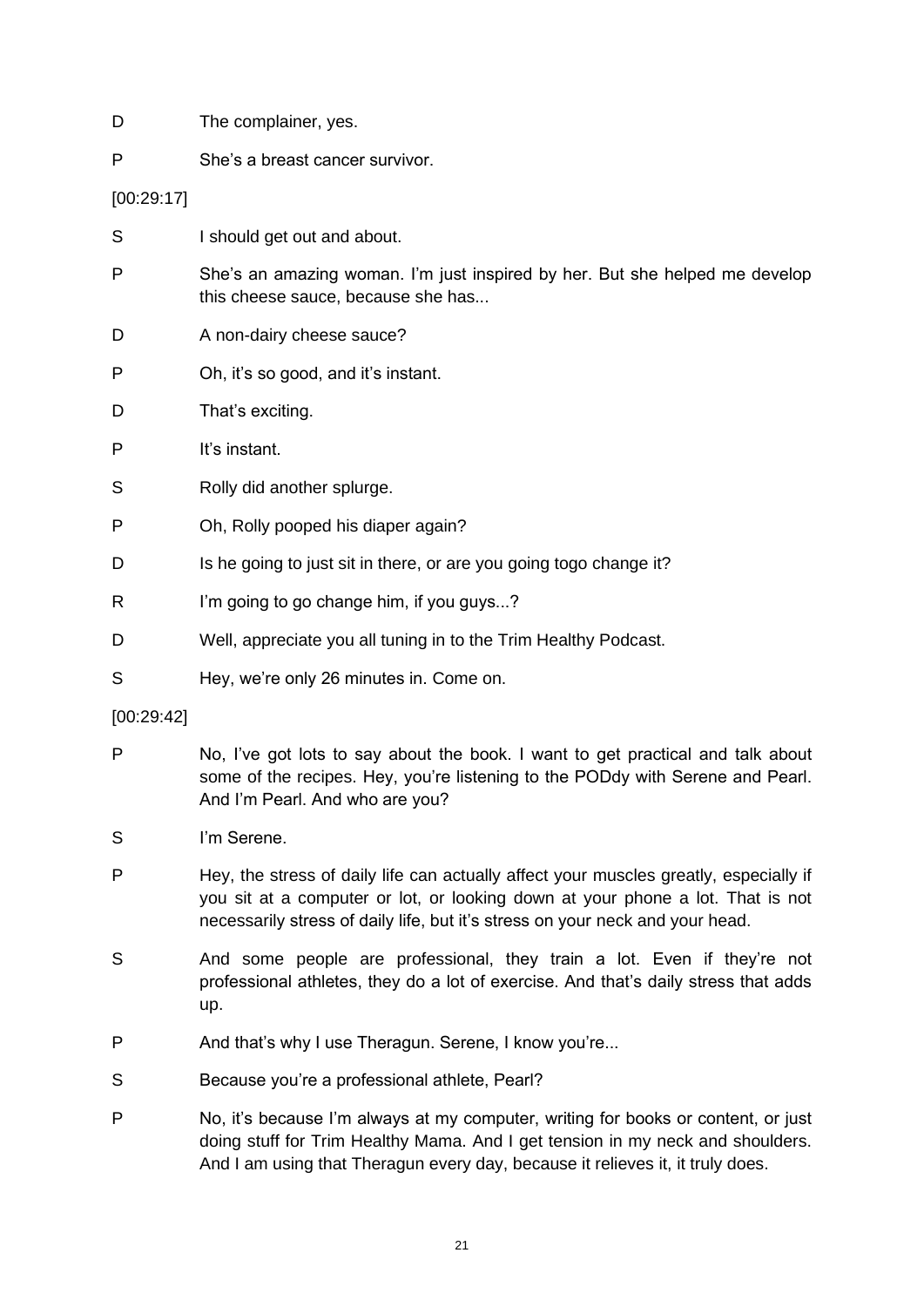S It's a daily thing and used in my homes too, because I have sons that just really work hard. They have hard-labour jobs. Right now, they're doing concrete work. Ah, just really tears into their muscles. So they get that Theragun out every night. It's a miracle-worker.

[00:30:51]

- P Theragun, it's a handheld percussive therapy device that releases your deepest muscle tension, using a scientifically calibrated combination of depth, speed and power. And now it's as quiet as an electric toothbrush.
- S It's true. The one that I have is so quiet.
- P Yes, its all-new Generation 4 Theragun, it has a proprietary brushless motor so that it's quiet. You'll even wonder if it's on while you soothe your aching muscles with Theragun's signature power amplitude and effectiveness.
- S So go to Theragun.com/trimhealthy and get your Gen 4 Theragun.
- P Try it for 30 days. There's no substitute for the Theragun Gen 4, with an OLED screen, personalised Theragun app, and the quiet power you need. And it's starting at just \$199. Listen, you might be saying, what, just \$199?
- S That's what I said until I had to start taking my sons to orthopaedic specialists for their injuries. And I'm like, you know what, the Theragun wasn't that bad after all.
- P If you get a good 90-minute massage, which you need for muscles, you've got that money already gone. But this is something that stays in your house, that you can use daily. And it has been incredible for my home. My husband uses it, I use it, my kids are always grabbing it.

#### [00:32:09]

- S It's fought over, isn't it?
- P Yes.
- S At my house, it is.
- P Go to Theragun.com/trimhealthy right now. Go get your Gen 4 Theragun today. That's Theragun,T- H- E- R -A –G- U- N, dotcom, slash trimhealthy.
- S This is the PODdy with Serene...
- P And Pearl.
- S Get it right, it's PODDY.
- P Oh, yes, we're back. Diaper's changed. Rolly's trying to go to sleep. And John, what did you want to say? You said you wanted to say something?
- J Yes. When you guys were talking about the title of the book, Future, and what that meant to each of you. and I just had a thought, and maybe this will pique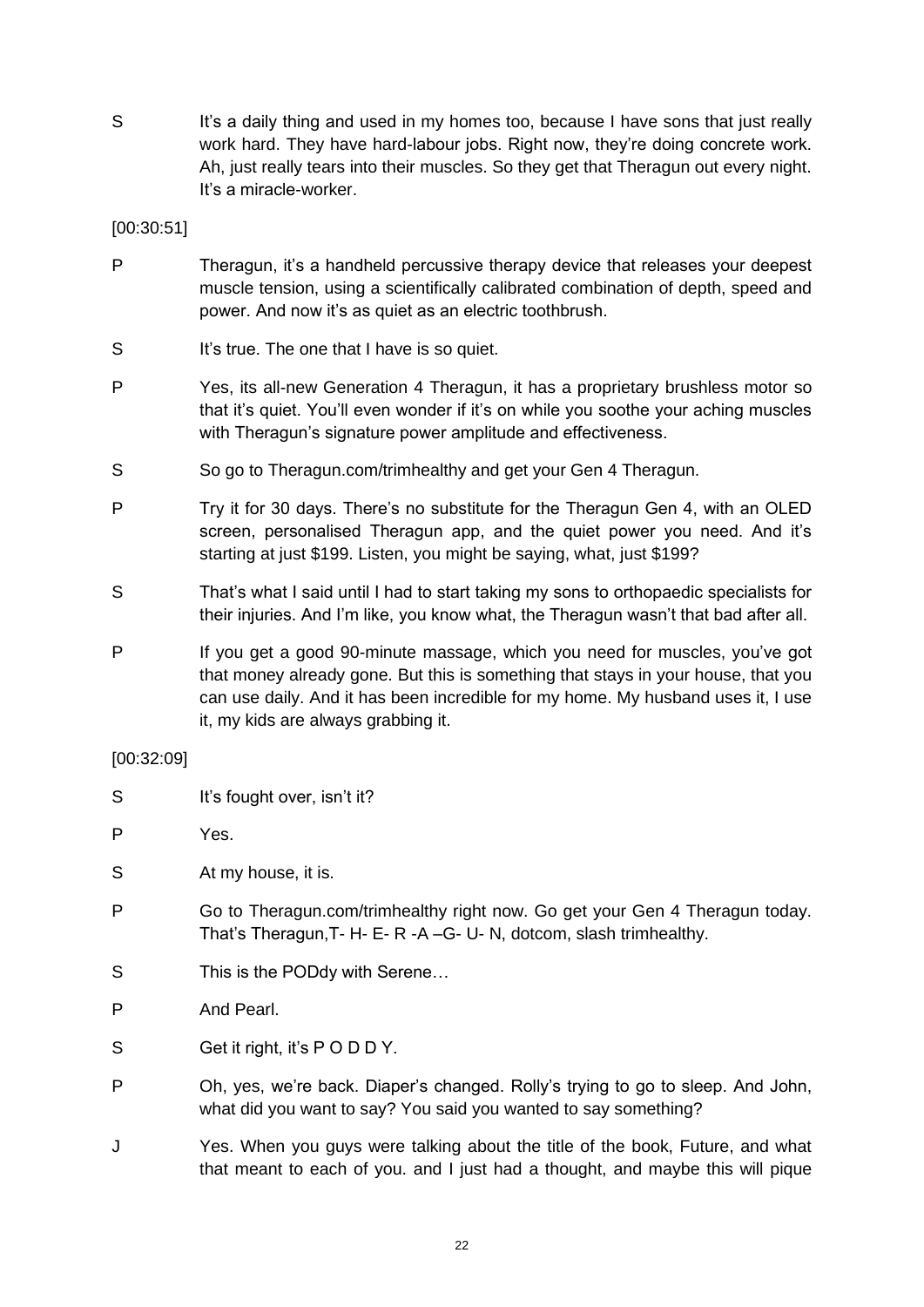some people's interest. So I've always thought THM is a lifestyle brand, it's a community, it's a huge community of people. And that community, within that community, it's always seemed to me like recipes from the both of you are the currency of that community. And I feel like, Serene, if you were like a silver-mine and you were a goldmine, I feel like we struck...

[00:33:16]

- P Thanks for making me gold.
- J Another precious metal mine of recipes.

P Aw.

- S Aw. ves.
- J And I think that's exciting, because I've watched you guys over the years keep trying to come up with new content and new ideas. And I think the exciting thing about this, and I see the excitement in both of you, we've got just this whole other, like I said, a whole other goldmine of recipes and currency...
- P Yes, diamond-mine.
- S Yes, she's a diamond-mine.
- J To just push us into the future, because...
- S And I'm silver
- J Yes.

#### [00:33:48]

- P You stay silver. I stay...
- J For what it's worth.
- P Thank you, John.
- S It was good.
- R That was so sweet.
- P And, by the way, John is still very much involved in this project, as is Lesley-Pops. Because, as with our very first Trim Healthy Mama book, that original that so many of you came to find THM because of that book, we are going back to self-publishing with this one, our very own Welby Street Press, which we published that first one in.
- S Because John and Lesley are Welby Street Press.
- P John and Lesley run Welby Street Press. And so we're back to doing it all ourselves. And it's been fun, and it's been crazy.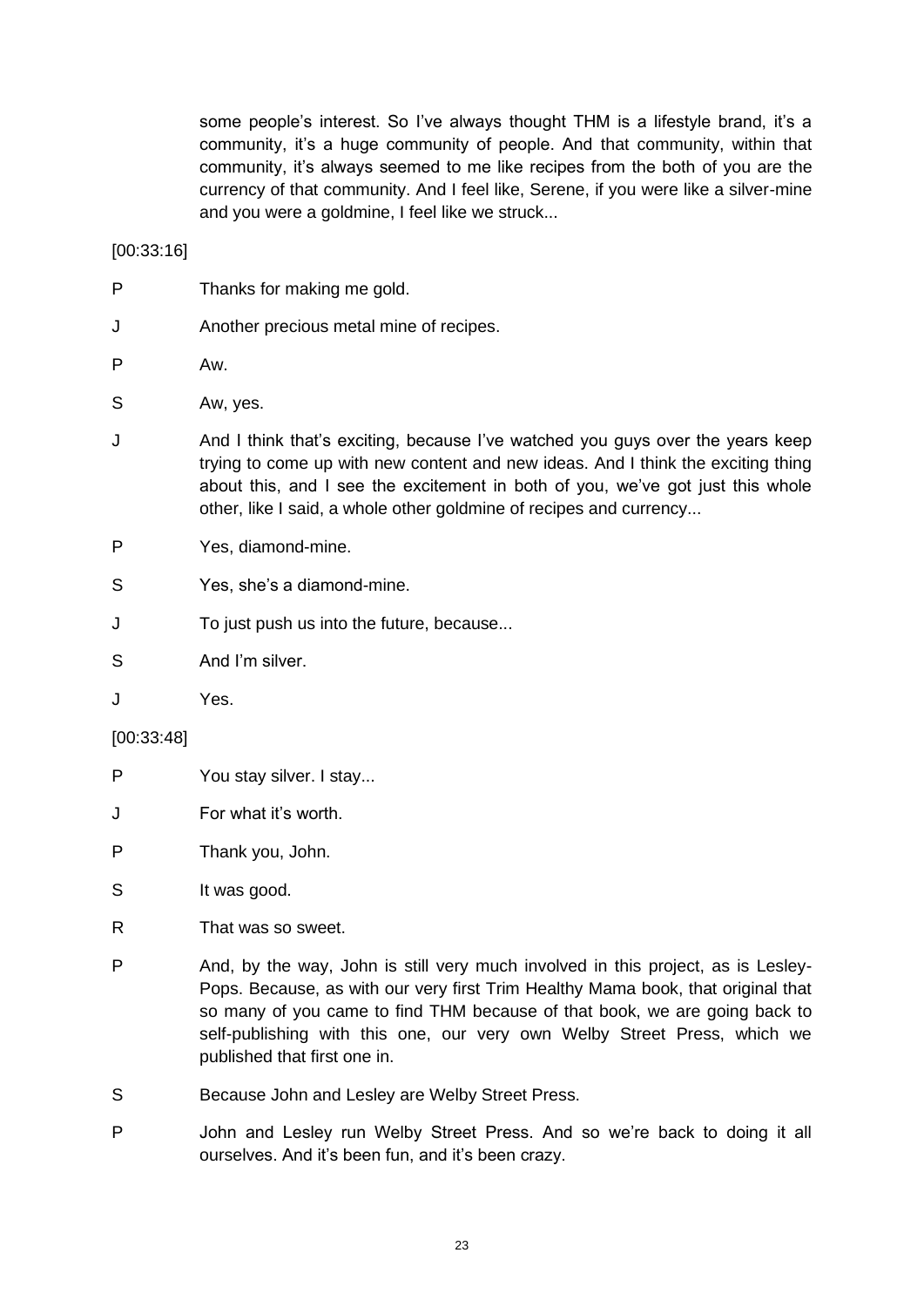S And it's very professional, this Welby Street Press. John here has grown his hair out, and he wears an official...

# [00:34:34]

- P Ponytail.
- S Ponytail, which the best of all the publishers and producers must have a ponytail.
- D Oh, big time. In fact, you're not really worth your salt until you've got a proper managerial pony.
- P And a grey, speckled, salt-and-pepper beard, sort of two-day growth on your cheeks.
- D Just looking at him, I would trust him to produce my record.
- S Yes.
- D And I'm not a musician
- P Yes, you are. You're a drummer, always. Always, Dan-Dan.
- D It would be an awkward record.
- P Now, this right here, what you're hearing, a whole bunch of Serene and I, and Danny and everyone else, is sort of like the Trim Healthy Future book. Because Rashida does really excellent content, but she just doesn't push her voice into things.

#### [00:35:18]

- S You certainly pushed it.
- P I pushed her voice.
- S Yes, and I put a thesis in front of all my recipes, for you to be blessed. So the silver-mine can stay in your mind.
- P I do want to talk about some of the recipes. You never know what's going to go big with a book, right? So we can think of some things that went big with our first. There were some hits by Serenie, like Fat-Stripping Frappa, and there were the Cottage Berry Whip. They were Serene's, and...
- S I know that this is coming to me because I've walked the line of the Bible....
- P Good Girl Moonshine.
- S Don't toot your own horn, wait for it to be tooted in here, has been the hardest of my humility.
- P And then me, and then, no, I had Lazy Lasagna and then Wonder White Blender Bread.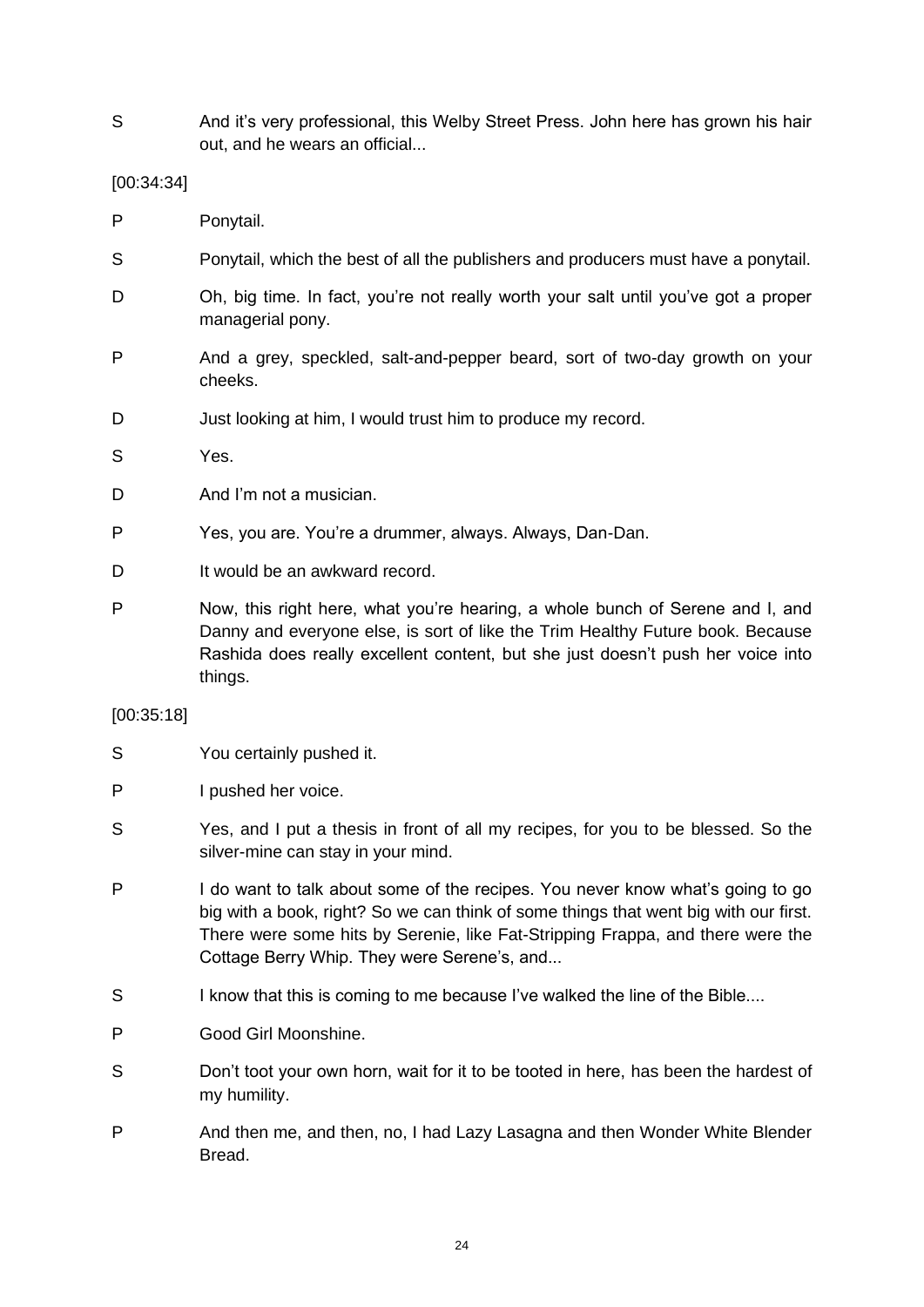- S You to toot thou, you shall...
- P And I had some megahits, let me tell you.

# [00:36:07]

- L Number ones.
- P Pearl's Chilli. I can't tell you how many blue ribbons that's won.
- S When you walk out of here, are you going to trip over...?
- D Toot, toot.
- P Tooty-toot. No, I wonder what's going to be big out of your book, Rashida. Because I'm already making some of your recipes, and I have some ideas. There are some really insanely quick, easy things that I think people are going to like, like Jolly Jack Chicken.
- S Her husband's name is Jack, by the way.
- P Yes. And this chicken, it's like... You know how Vange says Jolly? Jolly good. These make some jolly... So this makes Jack so jolly. It's three-ingredient recipe.
- R Yes, so easy.
- P Any time my boys are at home now, it's like I make that for them, and they just chow down. You can't go wrong on it.
- D Can we hear the ingredients?
- [00:36:47]
- P No, buy the jolly book, Dan-Dan!!
- P You know what I love? I love the chapter of your five-minute meals, those sandwiches, salads and some quick soups, some other things that you have in there. I think those are going to go big.
- S I love her, I don't know what they're called, but I just love them. They're not super-thin, but they're a cheese-bready thing. Remember, they were photographed for the front cover?
- R Oh, the bread crisps. Is that what we called them?
- S Bread crisps?
- R Aunty Pearl changed some of my names.
- P I did change some.
- S Did they have the word Cheese in it, because it certainly tasted cheesy.
- R Yes.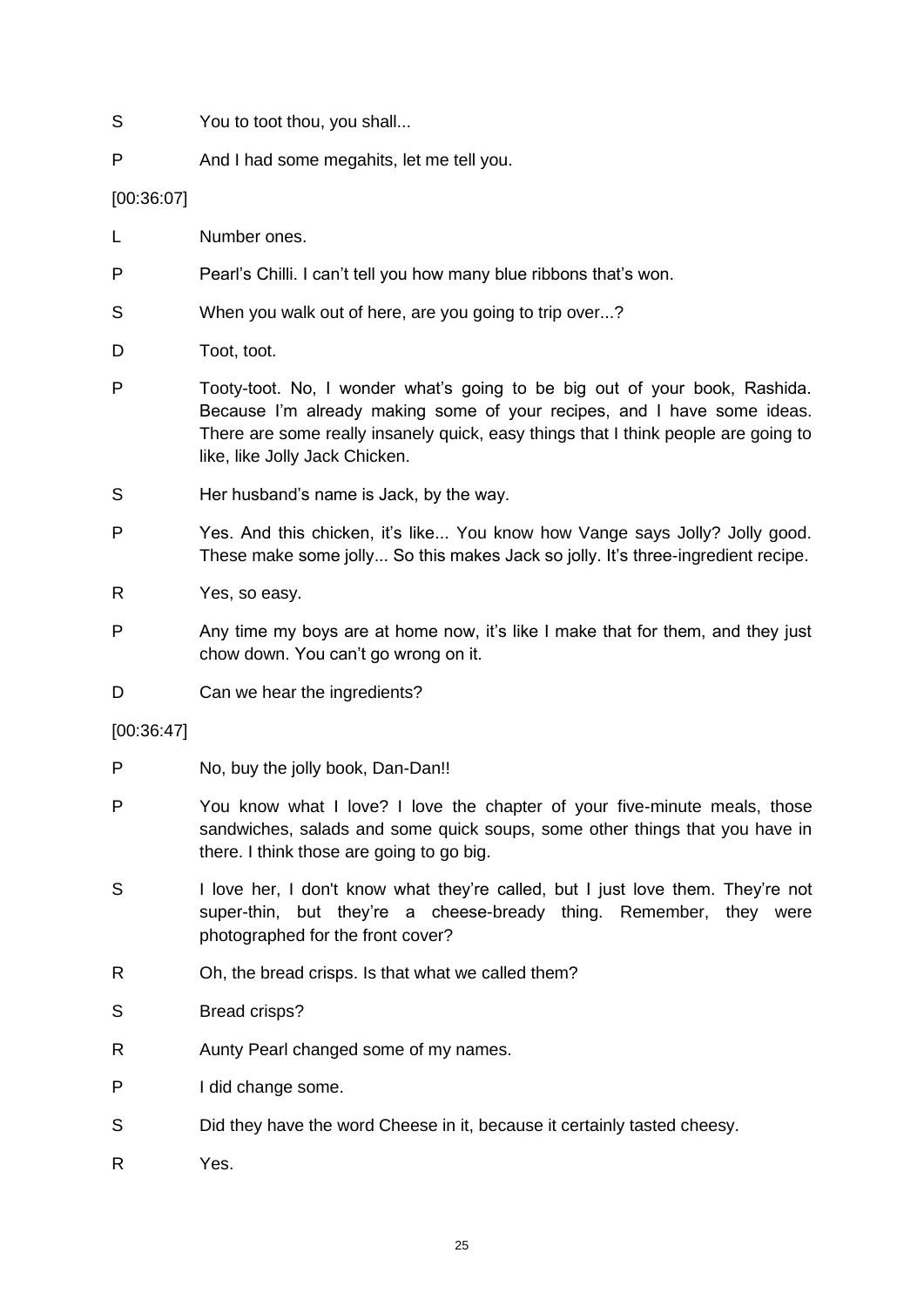S I loved those things. And she had a beet dip to go with it.

# [00:37:28]

| R          | Yes, that's there!!                                                                                                                                                                                                                               |
|------------|---------------------------------------------------------------------------------------------------------------------------------------------------------------------------------------------------------------------------------------------------|
| S          | Oh, it touched my heart.                                                                                                                                                                                                                          |
| P          | She's an incredible dessert maker, but there's a lot of hearty meals in there too.<br>Your skillet meals, your shepherd's pie skillet, beyond-a-joke good.                                                                                        |
| S          | And all you bakers, do not feel bereft. She's an incredible baker.                                                                                                                                                                                |
| P          | Yes.                                                                                                                                                                                                                                              |
| S          | Her carrot cake, did that get in there?                                                                                                                                                                                                           |
| P          | Yes, it did. It had to.                                                                                                                                                                                                                           |
| S          | Oh, thank you, Lord.                                                                                                                                                                                                                              |
| P          | Yes, because we've done other carrot cakes and stuff, but hers outshines ours.<br>So she's like, Aunty Pearl, my carrot cake And she's like, but you've already<br>had carrot cakes. I'm like, sorry, but ours are in the dust. You put yours in. |
| S          | Duster.                                                                                                                                                                                                                                           |
| [00:38:03] |                                                                                                                                                                                                                                                   |
| D          | Really? What's in the carrot cake?                                                                                                                                                                                                                |
| R          | Carrots.                                                                                                                                                                                                                                          |
| S          | I know.                                                                                                                                                                                                                                           |
| P          | Danny, Danny doesn't want to spend his money on the book. He just wants you<br>to tell him everything.                                                                                                                                            |
| D          | Is there actual carrots or is it like tastes like carrots?                                                                                                                                                                                        |
| R          | No, there's carrots.                                                                                                                                                                                                                              |
| D          | No, carrots are good.                                                                                                                                                                                                                             |
| S          | Carrots are good.                                                                                                                                                                                                                                 |
| D          | That's good.                                                                                                                                                                                                                                      |
| P          | Have you ever made a carrot cake, Dan?                                                                                                                                                                                                            |
| D          | l've never made a cake.                                                                                                                                                                                                                           |
| P          | No, of course. What do you think? Out of all the recipes in the book, what do you<br>envision when you've thought about it? Do you think people are going to make a<br>lot?                                                                       |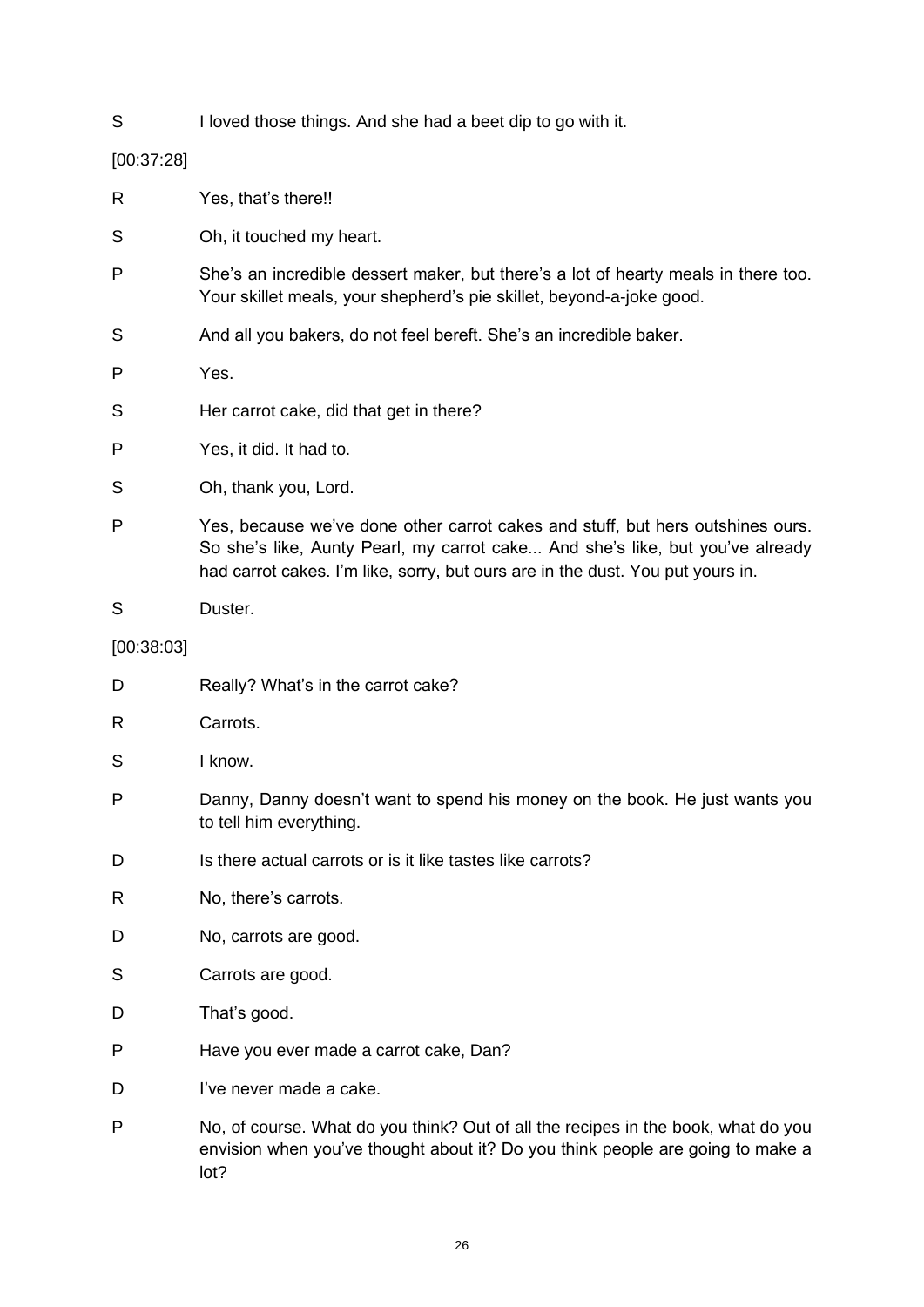[00:38:32]

- R I don't know. I think the sip that Jessica posted, the Parrot Punch, I think they're going to make that.
- P Parrot Punch.
- R Because little children love it. And it's superfast.
- D It's called Parrot...?
- R Yes, Parrot Punch.
- D That's a great name, Parrot Punch.
- R Yes. That's from Aunty Serene. I got all my inspiration from her singing Canary Sip. So all my sips are named after birds...
- D Parrot Punch.
- R They're birds.
- S Birds' names.
- R Yes.
- S That's awful.

# [00:38:55]

- P Her drink chapter is literally incredible. Every time you go to Rashida's house, she whips out a drink. She starts you off with a drink. And it just sets the tone for everything. You have a drink made up every day, and it's amazing. But Parrot Punch, kids are going to love it. It looks like Kool-Aid, it tastes way better, and it's full of health benefits.
- D Whoa.
- R Yes, it's great.
- D What's in it?

S I just want to say something about Rashida. She's so creative. Even way, way, way, way, way back when, like when she was 14 or something, she would come, like Thanksgiving or whatever, and bring... She'd be like, oh, I just brought some pizza or something with her. And we were like, oh, great. What's the crust made out of? Egg-whites. She's always been creative with putting health in there too.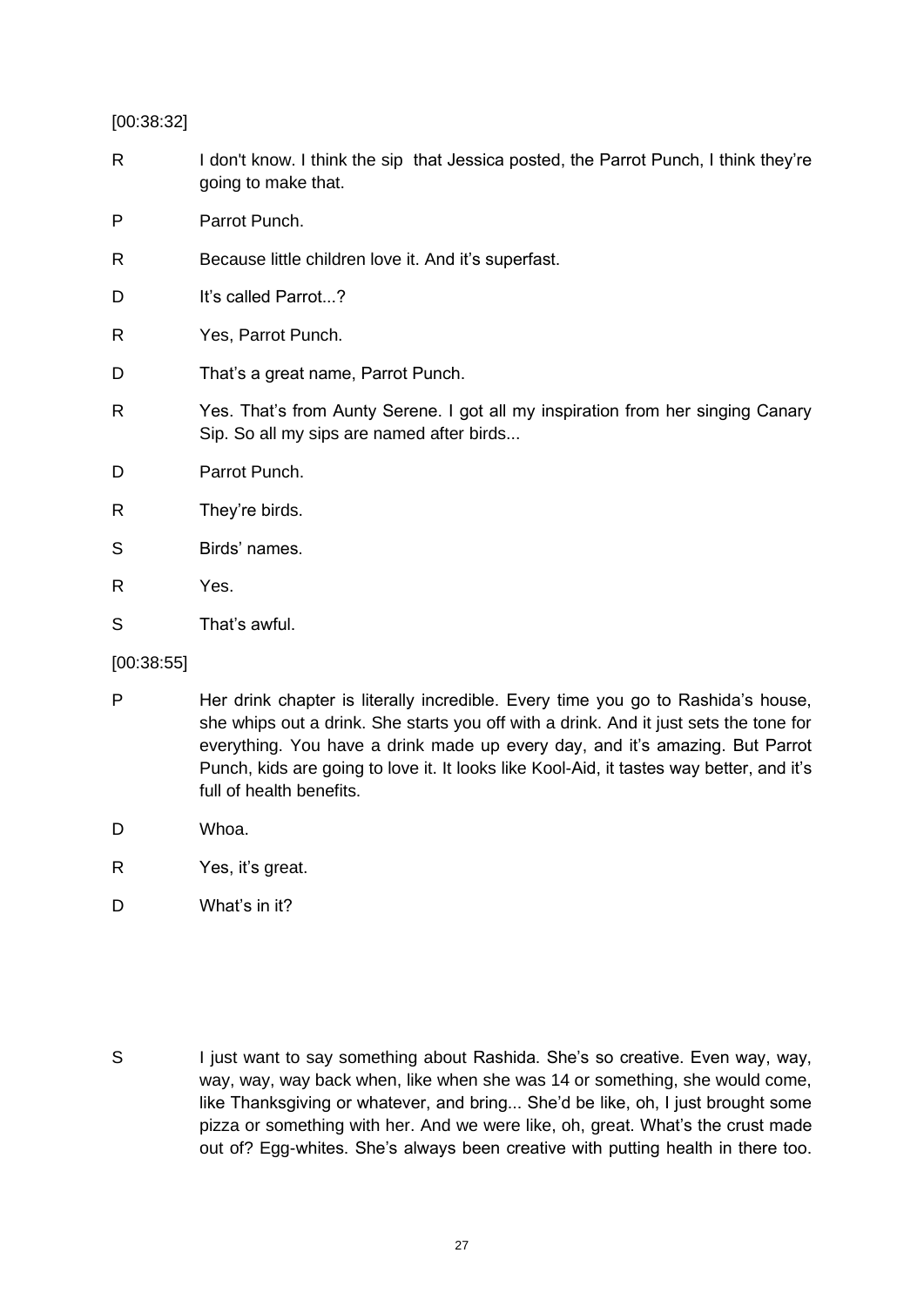So it's not just been about flavour for her, but she's really had a strong tendency towards making it healthy and slimming.

- P Yes, well, you grew up with your two aunts doing Trim Healthy.
- S And her Mum is a total health crunch.

#### [00:39:47]

- P This is first-generation, I guess, after us, Trim Healthy child now grown up and is passing along to her children, right? R Yes, I guess. D What's one of your favorite drinks from the book? R Mine? D Yes. R Ooh. D Get up in that mike. R Okay. Well, we're doing a video on it, that apple cider. P Immunity Apple Cider. R Yes, that's one of my favourites. And then the cucumber, I honestly... I don't know, I forgot the name of it, because it got changed. P The Spa Sip? [00:40:21] R Yes, that's the only one that's not a bird. I think we were thinking of a bird name, and then we couldn't find it. S Lark. R Spa Sip. Yes, I love that one. That's probably my favourite. P Because it feels like you're at a spa. R Yes, you feel just so healthy drinking it, and then it actually tastes good. S Refreshed. Oh, yes. P A lot of the recipes in your book are interesting because of your husband, Jack, who grew up a southern boy, right? And he grew up with all southern, really
- D Yes, we call it comfort food.

yummy but bad-for-you cooking, like...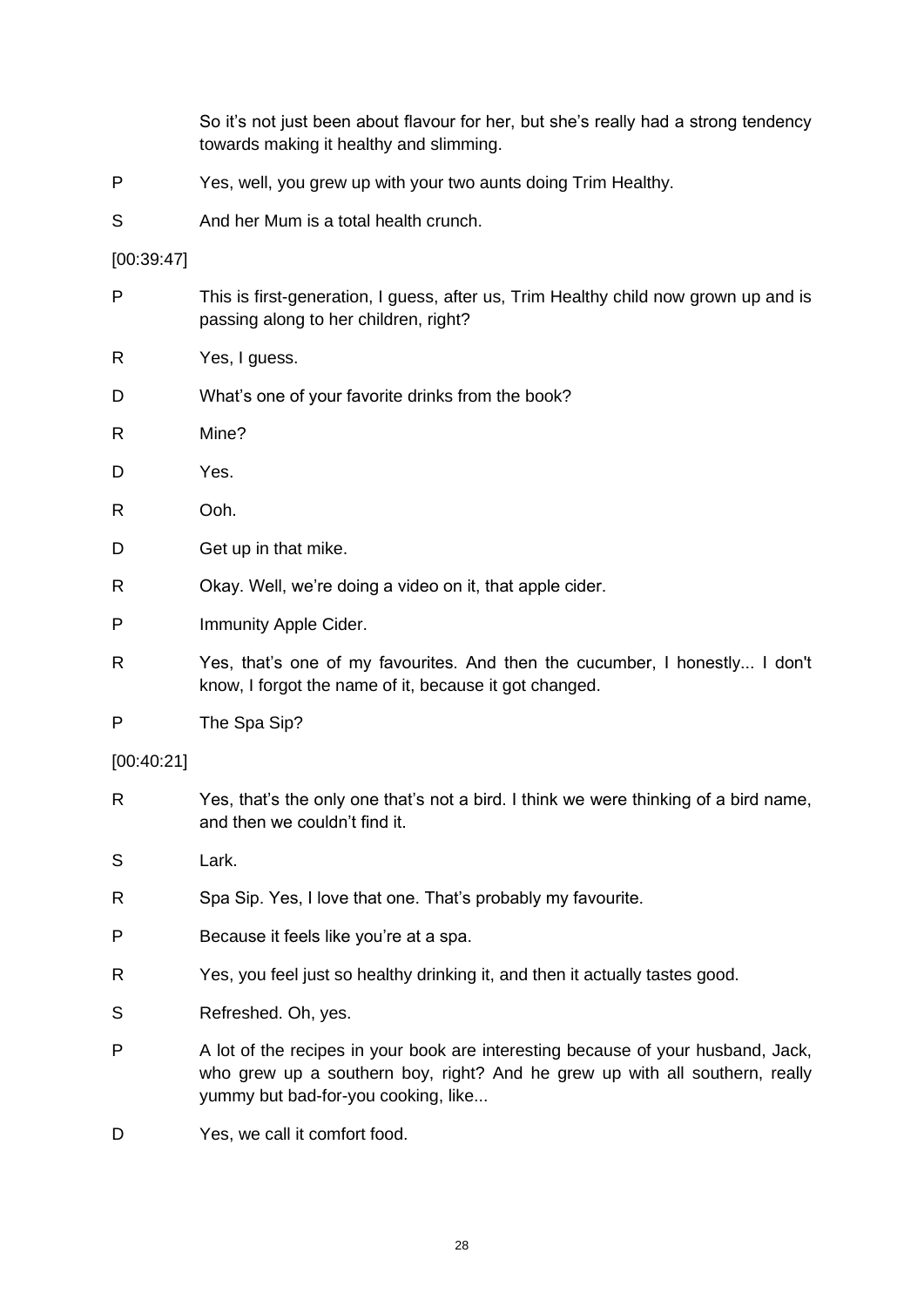- P Comfort food. A lot of Rashida's recipes are comfort food, because you tried to make all these recipes healthy for Jack.
- R Yes.
- S Well, when he came to you, Rashida, wonderful prince that he was... He's just such an awesome man of integrity, I love Jack. He reminds me of a prince.

#### [00:41:03]

- P Yes, he is.
- R Yes, yes.
- S He carries himself with just this grace about him. But the only points that he got knocked off from Aunty Serenie was, I think, that he wasn't that much interested in health at all. But you sure like...
- R Oh, no, he was, and he was like the... I was like, do you know how to cook, or do you like to cook? He's like, yes, I can cook a killer frozen pizza. That was his way of cooking.
- S But he's even health-minded today, right?
- R Yes. Now he loves everything healthy, and, yes, he's really good. He's come far.
- D Once you bite into the... We're calling it the health train. I just call it food. Because the other stuff's just not food. It's like, oh, you like to eat healthy. It's like, no, I like to eat food.
- R Yes.
- S Yes.

# [00:41:41]

- P Yes, so true.
- D There's a lot of stuff that will pass through your digestive system that is not food. But, yes, once you get into it, it's just like you get passionate, because you feel amazing.
- P Yes.
- S So I want to encourage people out there, even if you're just single, this book's going to be great for you. If you're menopausal, and your children have all left, and there's just the two of you, and your husband, or you live alone, this book's for you. If you're a...
- P I do want to say keep going about the book, for you, but I want to jump in there, because I am menopausal. I've written a lot of recipes that are in my current lifestyle to tweak for stubborn losers, so there's...
- S As was your cheese sauce.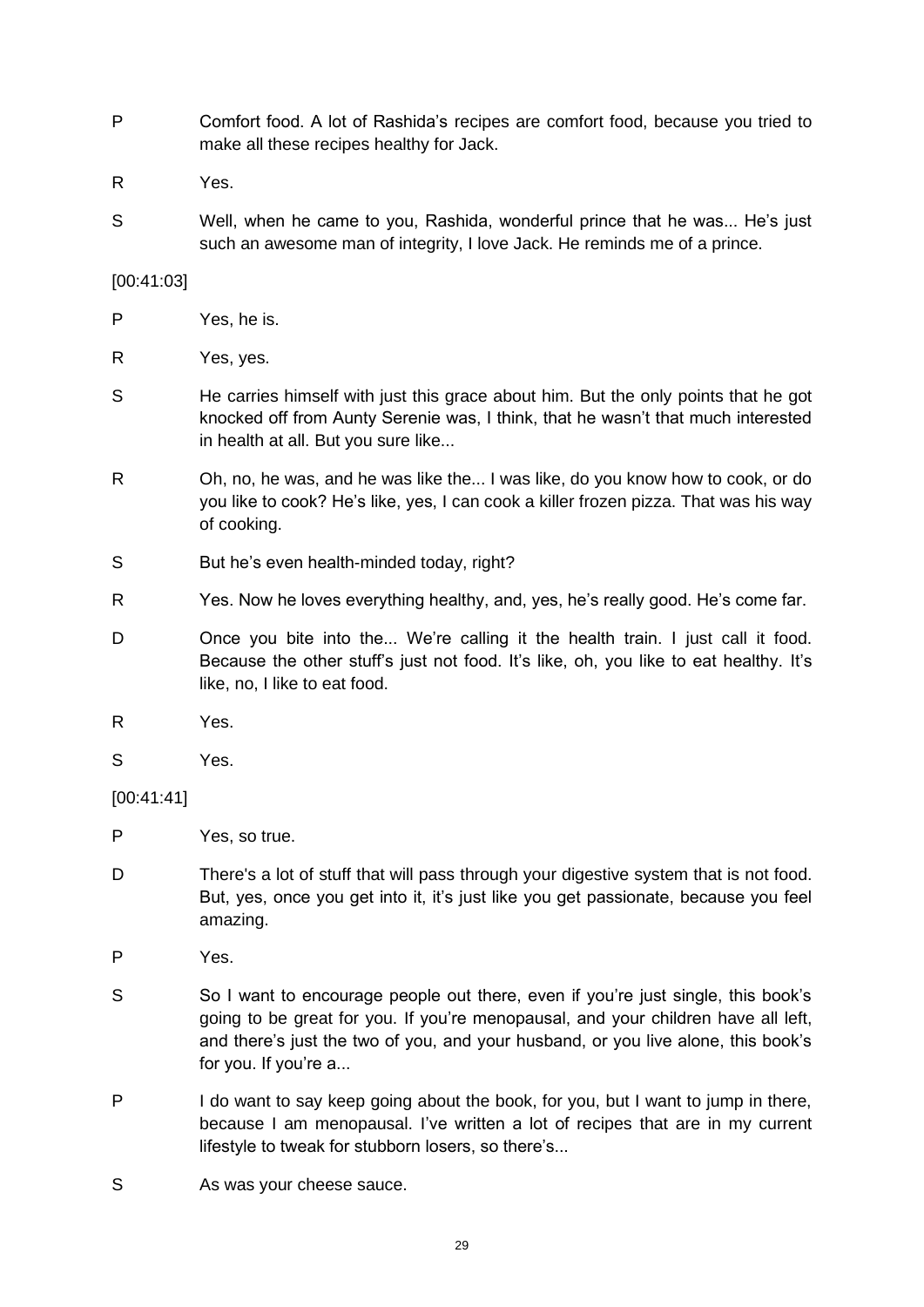- P Yes, so there's a lot of stuff for people who may be having trouble losing. And also I want to say something about Rashida's way she cooks. It's really tasty, but she doesn't do the over indulge in excess fats that you don't need.
- S Not a lot of Heavy S's.
- R Okay, I will add, I will butt in.

# [00:42:34]

- S Yes, do.
- P Good.
- R Well, before I started on this book, I became a Trim Healthy Mama Coach, and so part of my job was to find good recipes that weren't over-the-top heavy. So that was one of the reasons, one of them, I wanted to write this book. Because I was like, oh, I'm going to make it easy for coaches. And I was like, I'm going to label Deep S, all these different things. But it just got so... There's so much work that goes into a book, so I didn't actually get that done.
- P Yes, but your recipes are...
- R But I did keep that in mind when I wrote recipes for people that are trying to lose weight. And if you're not, I have ways you can make it into a Crossover or a Heavy S.
- P The whole book's family-friendly. It tells you what to do for each person in the family. She's so many...
- S Can I finish my sentence?
- P Yes.

# [00:43:19]

- S But I'm glad Rashida interrupted, but I'm not so sure about you.
- P Yes, so many dairy-free recipes.
- S Yes, so let me finish my sentence, and you can continue. So if you're all those people I described before, this book's for you. but what I'm really excited about this book for, and another reason I think it's called Trim Healthy Future, if you are a young woman who's just started on your family, and you're trying to incorporate health with a new husband that may not be interested at all, hates fruit, hates vegetables, and if you have maybe just a few little toddlers and you don'tknow how to have the time to incorporate health, because you want to now, because you've got these innocent little bodies, and you want to fill them and nourish them up, but it's like you have no time, and you've got this guy with his own opinions, ah, this book is for you. Because this girl has walked that journey. I'm so excited, because my Chalice, daughter, is getting married here soon. And I'm like, forget our books here, you need Trim Healthy Future.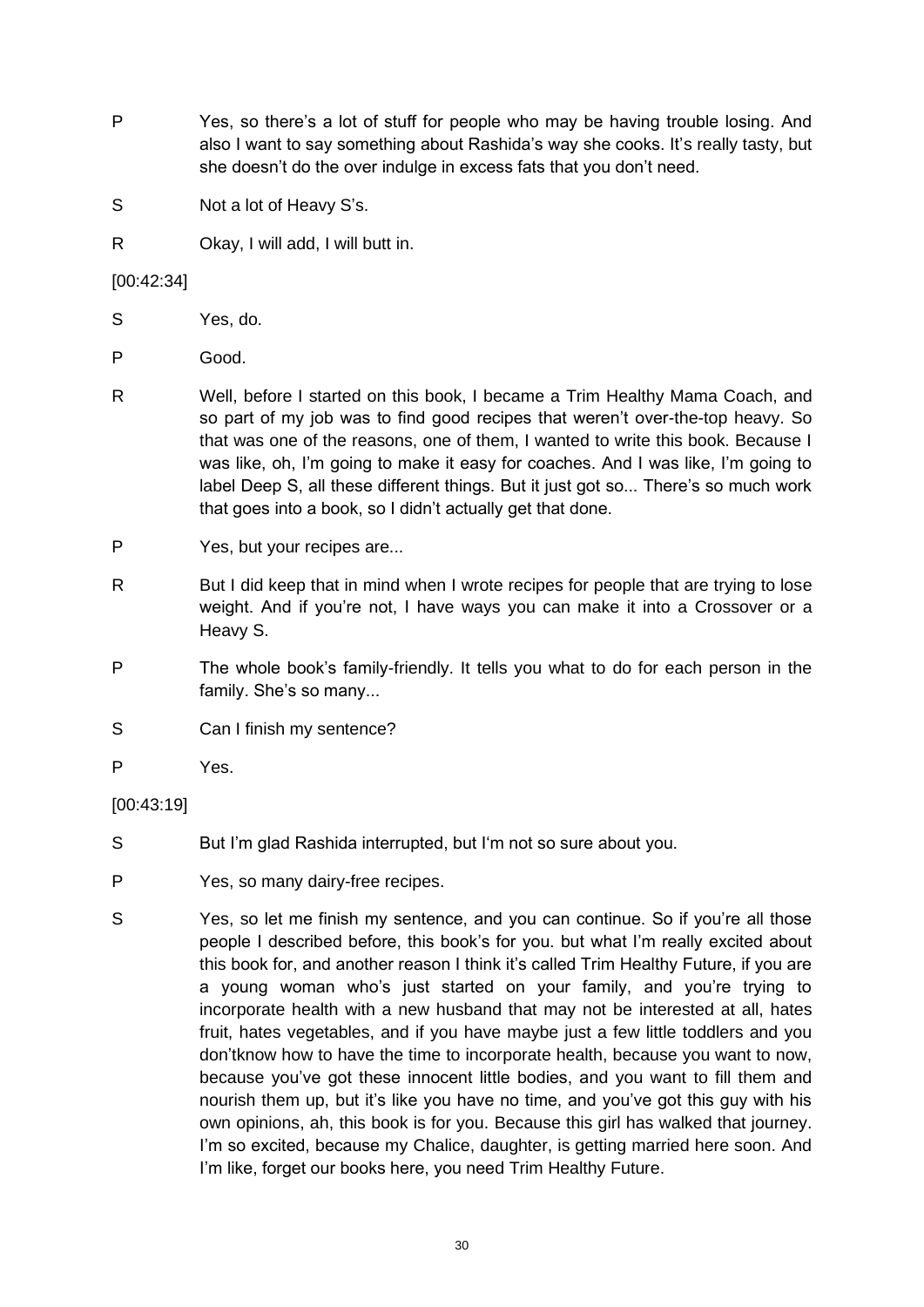- P Hey, you're listening to the PODdy with Serene and Pearl. And I'm Pearl. And who are you?
- S I'm Serene. Butcher Box is giving you something extra to be grateful for this Thanksgiving. Do you know what they're doing? They're offering new members a turkey for free in their first box.

[00:44:30]

- P That is so cool.
- S I love it. So never be without something to cook for dinner when you Butcher Box as your friend, because there's always meat in the freezer. You've got one less trip to the grocery store. And, better, you have more affordable selection of real meat, not this fake, weird, chemical stuff.
- P No, Butcher Box is all about natural, clean, pristine meat. And every month, Butcher Box ships a curated selection of high-quality meat right to your home. All meat is free of antibiotics and added hormones, much of it grass-fed and wild.
- S And, you know what, each box has 9lb to 11lb of meat, enough for 24 single serves, packed fresh and shipped frozen and vacuum-sealed so it stays that way. And you can customise your box or go with one of theirs, which I love, because if you just want something different than just a regular old box? You want to custom-fit it, you can.
- P You said you love what is theirs. No, I could never imagine you doing that.
- S No, I love the...
- P You're customising, mate.

[00:45:29]

- S No, I love the fact that they give you the option of either. I love that. Either way, you get exactly what you want. It's the best meat shipped right to your door.
- P Yes, options like 100% grass-fed and grass-finished beef, listen to that finished part, that's important, free-range organic chicken, heritage pork, wild-caught Alaskan salmon, which is my favorite.
- S Oh, Alaskan salmon.
- P I love that stuff.
- S And sugar nitrate-free bacon.
- P Yes. Butcher Box, really, it's actually the most affordable and convenient way to get your healthy, humanely-raised meat.
- S Did you know, Pearl, that you get this high-quality meat for just around \$6 a meal?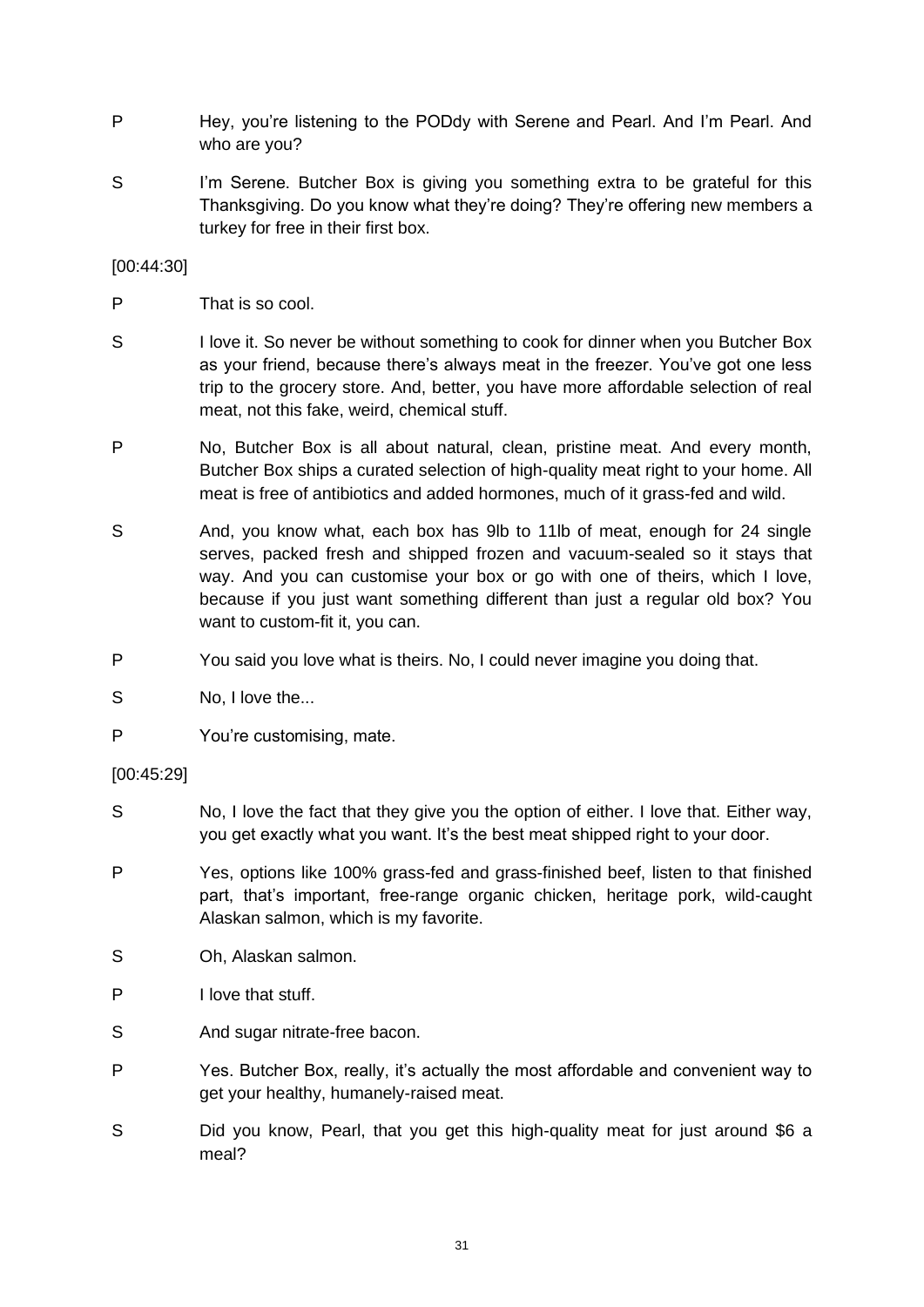- P Yes.
- S That's cheaper than half the fast foods meats.
- P Yes. And, as we said, right now, Butcher Box is offering an incredible giveaway to you guys, a turkey for free in your first box. Whoa, that's an entire turkey for free in your first box. Just go to butcherbox.com/trimhealthy. You know how to spell butcher, right. Then put a Box and a dotcom. And then you'll have it. Hey, Serenie, when we first were about to do this add, you had this wonderful song come to your head. I want you to sing it.

[00:46:34]

- S Butcher Box is here to stay. Butcher Box is the way.
- P No, that wasn't...
- S I had it.
- P You had it.
- S No, the Butcher Box is done my way...
- P That's it.
- S Butcher Box is friendly. Butcher Box is...
- P No, you ruined it. They're not going to want that now. Just go to butcherbox.com/trimhealthy, that's butcherbox.com/trimhealthy.
- S This is the PODdy with Serene...
- P And Pearl.
- S Get it right, it's P-O-D-D-Y.

#### [00:47:11]

- D So there's a lot of comfort food that we would call comfort food type of recipes.
- P Yes, there really is.
- D Give me an example.
- P Buy the book, Dan.
- R Oh, there's French fries, fish sticks, fried chicken...
- P And there is that, you know that cream of... It's a real thing. You put the cream of mushroom soup in, and then you put chicken, and it's like a casserole, and it's really bad for you, but it's real simple, but everyone loves it.
- D I know what you're talking about, yes.
- P Grew up with it, right?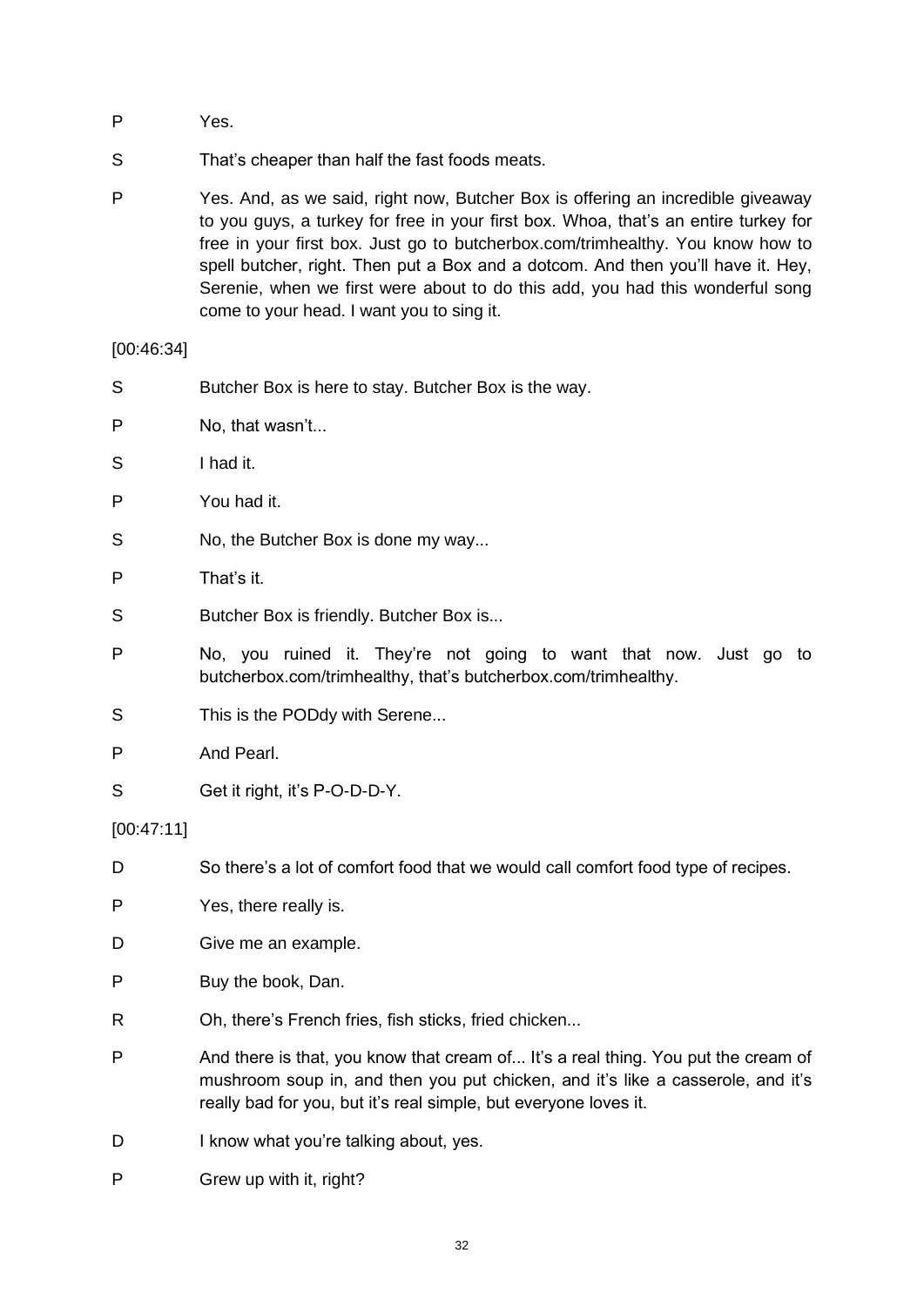| D          | Yes.                                                                                                                     |
|------------|--------------------------------------------------------------------------------------------------------------------------|
| P          | But you can't It's full of MSG and toxins and all of that.                                                               |
| S          | I thought you were telling us what she did, and I'm like                                                                 |
| [00:47:44] |                                                                                                                          |
| P          | She's done a knockoff.                                                                                                   |
| S          | I'm taking my approval off the book if she sticks a can of mushroom soup in that<br>casserole                            |
| P          | She's done a knockoff of it.                                                                                             |
| R          | Yes.                                                                                                                     |
| S          | Okay.                                                                                                                    |
| P          | It's called Creamy, what is it called, Chicken Mushroom Casserole or something?                                          |
| R          | Skillet, yes.                                                                                                            |
| P          | Skillet, yes.                                                                                                            |
| R          | I don't like the word Casserole.                                                                                         |
| P          | No, she wouldn't use the word Casserole.                                                                                 |
| R          | It's like everybody dumps all their leftovers into this thing. That's what it reminds<br>me of, casserole.               |
| D          | It means like pig slop baked with cheese on top.                                                                         |
| [00:48:08] |                                                                                                                          |
| R          | Yes, it's true.                                                                                                          |
| S          | That could be a recipe book name, Baked Pig Slop.                                                                        |
| R          | I'm really scared when anybody's like, here's a casserole. I'm like, I don't want to<br>eat that.                        |
| P          | Oh, see, I love that.                                                                                                    |
| R          | But Aunty Pearl does have a delicious casserole in it, the broccoli, cheesy<br>broccoli                                  |
| P          | Oh, yes.                                                                                                                 |
| R          | Chicken one. So good.                                                                                                    |
| P          | No, I didn't want to be all menopausal and stubborn loser-ish. I put two things in<br>there that you can expect from me. |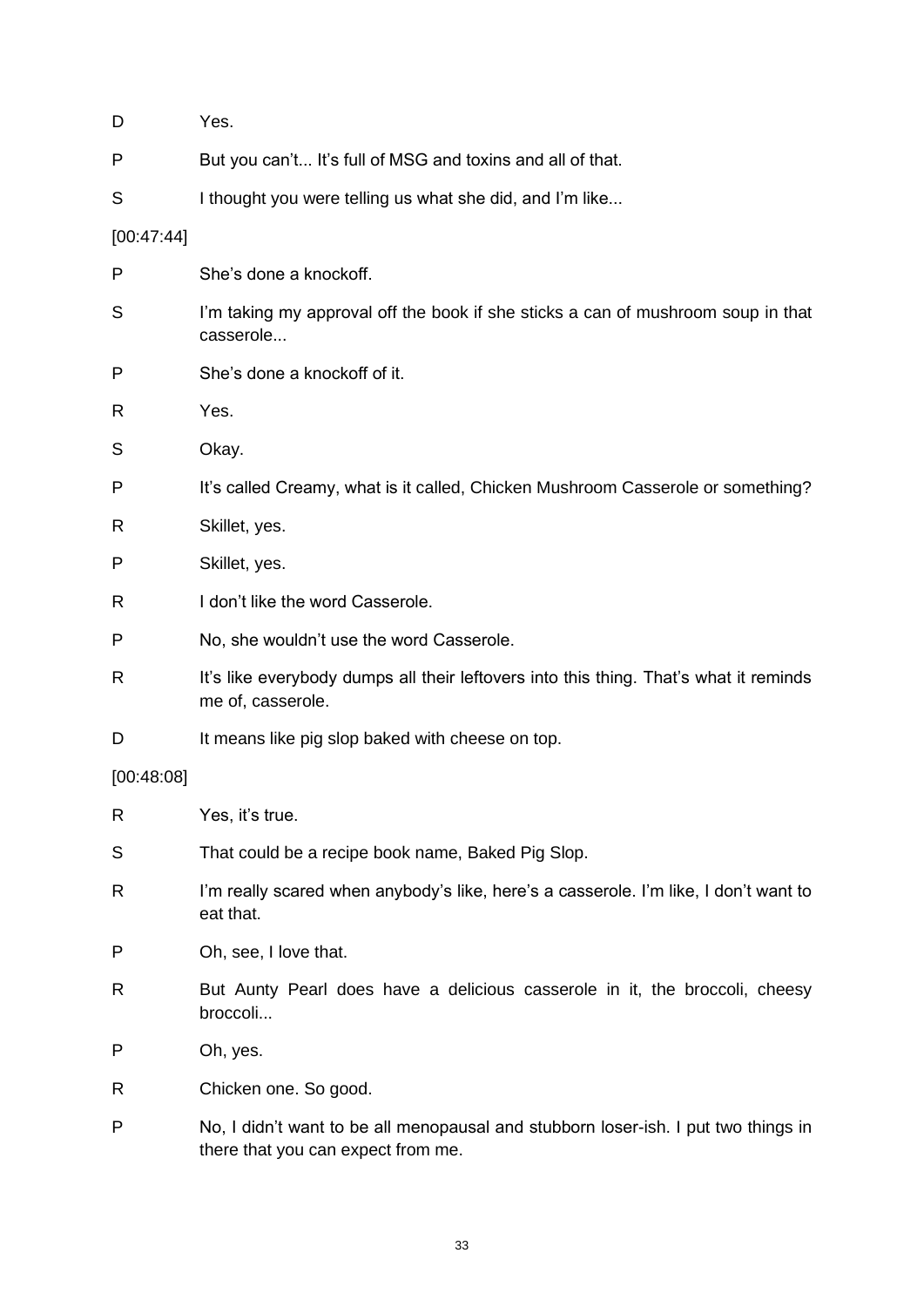- R Yes, if you're nursing, pregnant, these are great for you.
- P Which was a casserole, and then I did a really superfast skillet meal, because I'm all about the skillet. And it's an E, and it's called... I don't know what these things are called. Because right now, when we're recording this, we don't have the book in front of us, because we're waiting for it from the printers.

[00:48:45]

- S Yes, and everything I named my recipes, Pearl's like, no, nope. This is what you can expect from me, a literary masterpiece in front of each one of my recipes, and, of course, the purist of the pure. 11, 12, how many do we have in them?
- P We have 12 each.
- S 12 each, 12 of the Purist.
- P But if you're listening to this as the day it comes out, we're in pre-release, right. You can buy the book pre-release and get the goodies. If you're an international person, it's going to be a little different from you. We can't give you the same goodies, because your international people, hopefully, will have to work with that. It might be different stuff. But for all the US people, you've got certain goodies you're going to get just during pre-release. But if you're listening to this two years down the track, you're probably loving this book by now, and you're probably ready for a new one from Rashida, I and Serene. We think this is going to be, actually, a huge part of the actual Trim Healthy brand of the future.
- S Yes, this is not just a one-time wonder for her. She's part of the team.

[00:49:47]

- P Yes, so Rashida's part of our... She is Trim Healthy Mama, she is a real Trim Healthy Mama now. And she's family. This has always been a family business. When we first started, it was just Serene and I writing a book. And then our first employee was my daughter, Meadow, sending those books out. And then Charlie came on, and then Sam did the trip all around the world, trying to find these products. And then we've hired...
- S And he almost killed himself putting the Willy Wonka factory together.
- P Yes, and then we've hired every family member we pretty much could.
- S They're all on salary.
- P And then all friends, and then Danny here. We have just wanted to do a friendsand-family thing. So this is just a natural...
- S The problem is when they need to be fired, you can't fire them.
- P You can't fire the... Look how we can never fire Danny. He's still here.
- D Just look at me.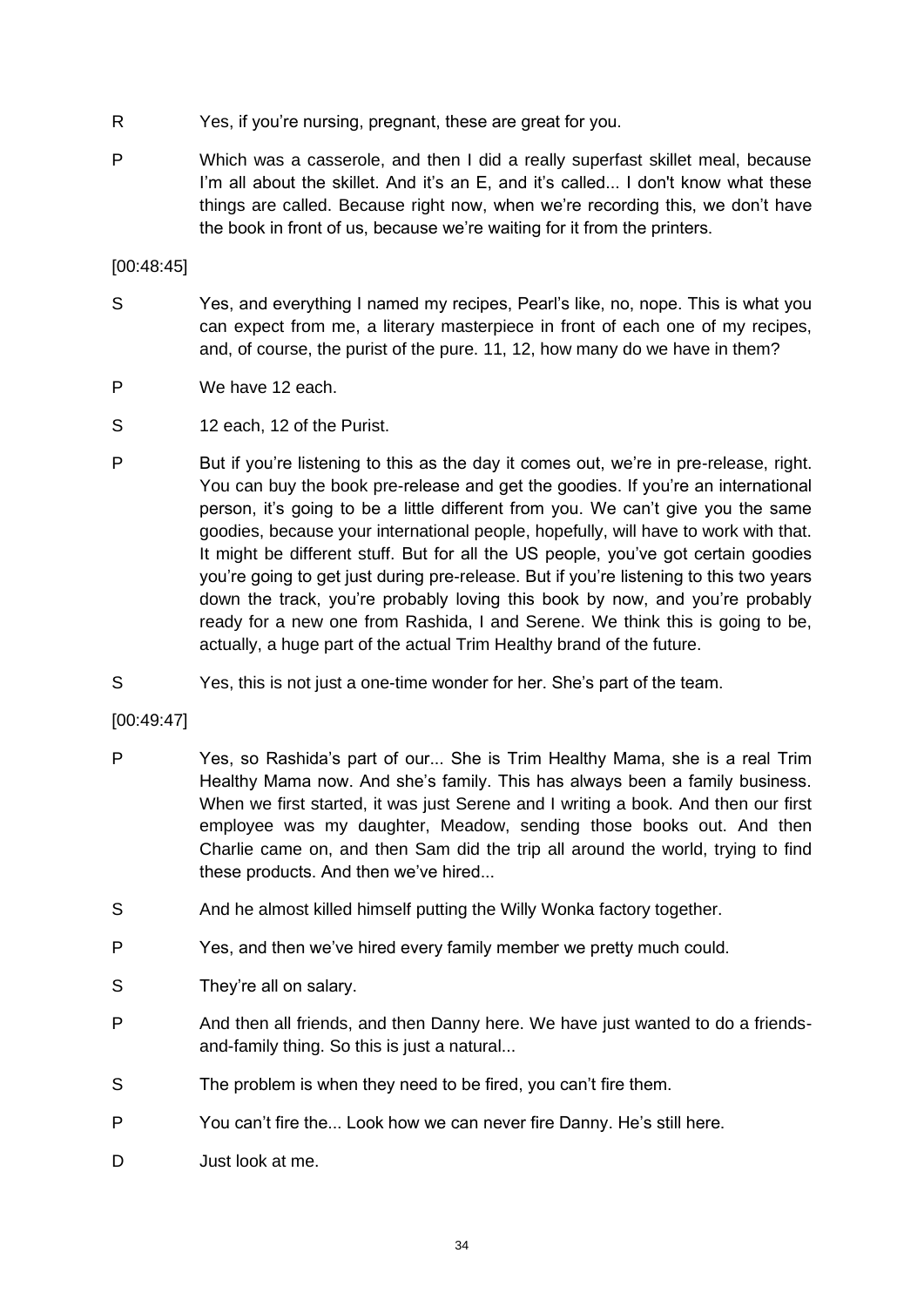| P          | He's still here.                                                                                                                                                                                                                                                                                                               |
|------------|--------------------------------------------------------------------------------------------------------------------------------------------------------------------------------------------------------------------------------------------------------------------------------------------------------------------------------|
| D          | I know. It's like, what do I even do?                                                                                                                                                                                                                                                                                          |
| [00:50:37] |                                                                                                                                                                                                                                                                                                                                |
| S          | I've even wanted to fire myself, and I can't quit.                                                                                                                                                                                                                                                                             |
| P          | No.                                                                                                                                                                                                                                                                                                                            |
| S          | You won't let me.                                                                                                                                                                                                                                                                                                              |
| D          | Do you want to hear some drama? I think John and I at one point, I asked him, I<br>was like, so trying to figure out what they wanted me to do, and I was like, so<br>what should I be doing, why am I here? And he was like, he took this long pause,<br>and he goes, we just like you. It was the biggest compliment/insult. |
| P          | Your personality is the only reason.                                                                                                                                                                                                                                                                                           |
| D          | Yes, it's like, we like you. And it's like                                                                                                                                                                                                                                                                                     |
| P          | Try and do this. No, he can do that. Try and do that                                                                                                                                                                                                                                                                           |
| D          | It's like, you have no worth, but, man, it's just you're a lot of fun.                                                                                                                                                                                                                                                         |
| P          | You have brought so much worth to the PODdy, though.                                                                                                                                                                                                                                                                           |
| S          | No, it's you had so much worth. It's just that you could not lower yourself to doing<br>what was out of your creative                                                                                                                                                                                                          |
| [00:51:20] |                                                                                                                                                                                                                                                                                                                                |
| P          | Your worth, look, so many women have been blessed by you, Dan-Dan                                                                                                                                                                                                                                                              |
| D          | I just want to hang.                                                                                                                                                                                                                                                                                                           |
| P          | And all I'm saying is, with Rashida, this just feels such like a natural extension of<br>who Serene and I are, to take this to the next generation.                                                                                                                                                                            |
| S          | Oh, can I say one more thing about her?                                                                                                                                                                                                                                                                                        |
| P          | Yes.                                                                                                                                                                                                                                                                                                                           |
| S          | She did all our original videos.                                                                                                                                                                                                                                                                                               |
| P          | Yes.                                                                                                                                                                                                                                                                                                                           |
| R          | You don't want to watch them. They're original.                                                                                                                                                                                                                                                                                |
| D          | Oh, those old-schools?                                                                                                                                                                                                                                                                                                         |
| P          | Oh, they're on the membership site.                                                                                                                                                                                                                                                                                            |
| S          | She did every single one.                                                                                                                                                                                                                                                                                                      |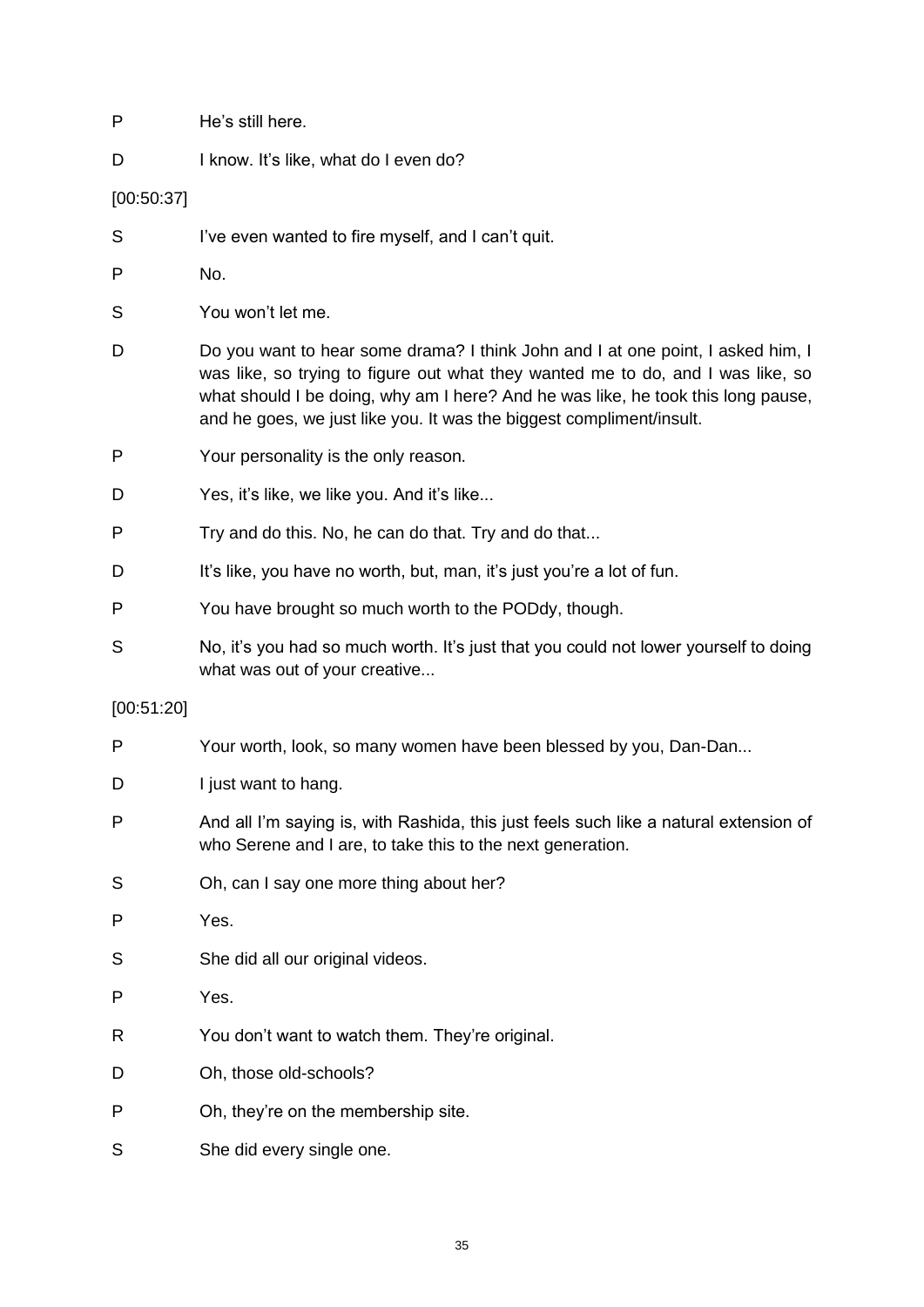P All the old-school videos. She was a little teenage girl, and we would all die laughing, and she would be laughing so much the camera would shake. Remember?

[00:51:47]

| R | Yes.                                                                   |
|---|------------------------------------------------------------------------|
| D | That's awesome.                                                        |
| P | And then the lighting would fail, or the audio would go out.           |
| R | Yes.                                                                   |
| S | This is not her first rollercoaster with Trim Healthy Mama.            |
| P | Yes.                                                                   |
| D | Dude, that's some vintage stuff. Is that still in the membership site? |
| R | It is vintage.                                                         |
| D | Become a member just to go watch the old vintage vault.                |
| P | And Rashida's going to have her own corner in our membership site      |

- P And Rashida's going to have her own corner in our membership site, called Rashida's Corner, where she's going to be doing cooking for you. She's going to bring tips, ideas, recipes, book stuff, all stuff. She is it now.
- S Yes, totally.

[00:52:14]

- R Yes, I will butt in again.
- S Please do.
- R I feel so honoured and stuff that Aunty Serene and Aunty Pearl would let me write a book and encourage me all the way through it. And I hope you guys enjoy it and love it. And I hope it'll bless you and your family.
- S See how sweet she is?
- P That's her.
- D So sweet.
- R I'm actually not super-sweet.
- S She is.
- P You are, though.
- D Super-Sweet, like the packaged good.
- P You are.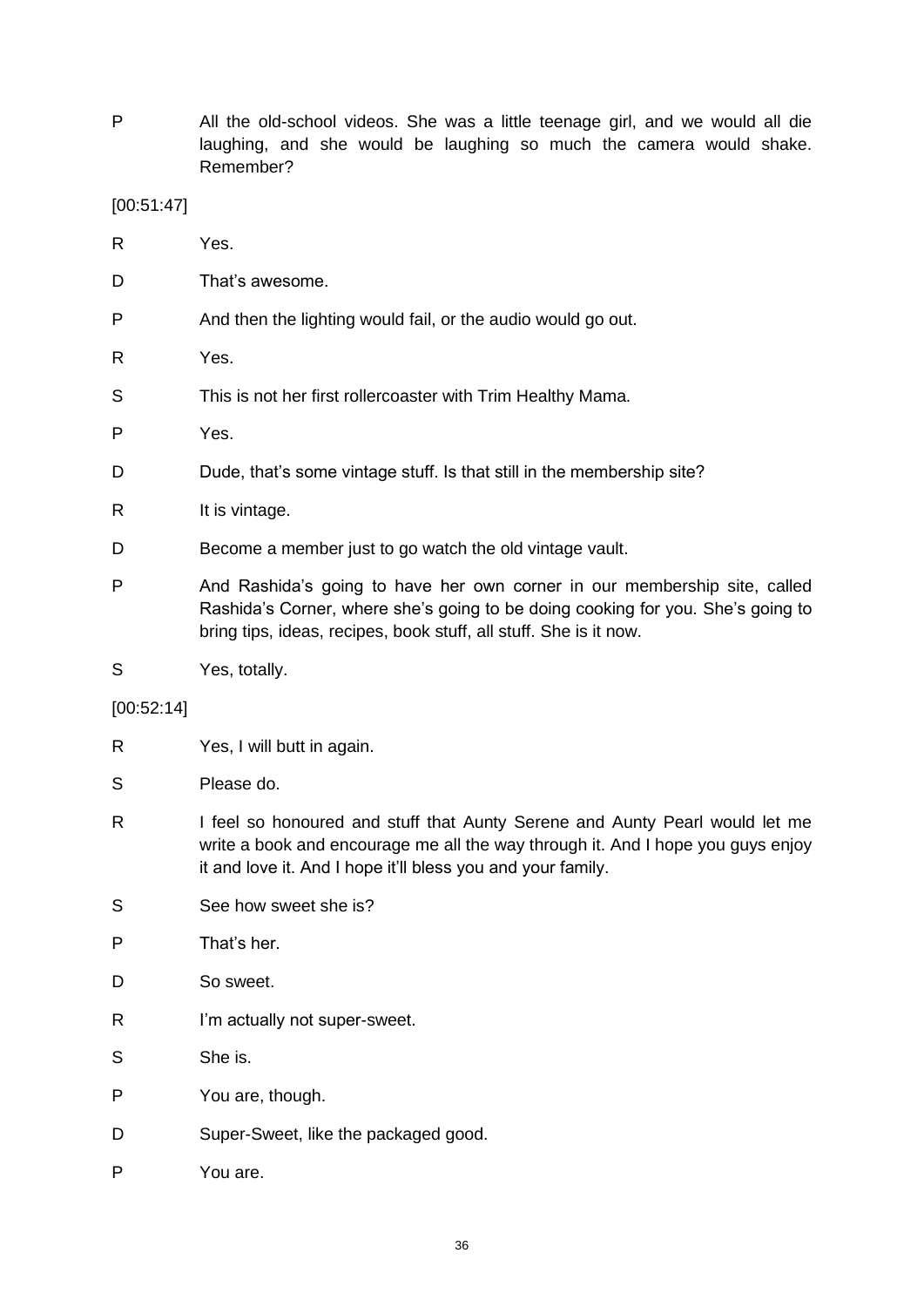- S It feels like a church closing sweet.
- P I'm so proud of you, Rashida. But Rashida feels like our daughter.

[00:52:41]

- S I know.
- P I feel like she's my daughter.
- S Oh, yes.
- P And Vange feels like Meadow's her daughter. You see, our children all grew up here on the hilltop, so they grew up... I don't know, many of you know, but we live on a hilltop, and we all have our own husbands...
- S Just so you know.
- D Why did that need clarity?
- S Because people that live in communities are usually in Waco, Texas.
- D Wow.
- P It does need clarity. Well, I was about to say, all our children went from one another's homes, ran through barefoot through the woods...
- R Oh, wait, I do have to say something funny about... Well, you can delete it.
- P Not deleting anything. Put your face in the mike. Face in the mike.

[00:53:10]

- R This is totally off topic. I just have to say it. Okay, no, we were at the Ruppels the other night, and Will's parents...
- S Mr Will Ruppel runs Trim Healthy Mama for us, and our daughter's marrying their son.It's all weird.
- R Now, this is just funny. So he was asking me who I am, and then he was like, oh, and are you related to my husband? He knew we were married. He was asking if my husband was related to me. And Jack was like, I hope not.
- P Oh, that's scary. Will.
- R I know. No, Will's dad.
- P Oh, Will's dad?
- S Oh, Will's dad, because he thought this is...
- P He thought maybe we all intermarry.
- R I don't know.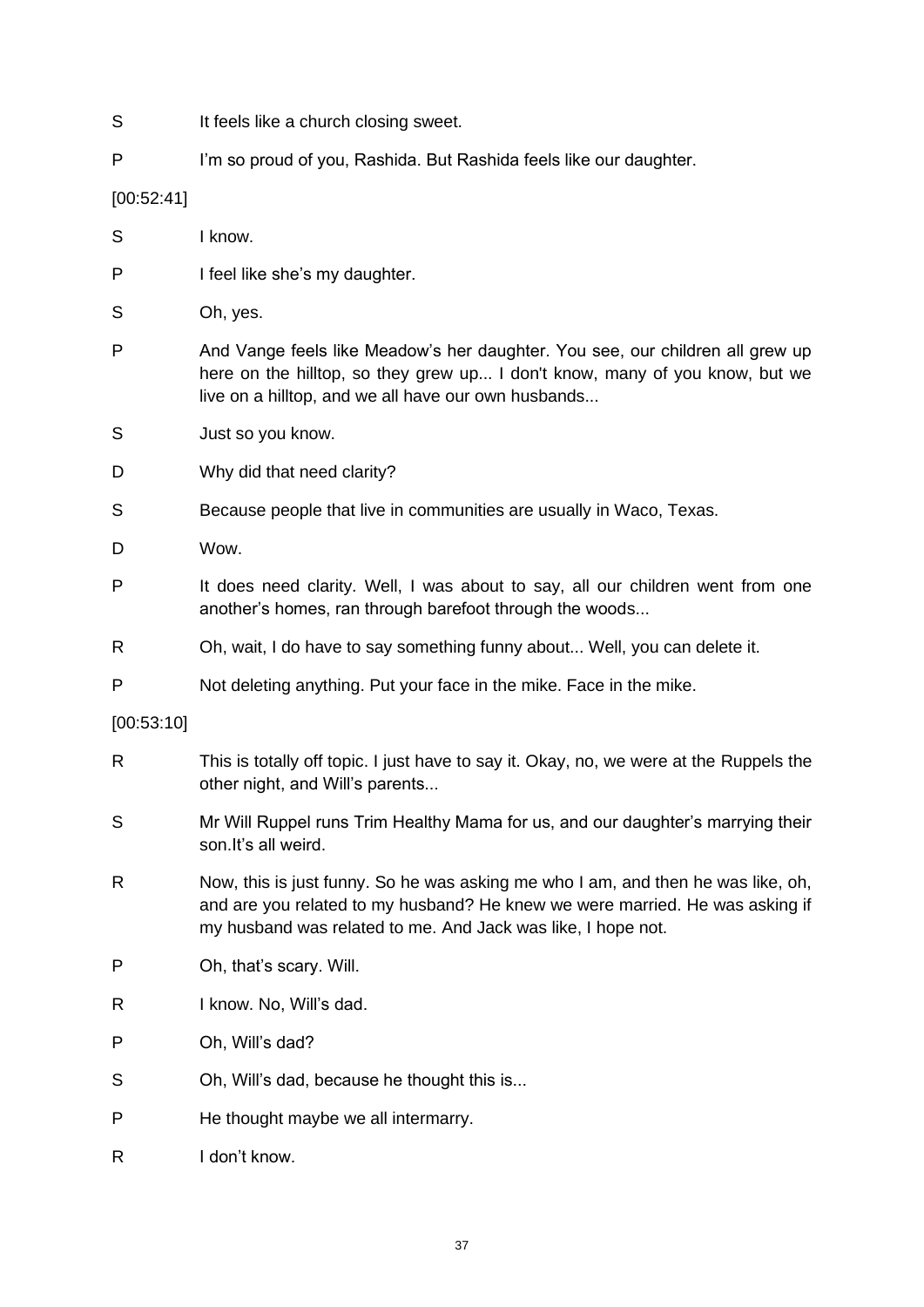- S Oh, that is so funny.
- P You'd have to wonder sometimes. Everyone who comes to the hilltop marries one of our children.

[00:53:49]

| S          | No, we are a clean genetic cult up here.                                                                                                                       |
|------------|----------------------------------------------------------------------------------------------------------------------------------------------------------------|
| P          | Clean genetic cult.                                                                                                                                            |
| D          | Clean genes.                                                                                                                                                   |
| P          | We do need some more genes in here, though.                                                                                                                    |
| S          | But it's true, though. Even right now, I'm not sure tonight if my little girls are going<br>to be sleeping my house or Rashida's mum's house, because it's all |
| P          | All our children grew up We were their mothers, and they had their own<br>homes                                                                                |
| S          | They only got spanked by us.                                                                                                                                   |
| P          | We didn't allow Yes.                                                                                                                                           |
| S          | Interspanking.                                                                                                                                                 |
| P          | No, we didn't allow interspanking.                                                                                                                             |
| S          | We didn't intermarry, and we didn't interspank.                                                                                                                |
| [00:54:16] |                                                                                                                                                                |
| P          | But our children                                                                                                                                               |
| S          | You internursed, only in snowstorms.                                                                                                                           |
| D          | Guaranteed.                                                                                                                                                    |
| S          | Only in snowstorms.                                                                                                                                            |
| P          | In the snowstorms, because the mother couldn't get there.                                                                                                      |
| S          | We don't want to tell them about that. Look at Rashida's face. She's like                                                                                      |
| P          | Who nursed me?                                                                                                                                                 |
| S          | Don't worry, I never nursed you, Rashida.                                                                                                                      |
| P          | Gross.                                                                                                                                                         |
| S          | You can look at me again.                                                                                                                                      |
| D          | For some reason, I'm close with all my aunts, and I don't know why. I just feel                                                                                |

this bond that I don't understand.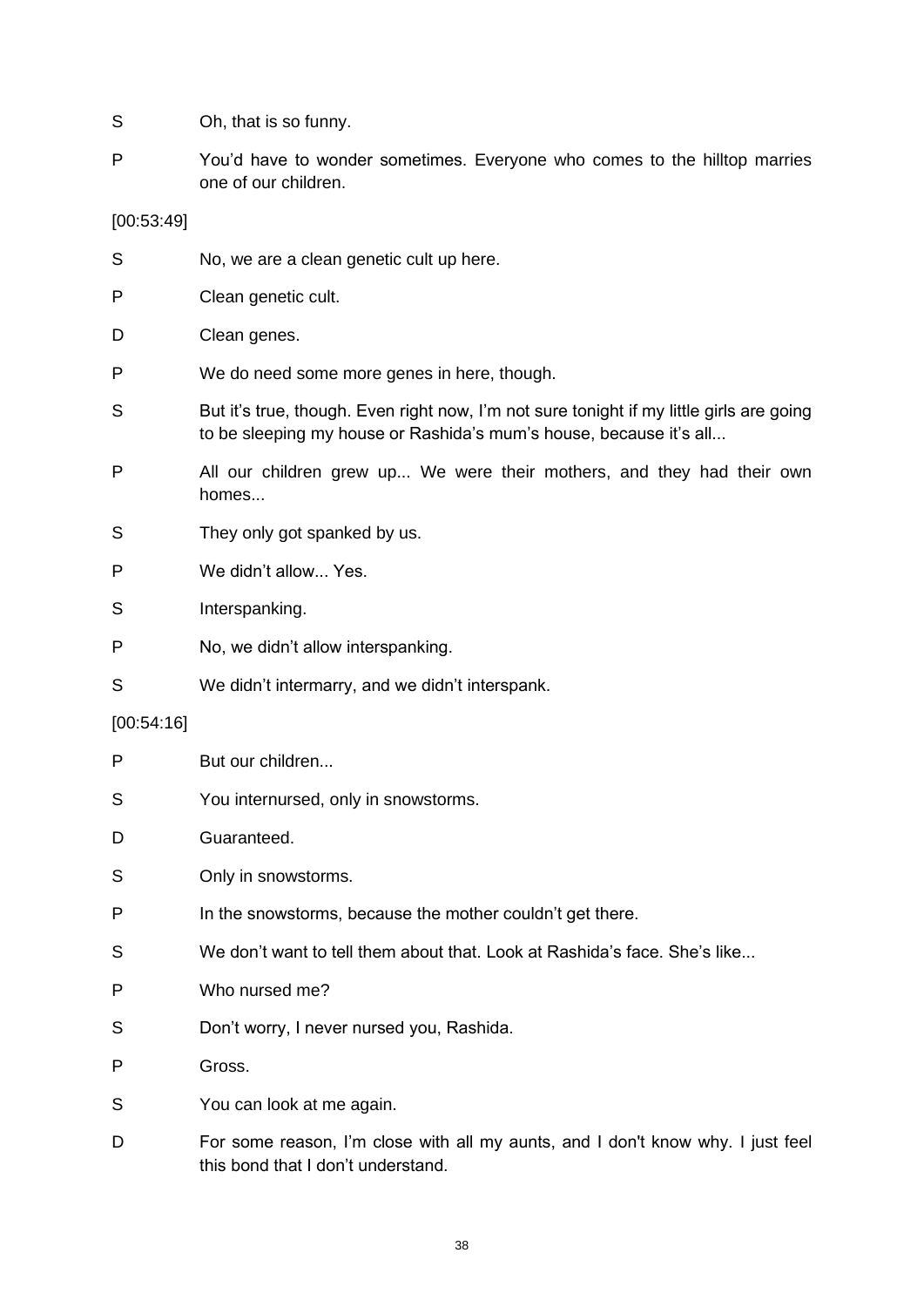- P Oh, yes.
- D And my stomach growls every time I see them.
- S But the sad part about, it was only the boys that I ended up having to nurse.

# [00:54:46]

| P          | I know.                                                                                                                                                                                                                                                                                                          |
|------------|------------------------------------------------------------------------------------------------------------------------------------------------------------------------------------------------------------------------------------------------------------------------------------------------------------------|
| S          | Little three-week-olders, though.                                                                                                                                                                                                                                                                                |
| P          | Some of my boys know that Serene nursed them, and they can't face it.                                                                                                                                                                                                                                            |
| S          | It was a snowstorm. My sister was stuck in a snowstorm. She had a newborn<br>baby who didn't want to go Christmas shopping in the big snowstorm. She was<br>going to be back in an hour and a half. Well, seven hours later, in traffic, stuck at<br>the side of the road, and I fed the squalling little thing. |
| D          | It's all the same stuff. You guys were eating grass at the time, anyways.                                                                                                                                                                                                                                        |
| P          | Just the same stuff. What were we on? Oh, to say, yes, on the hilltop.                                                                                                                                                                                                                                           |
| D          | Something about Rashida's book, I don't know.                                                                                                                                                                                                                                                                    |
| P          | No, we were talking about that they ran to one another's houses. They did eat at<br>one another's home.                                                                                                                                                                                                          |
| R          | Meadow was like my sister.                                                                                                                                                                                                                                                                                       |
| Ρ          | Yes.                                                                                                                                                                                                                                                                                                             |
| R          | She is.                                                                                                                                                                                                                                                                                                          |
| [00:55:19] |                                                                                                                                                                                                                                                                                                                  |
| S          | Yes.                                                                                                                                                                                                                                                                                                             |
| P          | And, yes, so Rashida cooked for my children, because she was the cook of the<br>Johnson house. And so to this day, some of the foods that my children grew up<br>with, their comfort foods, were Rashida's foods, their cousin's foods. It's so<br>weird. But, anyway, I think that's it. Did we sell it?        |
| S          | We sold it.                                                                                                                                                                                                                                                                                                      |
| Ρ          | Did we sell it?                                                                                                                                                                                                                                                                                                  |
| S          | We did.                                                                                                                                                                                                                                                                                                          |
| D          | I'm sold. I didn't get one ingredient                                                                                                                                                                                                                                                                            |
|            |                                                                                                                                                                                                                                                                                                                  |

- S Are you going to buy it with your own pay check, Danny?
- P He's not.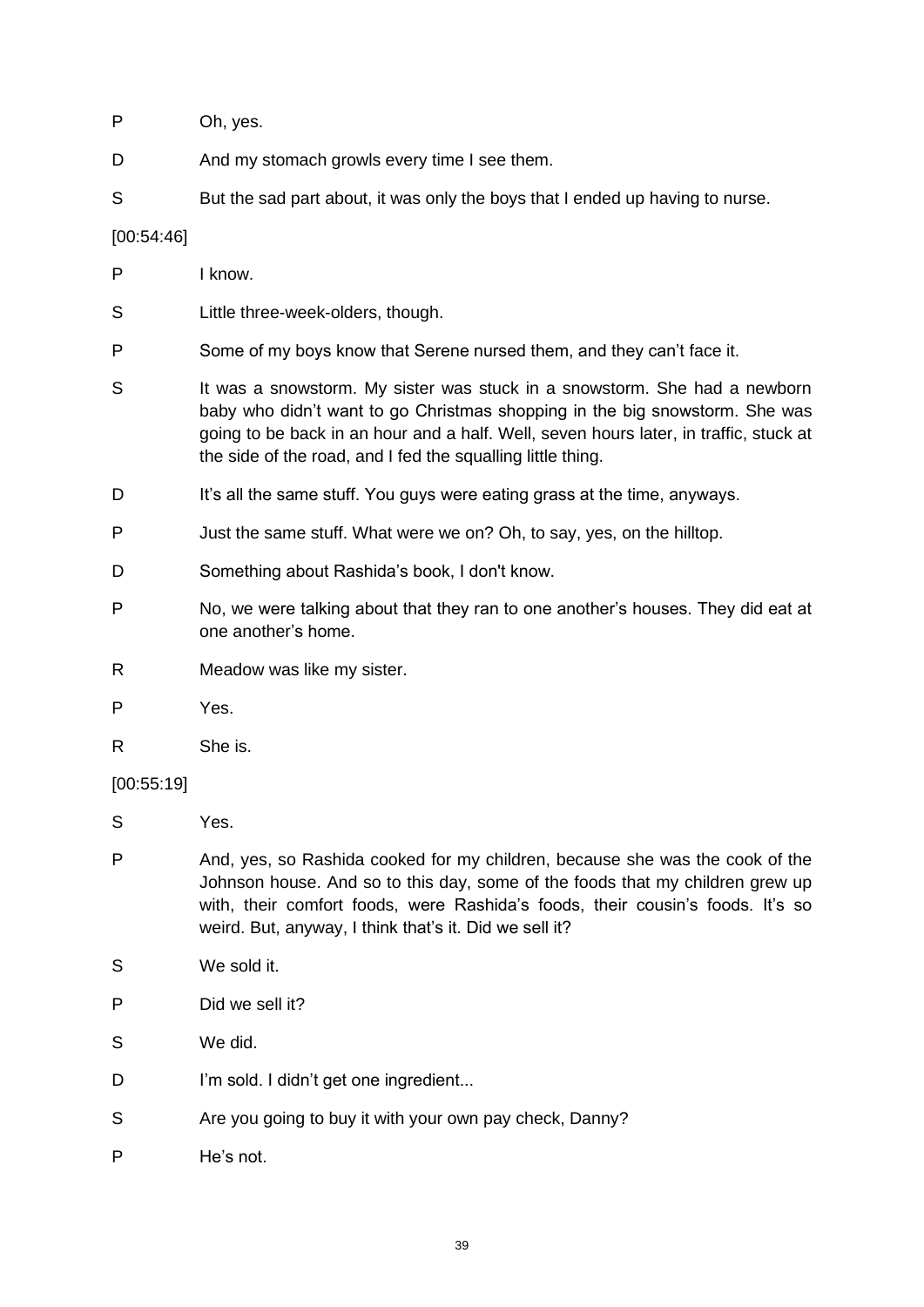- D Yes. No, of course not. I'm going to slide one into my bag next time I'm at the store.
- P Yes, he goes thieving. If you would see Danny at the Trim Healthy Mama offices, you know he's slipping things in pockets.

[00:55:59]

- D I'll steal from you in the open. I'm not even slipping it. I'm like, bye, y'all.
- S It's totally out in the open. Like the other day, on our thread about the PODdy, like when we should be here, and everything, Danny's like, what's that family code again? Family gets a discount. What's that family code? He's family.
- D Yes, what is that again.
- P Yes, but he still thinks he's too good for the discount. He don't want no discount. He wants it for free.
- P And we sort of do.
- D Sorta.
- P Sorta.
- D All right.
- P Love you guys.
- D We're out of here.

#### [00:56:26]

| P  | We're gone.                                                  |
|----|--------------------------------------------------------------|
| S  | We want to hear Rashida's voice last. Would you go, Rashida? |
| P  | Say something last and make it profound.                     |
| R  | Ooh. Well, you told me not to prepare. How can I?            |
| S  | You didn't prepare, but you can do a prayer.                 |
| D  | It's improv time. Just go.                                   |
| S  | I'm joking.                                                  |
| D  | Let's get it, Rashida.                                       |
| S  | You could sing.                                              |
| R. | No.                                                          |
| D  | You're a big-time author now, say something.                 |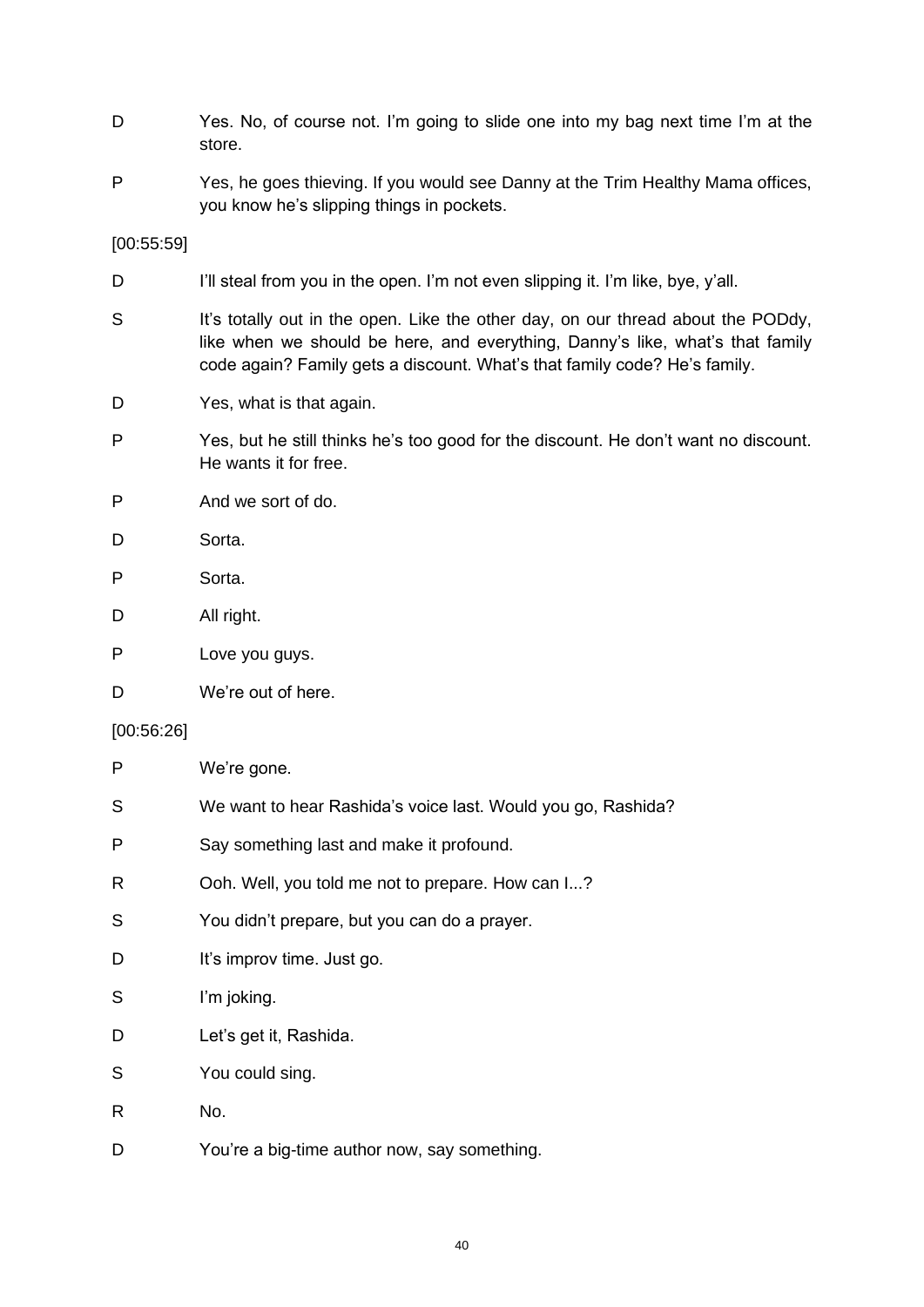| S          | Do your Grammy Awards speech. Thank you, God, thank you, one and all.                                                                                                                                                   |
|------------|-------------------------------------------------------------------------------------------------------------------------------------------------------------------------------------------------------------------------|
| P          | I want to thank my mother                                                                                                                                                                                               |
| R          | Yes. Well, I wrote that at the back of the book.                                                                                                                                                                        |
| [00:56:52] |                                                                                                                                                                                                                         |
| S          | Oh, good, buy the book and read it.                                                                                                                                                                                     |
| P          | That's true. And, also, in the book you see such beautiful pictures. I do want to<br>brag one more time, to sell it.                                                                                                    |
| S          | Okay.                                                                                                                                                                                                                   |
| P          | No, not really. We don't really care about the sales, but we do want you guys to<br>be in on the next thing, because I'm excited                                                                                        |
| S          | I'm excited.                                                                                                                                                                                                            |
| P          | I can't wait to get the actual hard copy in my hands.                                                                                                                                                                   |
| S          | And I didn't have to be the one pregnant and writing the book this time. it rocked.<br>Whoo.                                                                                                                            |
| P          | I know. But my daughter, Autumn, she's 15, she took all the beautiful photos of<br>Rashida's family.                                                                                                                    |
| R          | She did such a good job. And the cover.                                                                                                                                                                                 |
| P          | The cover. Oh, can you believe it. All right, so when we were with some big-time,<br>big-time publishing houses, we did our other books with them                                                                       |
| [00:57:33] |                                                                                                                                                                                                                         |
| S          | Toot the horn, Pearl. It was big, big-time, biggest.                                                                                                                                                                    |
| P          | Oh, we're tooting today horns of pride. I'm not saying anything bad about them,<br>but they brought down a big New York photography team for the front cover of<br>our last cookbook, Serene. Do you remember that day? |
| S          | Yes. Oh, I remember.                                                                                                                                                                                                    |
| P          | They had computers. They were checking light, with all these numbers, all these<br>gadgets. They had a makeup team.                                                                                                     |
| S          | Yes, our makeup was sprayed on with airbrush.                                                                                                                                                                           |
| P          | They had assistants to the assistants, right.                                                                                                                                                                           |
| R          | There was like 12 people at least, probably.                                                                                                                                                                            |
| P          | All flew them down. And Rashida was there, because you were helping out.                                                                                                                                                |
| R          | Yes.                                                                                                                                                                                                                    |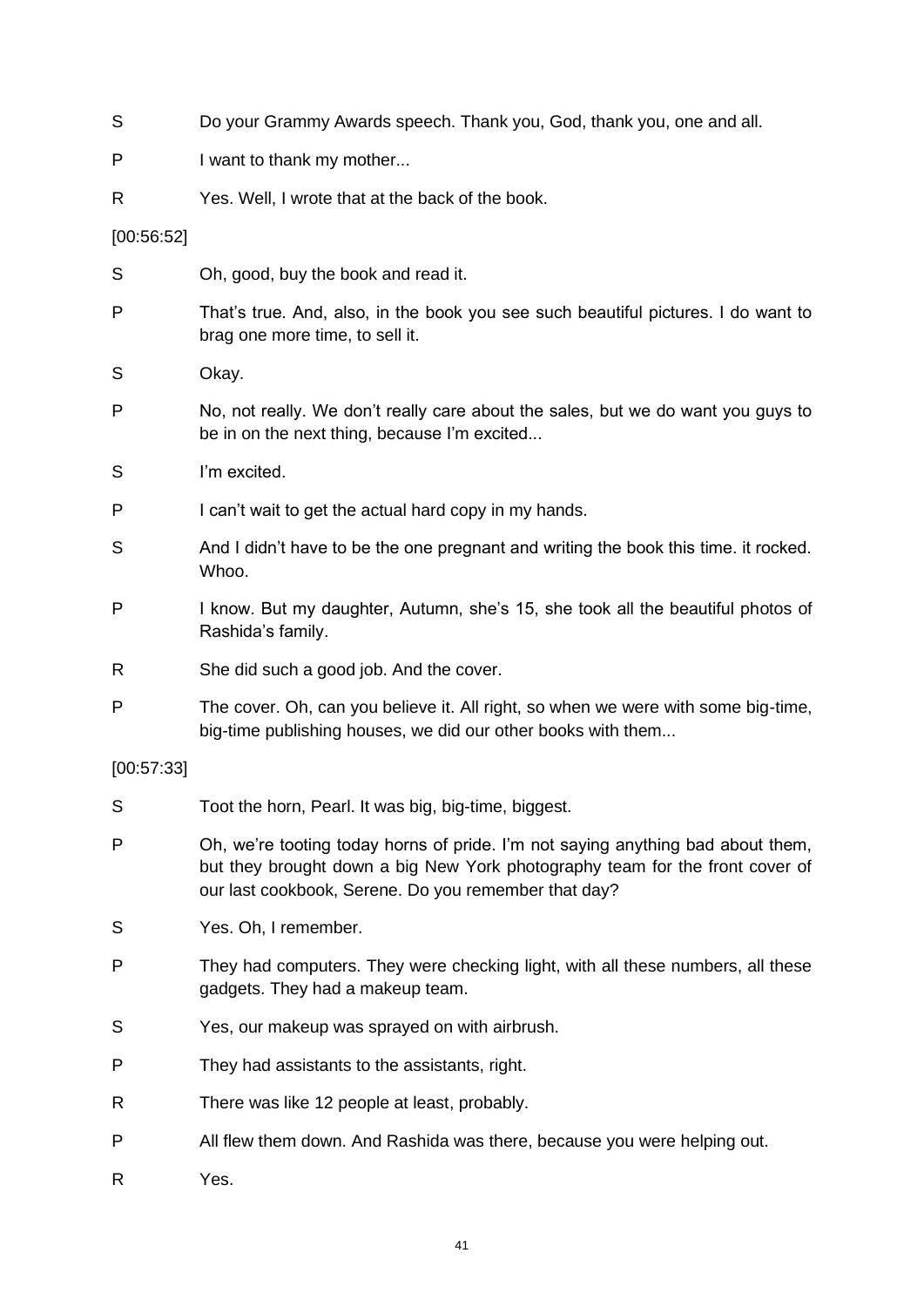- S It was like a wedding catered, just for the snacks of the people who were checking the numbers.
- P Yes, they did catering. This time, we were doing Welby Street Press, we were like, no, Autumn would take the pictures...

[00:58:14]

| S          | That's Pearl's 15-year-old daughter.                                                                                                                                                                                                                                                     |
|------------|------------------------------------------------------------------------------------------------------------------------------------------------------------------------------------------------------------------------------------------------------------------------------------------|
| L          | And Lesley can do everything else.                                                                                                                                                                                                                                                       |
| P          | Lesley can do all that stuff, Lesley-Pops.                                                                                                                                                                                                                                               |
| D          | For sure.                                                                                                                                                                                                                                                                                |
| S          | She was the bomb.                                                                                                                                                                                                                                                                        |
| P          | And let's go. So Autumn just hopped in there, took a few pictures. She's like, no<br>big deal. Yes, I think we've got it. It took a day, because we took a whole bunch<br>of other pictures, lifestyle pictures, but we got it. And, guys, guys, I'm proud.                              |
| S          | It's better.                                                                                                                                                                                                                                                                             |
| P          | I'm proud. I'm proud of my little girl, and I'm proud of my little Rasheedies.                                                                                                                                                                                                           |
| S          | Yes, I'm proud of my little Rasheedies.                                                                                                                                                                                                                                                  |
| [00:58:41] |                                                                                                                                                                                                                                                                                          |
| P          | And may your future be trim and healthy.                                                                                                                                                                                                                                                 |
| S          | I'm proud of my 11 recipes.                                                                                                                                                                                                                                                              |
| D          | All right, Rashida, say something to the nice people listening.                                                                                                                                                                                                                          |
| S          | She did.                                                                                                                                                                                                                                                                                 |
| R          | You guys are awesome. And I hope you're enjoying the recipes.                                                                                                                                                                                                                            |
| S          | They're delicious.                                                                                                                                                                                                                                                                       |
| P          | We've got to go, Dan.                                                                                                                                                                                                                                                                    |
| R          | No, I will, okay. A few of you have done posts that you're so excited about this<br>book, and that makes me so happy. Literally, you guys are so encouraging, just<br>in the few posts and comments I've read. I feel so blessed, and I don't even<br>know what to say. But you guys are |

- P I know what to say. Be kind to her. If there's mistakes in the book, it's probably me, not Rashida.
- R No, it's probably me. I've never done this before, so you should blame me.
- P Our audience is so patient, though, with us.